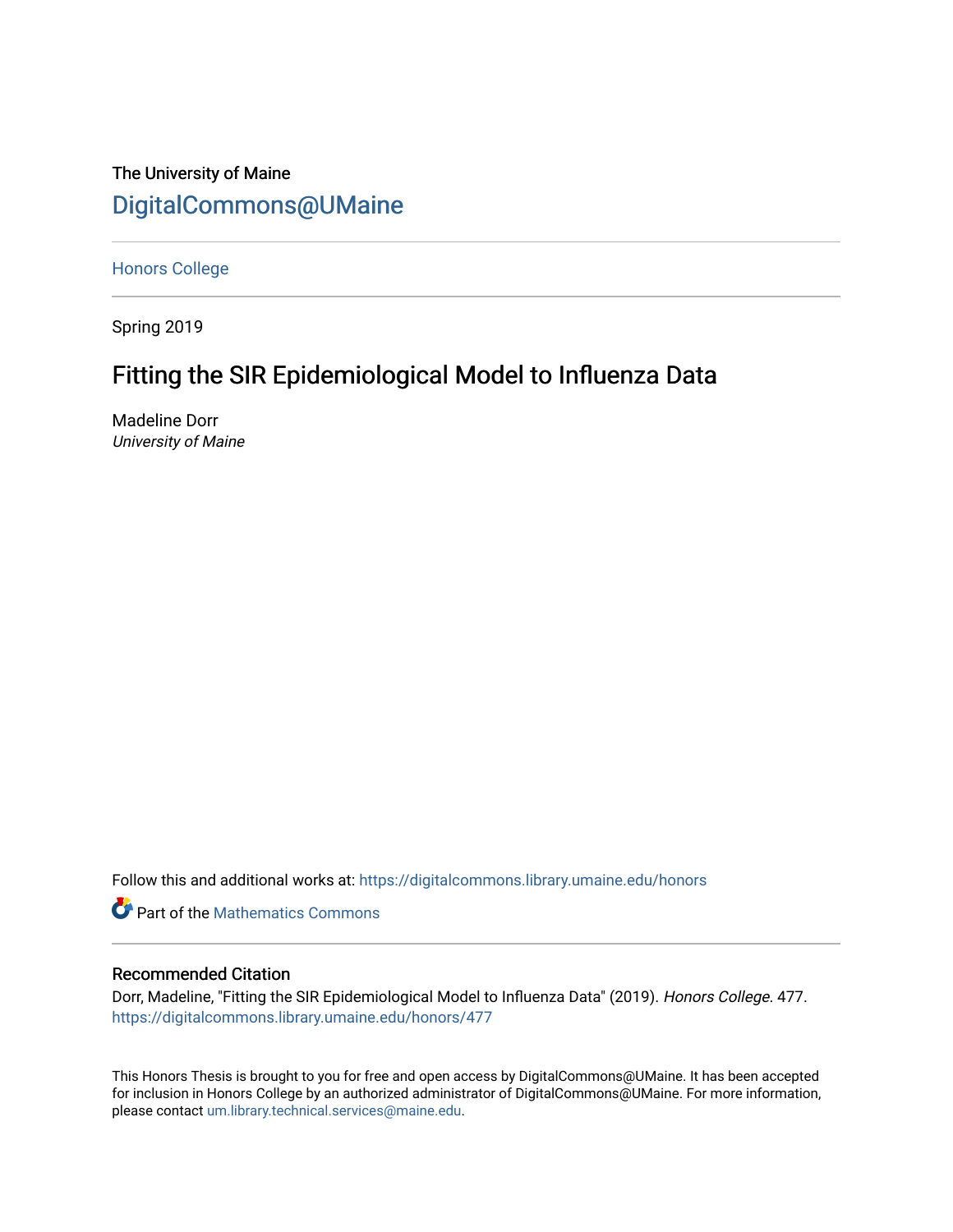### FITTING THE SIR EPIDEMIOLOGICAL MODEL TO INFLUENZA DATA

by

Madeline Dorr

A Thesis Submitted in Partial Fulfillment of the Requirements for a Degree with Honors (Mathematics)

The Honors College

University of Maine

May 2019

Advisory Committee:

David Hiebeler, Professor of Mathematics, Advisor Edie Elwood, Adjunct Assistant Professor in Sociology and Preceptor in the Honors College Andre Khalil, Associate Professor of Chemical and Biomedical Engineering Peter Stechlinski, Assistant Professor of Mathematics Zheng Wei, Assistant Professor of Statistics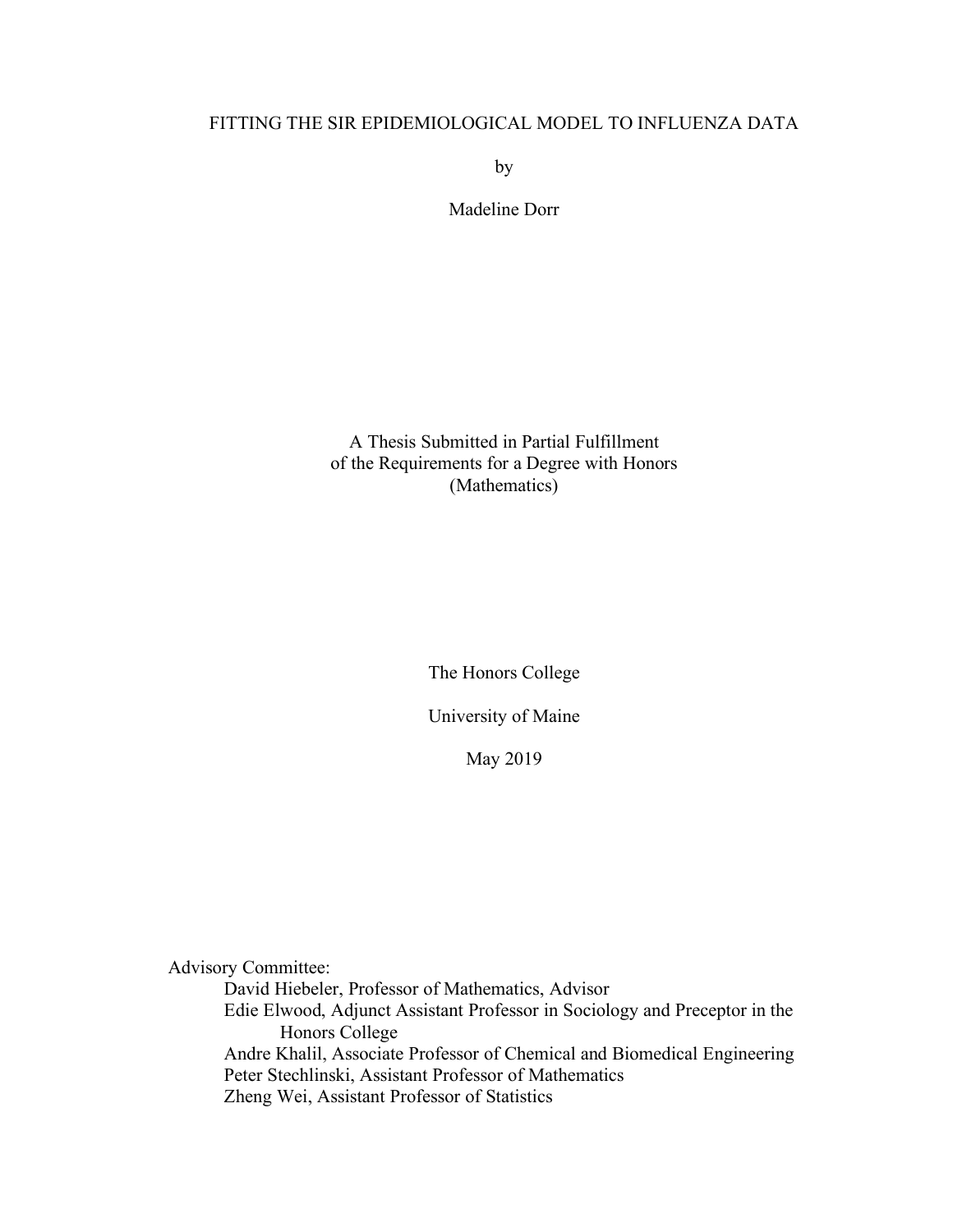#### ABSTRACT

This project sought to provide thorough instructions to fitting the SIR epidemiological model to influenza data and defend its use in this context. Directions for coding the SIR model in the R programming language are detailed. This includes estimating parameter values, such as infection and recovery rate, and how to double check these values. This project also included analysis of problems that can arise when fitting this model. This includes accounting for vaccination rate and issues with the nature of this type of data. Either these problems were explored, and solutions were provided, or suggestions were provided for future research.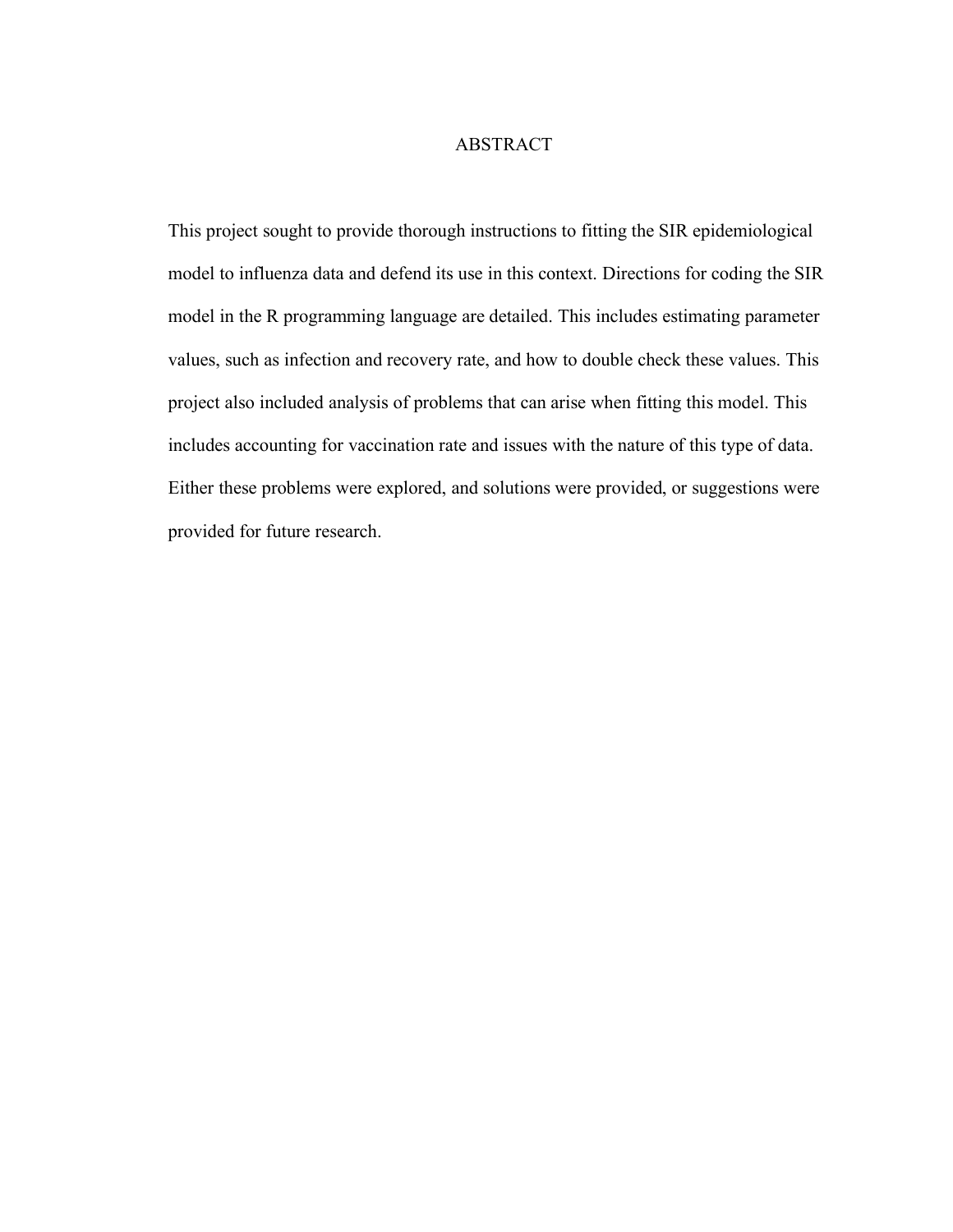# TABLE OF CONTENTS

| List of Figures and Tables                            | iv           |
|-------------------------------------------------------|--------------|
| I. Introduction                                       | $\mathbf{1}$ |
| II. Data                                              | 3            |
| III. Coding the SIR Model in R                        | 4            |
| IV. Heat Map                                          | 9            |
| V. Updating Code and Checking Reliability             | 14           |
| VI. Accounting for Vaccination                        | 16           |
| VII. Discussion                                       | 25           |
| VIII. Future Research Suggestion: Bayesian Statistics | 27           |
| References                                            | 31           |
| Appendix: R Code                                      | 34           |
| Author's Biography                                    | 51           |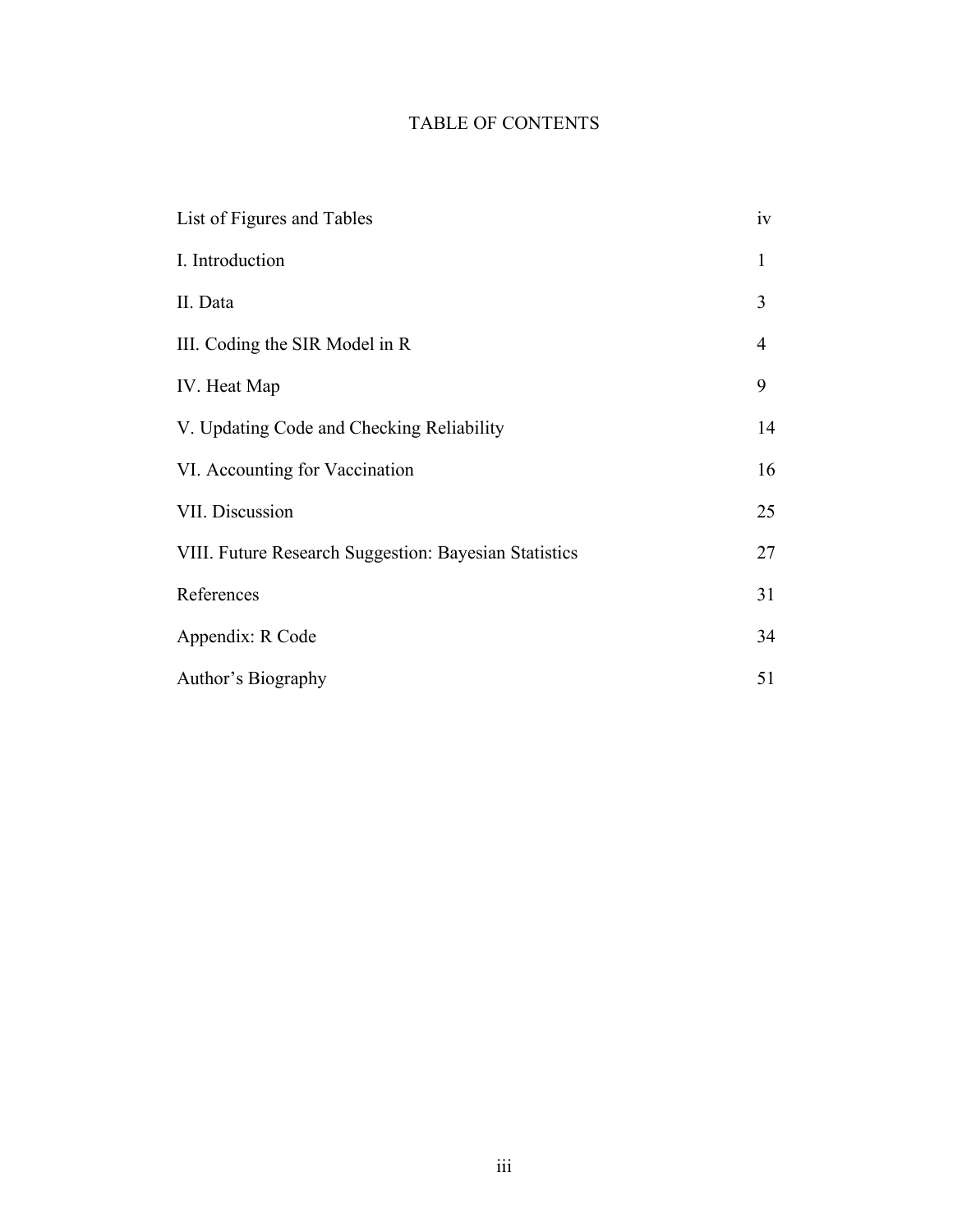# LIST OF FIGURES AND TABLES

| SIR graph produced by code with guesses as the parameters<br>$(2017-18)$ data)       | 6  |
|--------------------------------------------------------------------------------------|----|
| SIR graph produced by code with estimated parameters                                 | 8  |
| $(2017-2018 \text{ data})$                                                           |    |
| Heat map of best $\beta$ and $\gamma$ values based of $\mathbb{R}^2$                 | 10 |
| Array of SIR graphs using $\beta$ and $\gamma$ of interest in the heat map           | 12 |
| SIR graph produced by code without vaccination rate                                  | 19 |
| $(2012 - 2013)$ data)                                                                |    |
| SIR graph produced by code while accounting for vaccination<br>rate (2012-2013 data) | 20 |
|                                                                                      |    |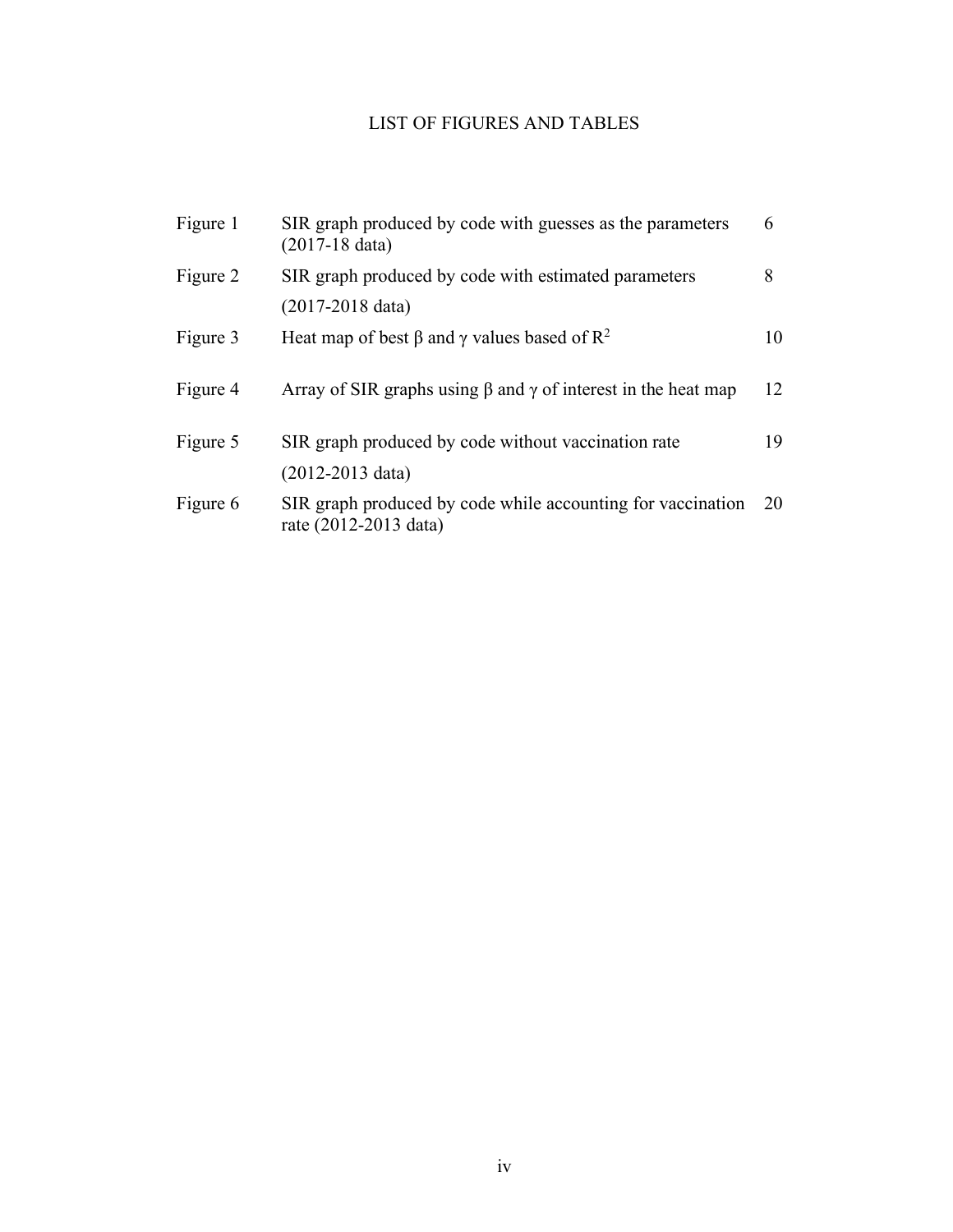#### I. INTRODUCTION

There are many ways to mathematically model disease surveillance data. These models are important to predict the disease behavior and to optimize preventative measures, such as vaccinations and general cleanliness. For example, analyzing data about influenza epidemics shows that the season typically starts around May in the American Tropics.<sup>1</sup> This information can then be used to start vaccinations in April, and then modelling this next season's data can further refine the timing of preventative measures.1 Using this to more efficiently allocate resources can decrease morbidity and mortality of the influenza.<sup>2</sup> It is also important to note that while the mortality rate of influenza is low in Northern America for the typical flu season, $<sup>2</sup>$  there are still socio-</sup> economics effects on the population that make this worthwhile to study.<sup>3</sup> These effects include the cost of medical care and loss of productivity. It has been estimated that the economic cost because of the influenza is between 13.9 thousand to 957.9 million dollars per season in the US as of 2010.<sup>3</sup> In short, using modeling and analysis of flu data to implement strategic prevention measures is important because it can lead to decreases in mortality rates and lessen the socio-economic impact that the influenza has on the nation.

One such mathematical model that can be used to study influenza data is the deterministic SIR epidemiological model. In this model, the population is divided into three separate groups, or compartments, that describe the group's status, relevant to the disease in question, at a point in time.<sup>4</sup> These groups are Susceptible  $(S)$ , Infectious  $(I)$ , and Recovered (R). People within the S group have not yet been infected by the disease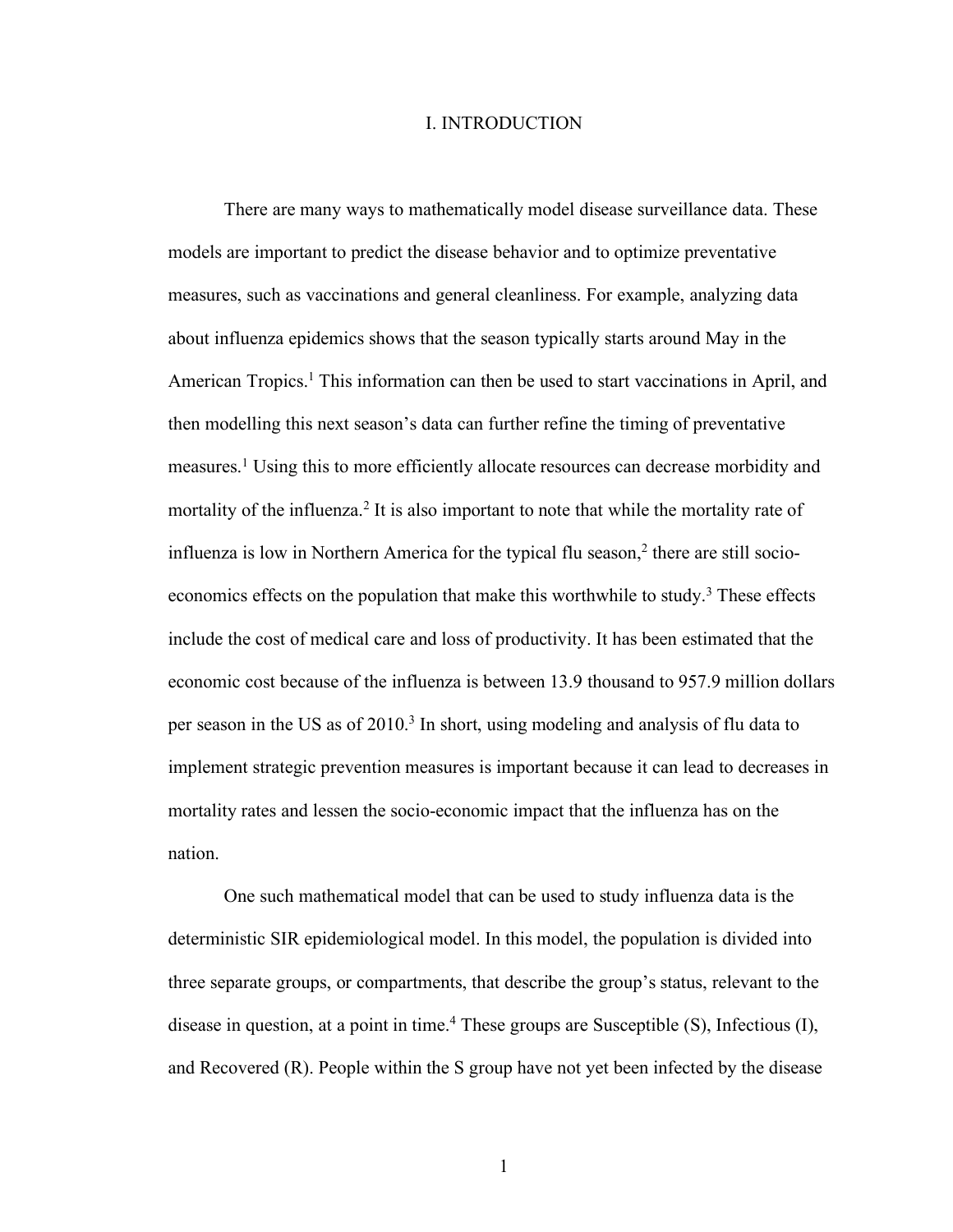of interest. The I group consists of people who are currently infected with the disease and capable of infecting others, while people in the R group were formerly infected and have since recovered from the disease (and as a result are immunized). **Equation** 1 shows the system of ordinary differential equations used to determine how much of the population is within each group at a specific time (t) for the SIR model.

#### **Equation 1.**

$$
N = S + I + R
$$
  
\n
$$
\frac{dS(t)}{dt} = -\beta * \frac{S * I}{N}
$$
  
\n
$$
\frac{dI(t)}{dt} = \beta * \frac{S * I}{N} - \gamma * I
$$
  
\n
$$
\frac{dR(t)}{dt} = \gamma * I
$$

Where N is the population size,  $\beta$  is the infection (or contact) rate and  $\gamma$  is the recovery rate.<sup>4</sup> The SIR model assumes that there is a constant population size N, that the rates of infection and recovery remain constant, and that it is a well-mixed population, meaning that there is a chance for any infectious individual to contact and contaminate any susceptible individual.<sup>5</sup> There have been previous papers and studies using the SIR model to analyze influenza data that support its application to the data sets used later in this paper.6,7,8 However, they have not been applied to model the influenza in the US.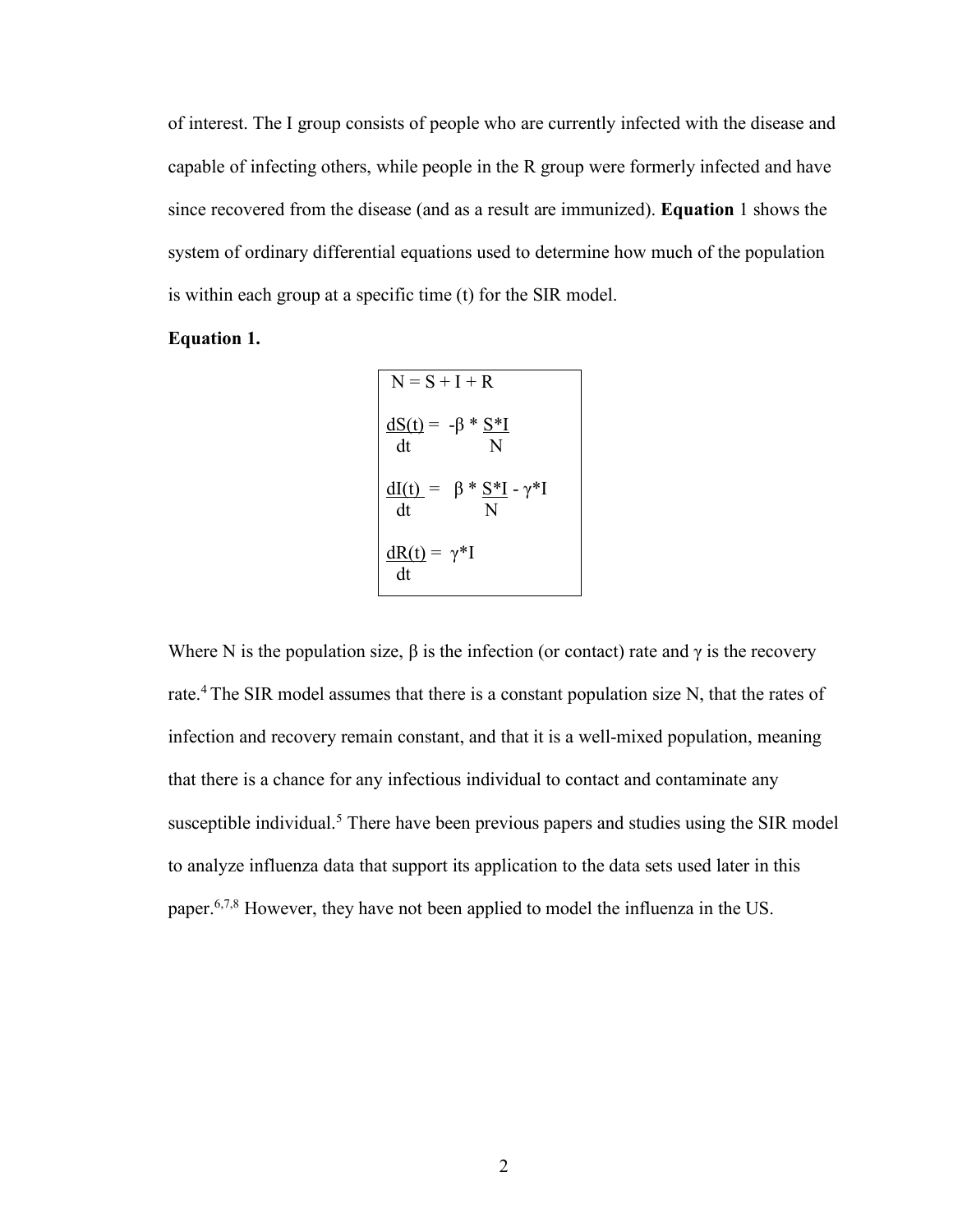#### II. DATA

The datasets used in this paper are available for public use through the Center for Disease Control (CDC) website.<sup>9</sup> As this paper exclusively does secondary analysis of existing de-identified and publicly available data, IRB approval was not necessary. This IRB exemption is in accordance with Federal Policy 45 CFR 46.10210 and the University of Maine Policy Concerning the Protection of Human Subjects of Research.<sup>11</sup>

The information was collected by the CDC from public health and clinical laboratories across the nation. The data was collected by flu season and grouped into weeks, starting at week 40 of the year and continuing for 52 total weeks. The number of total specimens tested and the number of infected specimens by strain are reported for each week. Data is available for flu seasons from 1997 until the present.

In terms of the SIR model, the total number of infected specimens, regardless of strain, represent the Infectious (I) category of the model. However, the total number of specimens tested does not accurately represent the Susceptible (S) category of the model. This is a result of data collection from different regions of the nation using different testing practices, resulting in varying amounts of specimens tested as well as seemingly varying rates of infection.<sup>9</sup> This is also a result of under-reporting that occurs with the influenza virus.<sup>2</sup> Therefore the population size needs to be estimated. The method to estimate population size used in this paper will be addressed further in Chapter III.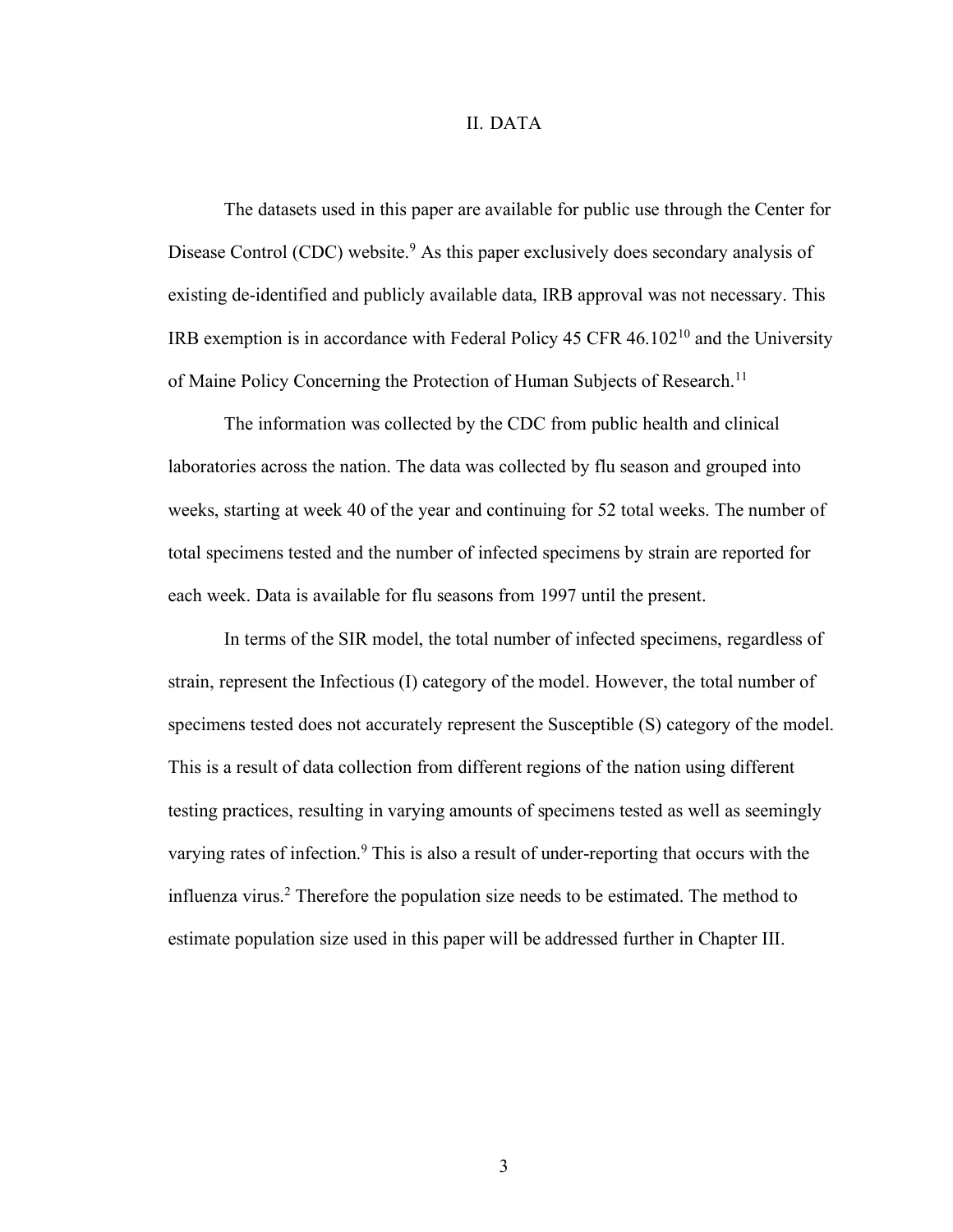#### III: CODING THE SIR MODEL IN R

Before analyzing any data, at least a simplistic version of the code must first be set up. For the first round of code for the SIR model, the different compartmental groups are set up as proportions. This is a small adjustment to the **sir.model()** code found in the Appendix.

> ##Proportion of Susceptible Individuals at Start  $p_{total.S} < (total.S[1] / (total.S[1]+total.i[1]))$ ##Proportion of Infectious Individuals at Start p.total.i <-  $(total.i[1] / (total.s[1]+total.i[1]))$ init.v <-  $c(S=p.total.s, I=p.total.i, R=0)$

This method provides cleaner and usually more easily interpretable results. The other method is to have the compartmental groups as the actual numerical values of individuals per group. Since the SIR model assumes there is a fixed population size N, both methods produce the same results. The proportional method simply makes it easier to quickly identify the relationship between the groups at any given point. This relationship is still present in the non-normalized version, but slightly obscured.

However, for multiple reasons, I quickly shifted from using the proportions to using the non-normalized method. For starters, it fit better with the data sets I had. The data set provided the number of individuals per week within the S and I groups, so using proportions required transforming the data before fitting it to the model. Another problem the proportional method had was that N came from adding the initial S and I group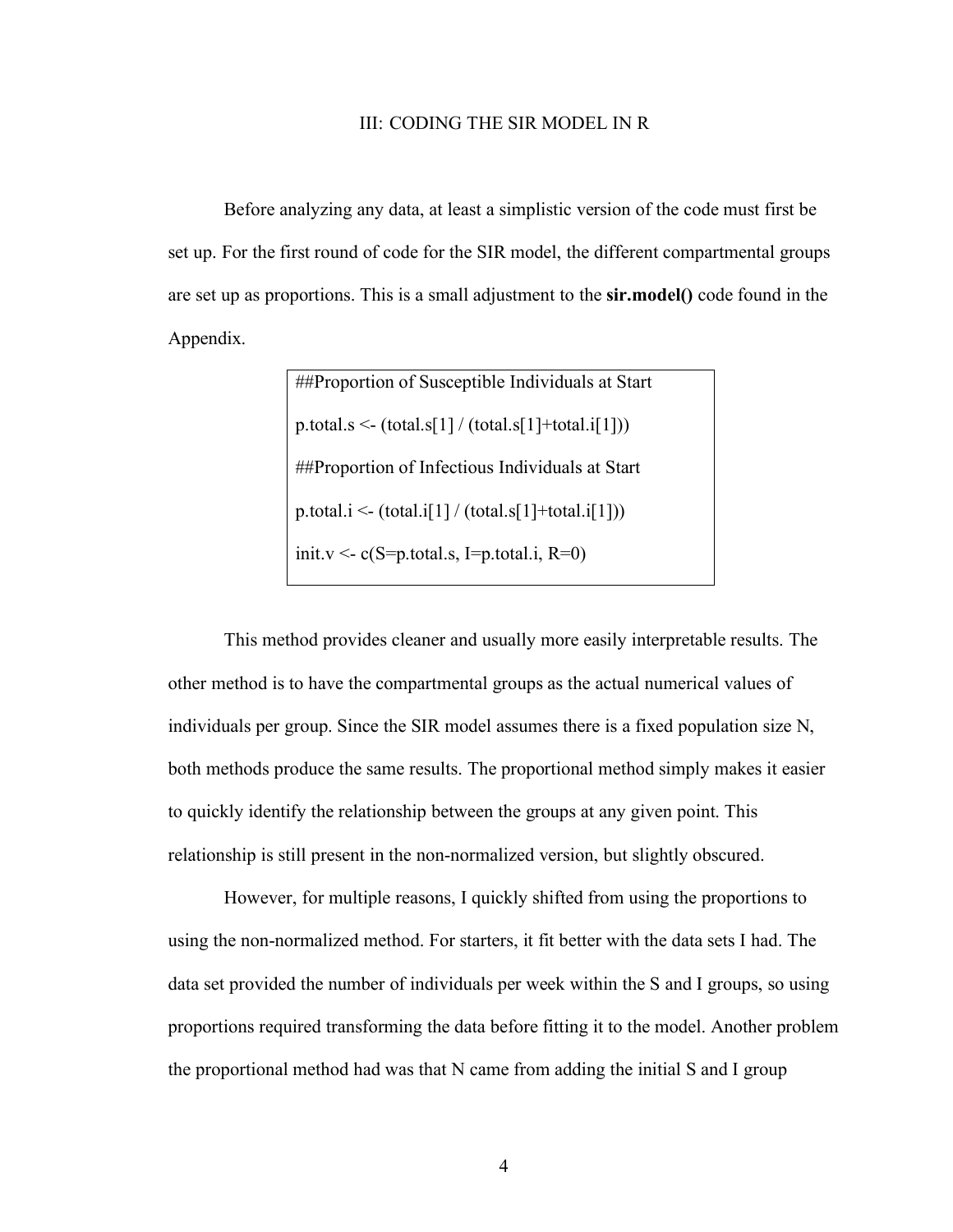values. This is a problem specific to flu data because it would be abnormal for seemingly healthy individuals to seek medical care, so not all of the individuals in the S compartment would have visited a clinic. This means that the true N, calculated by the number of individuals within all three compartments at a given time, is not represented within the data. Since the N value is not represented within the data, N is included within the parameter vector in the **sir.model**() code along with the β and  $γ$  values.

Another motivation to estimate N is to find the effective population size. There is not realistically total mixing in the population as not every infectious individual has at least a chance of contacting a susceptible individual. However, the SIR model works off the assumption that the population is well-mixed in this context. There is an effective population size where the population is well-mixed that can be estimated. This effective population size is the N that should be used when running the SIR code because this is the population estimate that will allow for the data to be fitted.

The **sir.model**() code initially has guesses for the values of  $\beta$ ,  $\gamma$ , and N in the parameter vector. This is done so that the code will actually run, which allows for forward progress as well as some basic debugging. As is, this code produces predictions of the values of S, I, and R per each week of the flu season, as well as a graph showcasing the numerical results of the ordinary differential equations (ODEs) of S, I, and R. The graph in Figure 1 clearly shows that the initial guess for the parameter values must be incorrect. Comparing the green line, representing the numerical results of the ODEs for the I group, and the black line, the actual data, shows that the parameter values must be better estimated. Ideally, the green and black line would very closely match, as this would indicate that the model fits the data.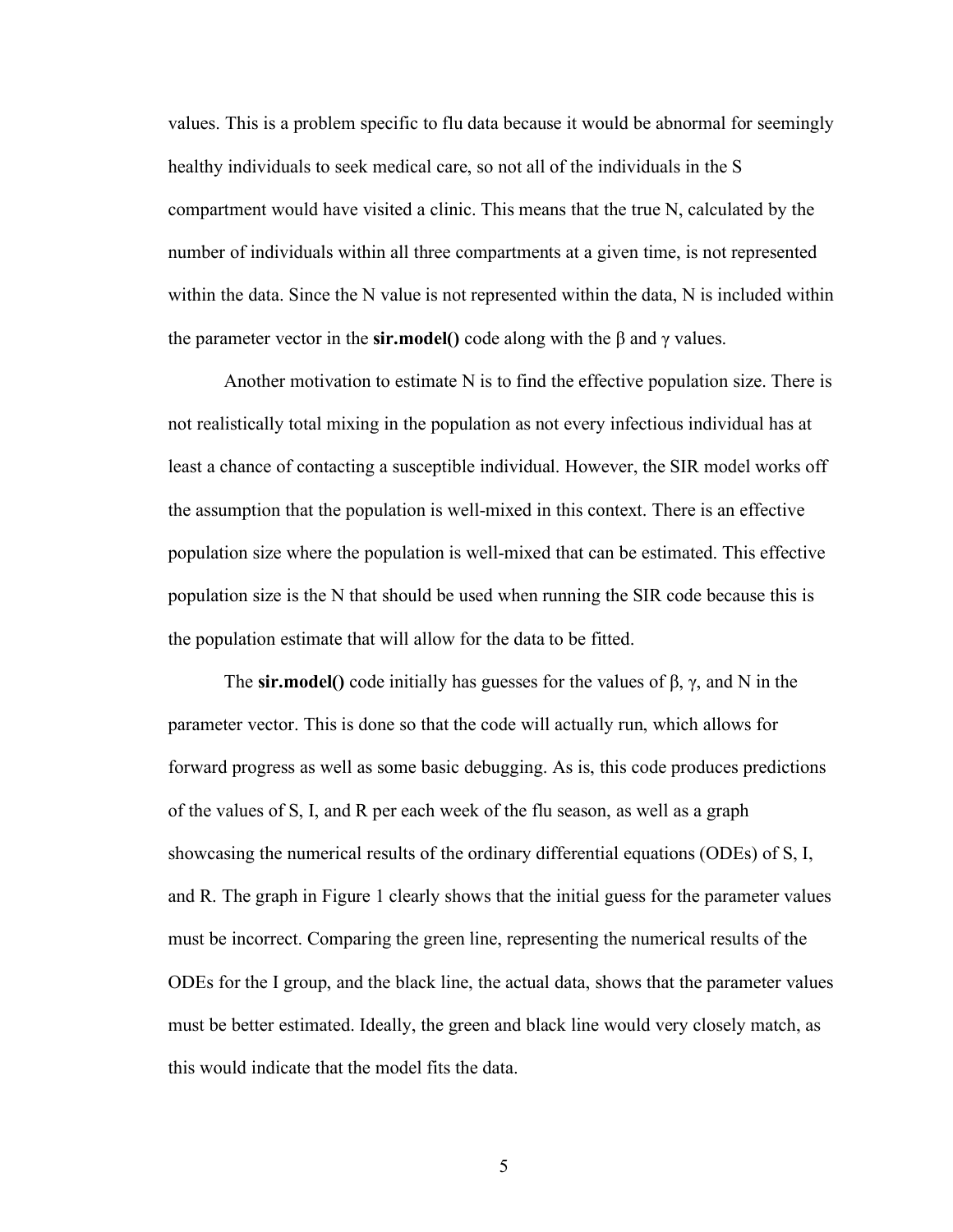**SIR Model 2017-2018** 



**Figure 1.** This graph shows the SIR model results with the initial guesses of β and γ. The β and γ values used are found in the legend, where β is 1 and  $\gamma$  is 0.1. The initial S value used is also found in the legend, where S=876.

With the SIR model code set up, better estimates of the values of the parameters are needed. To find these, code is set up to run the **sir.model()** function with a range of β,  $γ$ , and N values. The initial guesses made for these parameters will first be run through the **L1()** function, which calls the **sir.model()** code and calculates the sum of squared residuals (SSR) between values from the data set and the predicted values when using the current β and γ values. Each different combination of the parameter values within a given range are run through the **L1()** function, and all of them have their SSR calculated.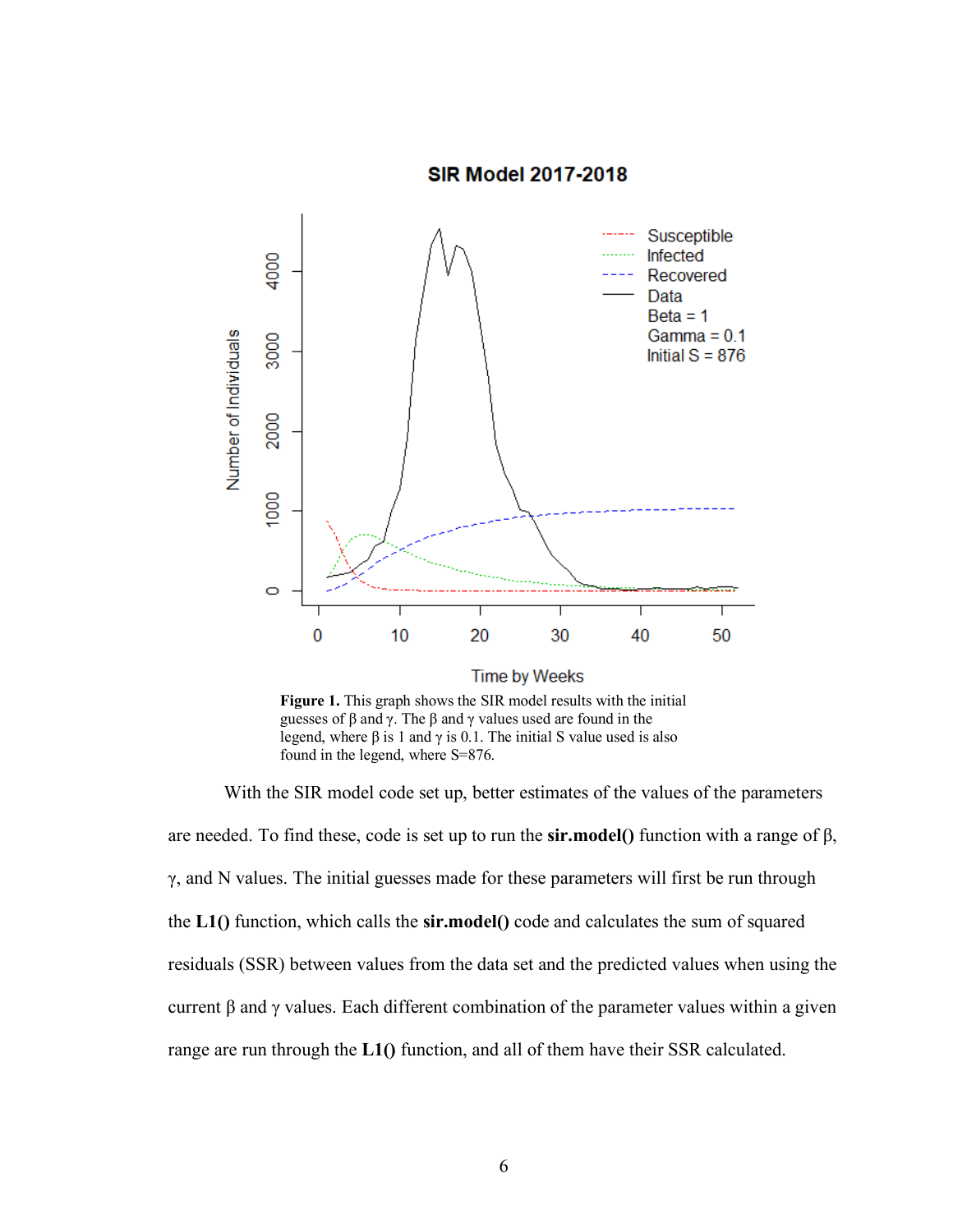The SSR is a method of comparing different models (in this case specifically different parameter values) to mathematically determine the best fitting model for the data. The model produces numerical results of the ODEs for S, I, and R over time. For our purposes, the I group is the main point of interest because this is the group where people are actively sick. Therefore, the residuals of the I group are calculated. To calculate the residuals, the predicted I values must be determined by the model using the numerical results of the ODEs. The residuals of a model are the difference between the predicted I values and the I values from the data set at each given time point. The SSR is found by adding together all the residual values and then squaring them. This formula is shown in **Equation 2**. Relatively smaller residuals indicate better fitting models because that would mean the model more accurately predicts the data values. The larger the absolute value of a residual, the more inaccurate the model. Since SSR is calculated from summation of the residuals, the model with the smallest SSR is the best fitting model for the data over the entire time period.

#### **Equation 2.**

$$
L(\Theta) = \sum_{i=1}^{n=52} [y(t_i) - \hat{y}(t_i)]^2, i=1, 2, ..., 52
$$

Where  $\Theta = (\beta, \gamma, N)$ , or the parameters of the SIR model,  $y(t_i)$  are the observations from the data at time  $t_i$ , and  $\hat{y}(t_i) = f(t_i, \Theta)$ , and are the predictions from the ODEs at time t<sub>i</sub>.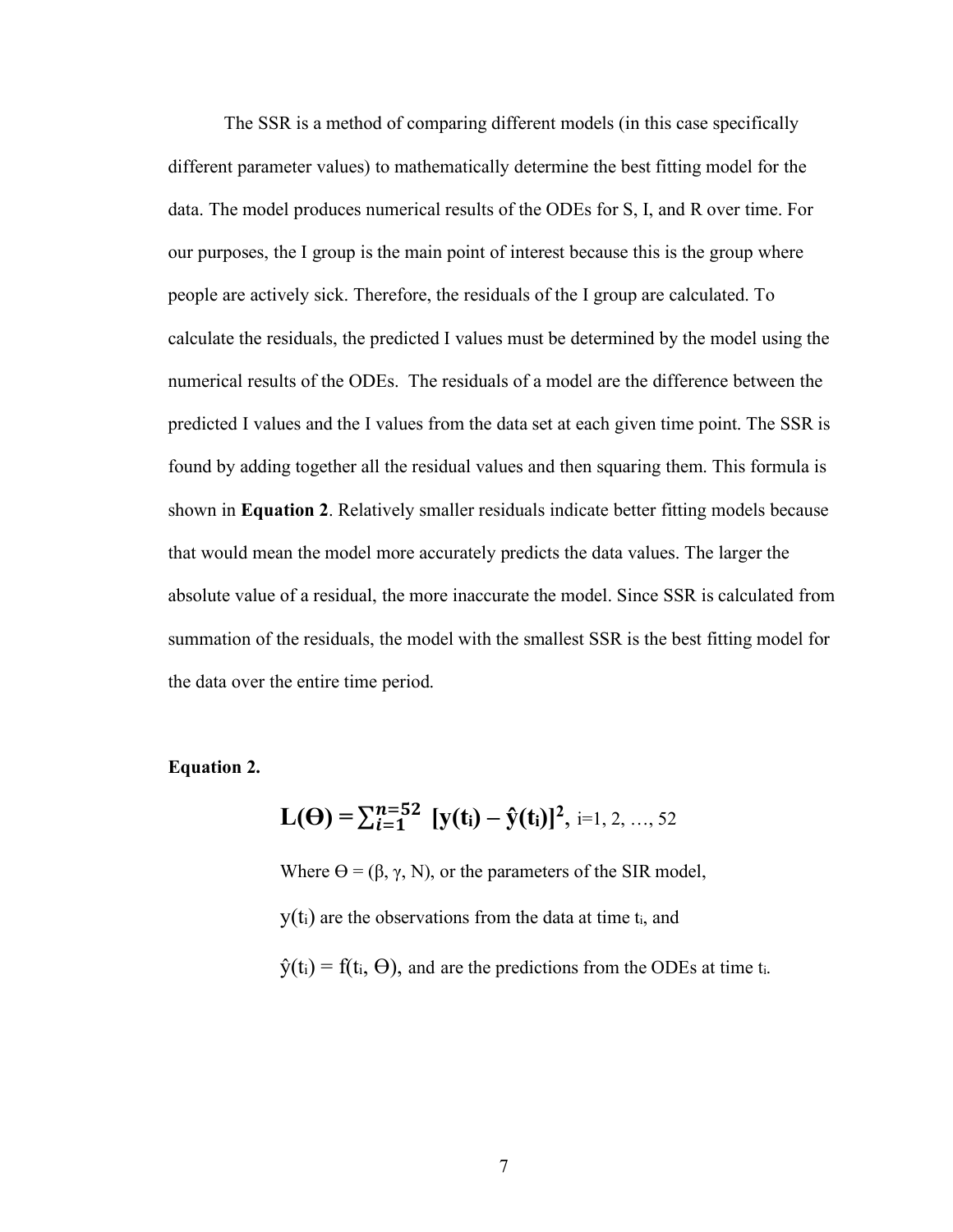

**Figure 2.** This graph shows the resulting SIR model when the optimized parameter values are used. The β, γ, and initial S value used are found in the legend in that respective order.

Once the **L1()** function has returned optimized values for the parameters based off the model SSR, graphing the model again helps to visualize if the code is running well so far. The Figure 2 graph is produced by plugging the estimates  $β=1.86$ ,  $γ=1.55$ , and N=287181 from the **L1()** function into the **sir.model()** code, instead of the initial guesses for the parameter values. It's function is highlighted in **Equation** 1. The graph clearly shows that these new parameter values make the model fit the data much better than before. However, it is not guaranteed that these are the absolute best estimates for the parameter values. This will be explored further in the next chapter.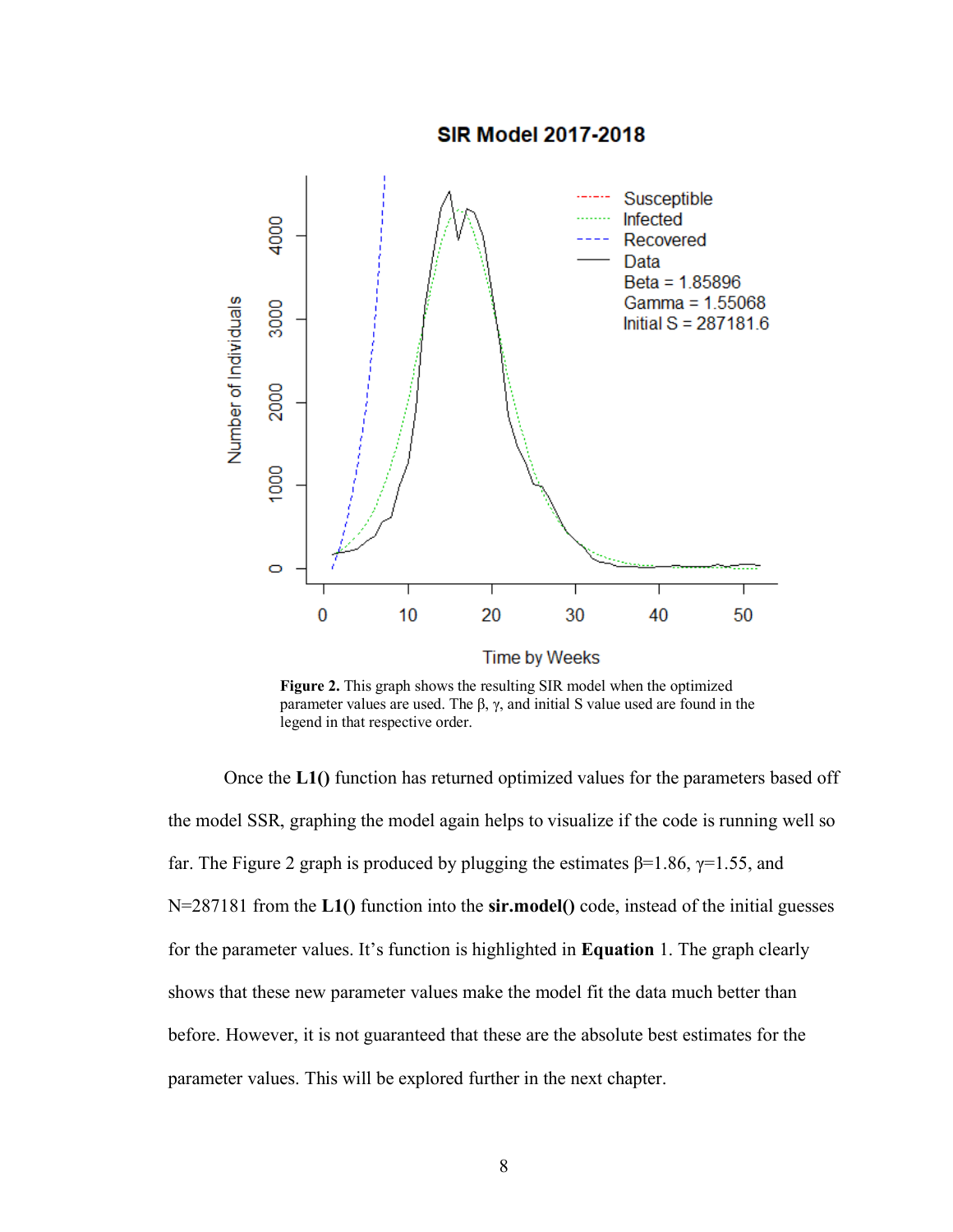#### IV. HEAT MAP

It is possible that the **L1()** function may not perform as expected if the SSR values behave irregularly. For example, there may be a local minimum for the SSR values that is not a global minimum. In this case, the function could inaccurately conclude what the best estimate is for the parameter value. A local minimum would trick this function because it would produce a smaller SSR value than any combination of parameter values within a close range. The function continues to check new parameter values only so long as the SSR values keep decreasing from estimate to estimate. It is almost like water flowing down a hill. In the most common situation, gravity pulls the water down to the very bottom of the hill (the smallest SSR). However, it may be the case that the hill is not nicely conical like most other hills but is instead misshapen with rocks and lumps. These rocks and lumps could create divots that the water collects in and forms a puddle, stopped from reaching the bottom of the hill.

In order to determine that there are no local minimums or irregularities that affect our parameter estimates, a **heat map** (in the Appendix) is created. This calculates the SSR over a range of parameter values, for each combination within that range. This serves to visually represent the shape of the metaphorical hill.

The heat map graph, shown in Figure 3, visually depicts which values of  $\beta$  and  $\gamma$ produce a model with minimized SSR. The x-axis represents the β values and the y-axis represents the γ values. The smaller the SSR values are represented by the red color in the center. As the SSR increases, the graph changes color according to the rainbow. This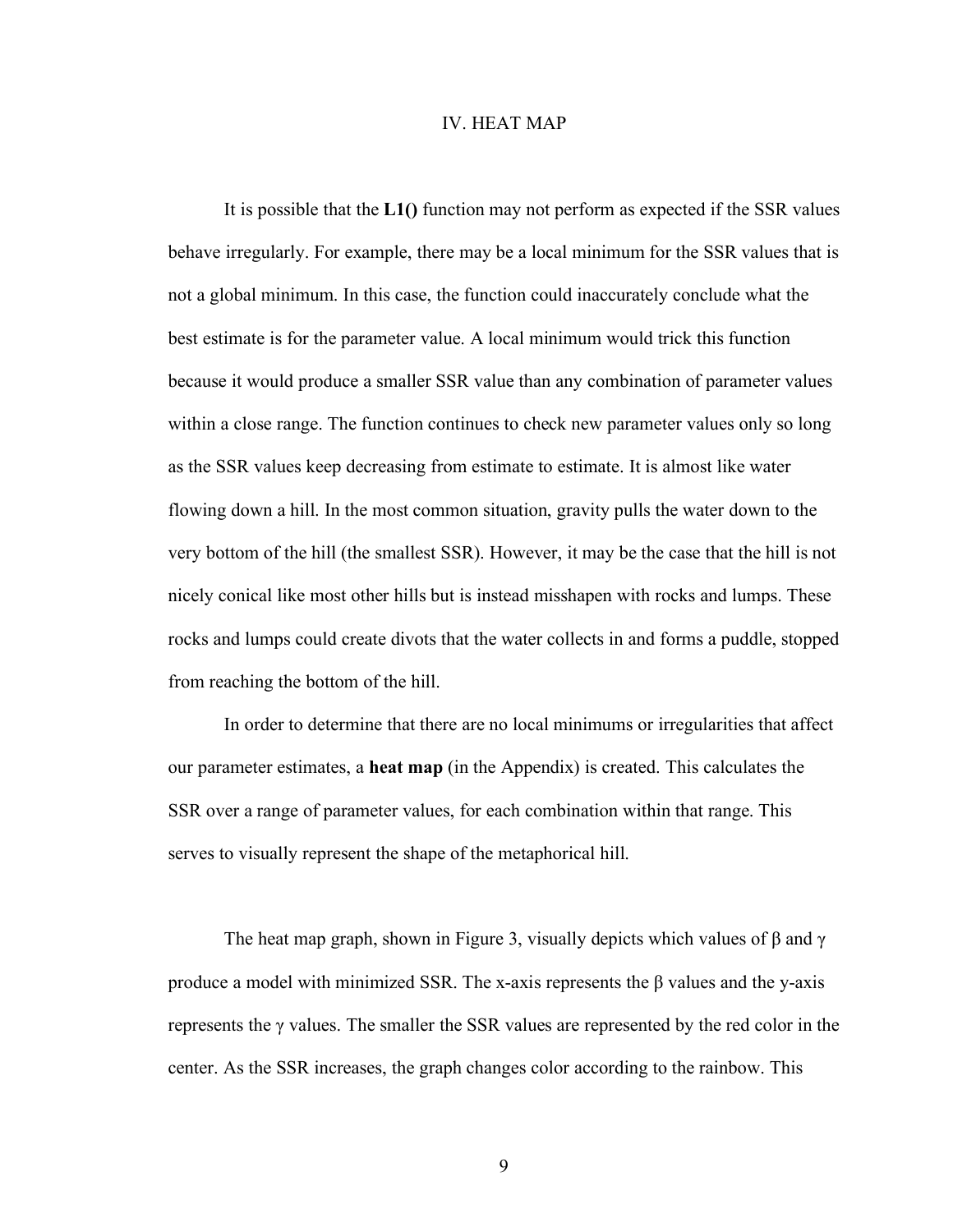means the red and orange areas are the better parameter estimates, while the blue and purple areas provide the worst model fit.



beta

**Figure 3.** This is a heat map that visually shows the ranges of β and γ where the SSR are minimized. The red area shows the values where the SSR are smallest. The SSR values, shown by the colors, range from  $4.0e+7$  to  $5.2e+7$ . The points added are the points of interest where the SSR appears to be minimized. The star is the point the optimization code chose as the best estimates for β and γ.

This heat map is used to find the absolute minimum SSR values instead of taking the derivatives with respect to the parameters. This is in part because there is not a specific analytic expression known for  $f(t, \Theta)$ , the function producing the SSR values. This is because  $f(t, \Theta)$  is evaluated through calls to the numerical ODE solver. As such,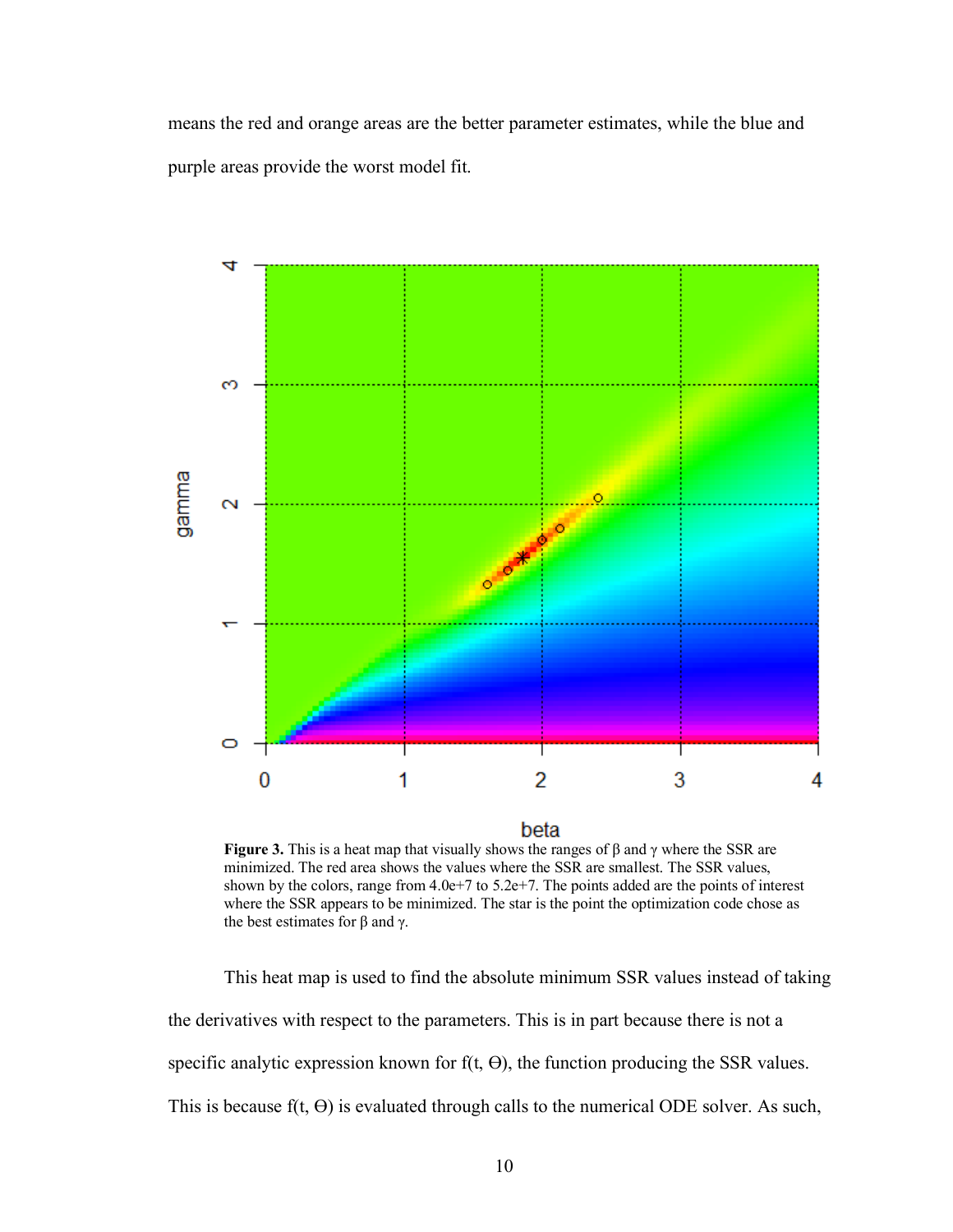the derivatives of  $f(t, \Theta)$  cannot be evaluated, so another method is needed for finding the absolute minimum of SSR, and the heat map is used instead.

Unfortunately, the heat map also indicates that there is potentially some irregularity in the shape of the metaphorical hill. Instead of the water collecting nicely into a small little puddle, there is a gash in the earth collecting the flowing water. This means that there is potentially a large range of values for  $\beta$  and  $\gamma$  where the SSR varies little or not at all. It is necessary to further explore the parameter values along this ravine in order to ensure the parameter estimates provided by the **L1()** function are actually the best estimates.

As indicated in the **heat map** code in the Appendix, the points along the ravine have been manually added in order to capture the nuanced elevation changes. In summary, the points are placed where the colors in the heat map indicate a change in the SSR value. This includes at the edges of the ravine and places inside the ravine where the red color deepens, so the SSR decreases. The point provided by the **L1()** code is also placed on the heat map.

The next step is to graph the SIR model with each of these different parameter values in order to see if there is any obvious visual difference. If the graphs for parameter values, produced from the points on the heat map, produce models that are clearly worse fits, these estimates can be disregarded.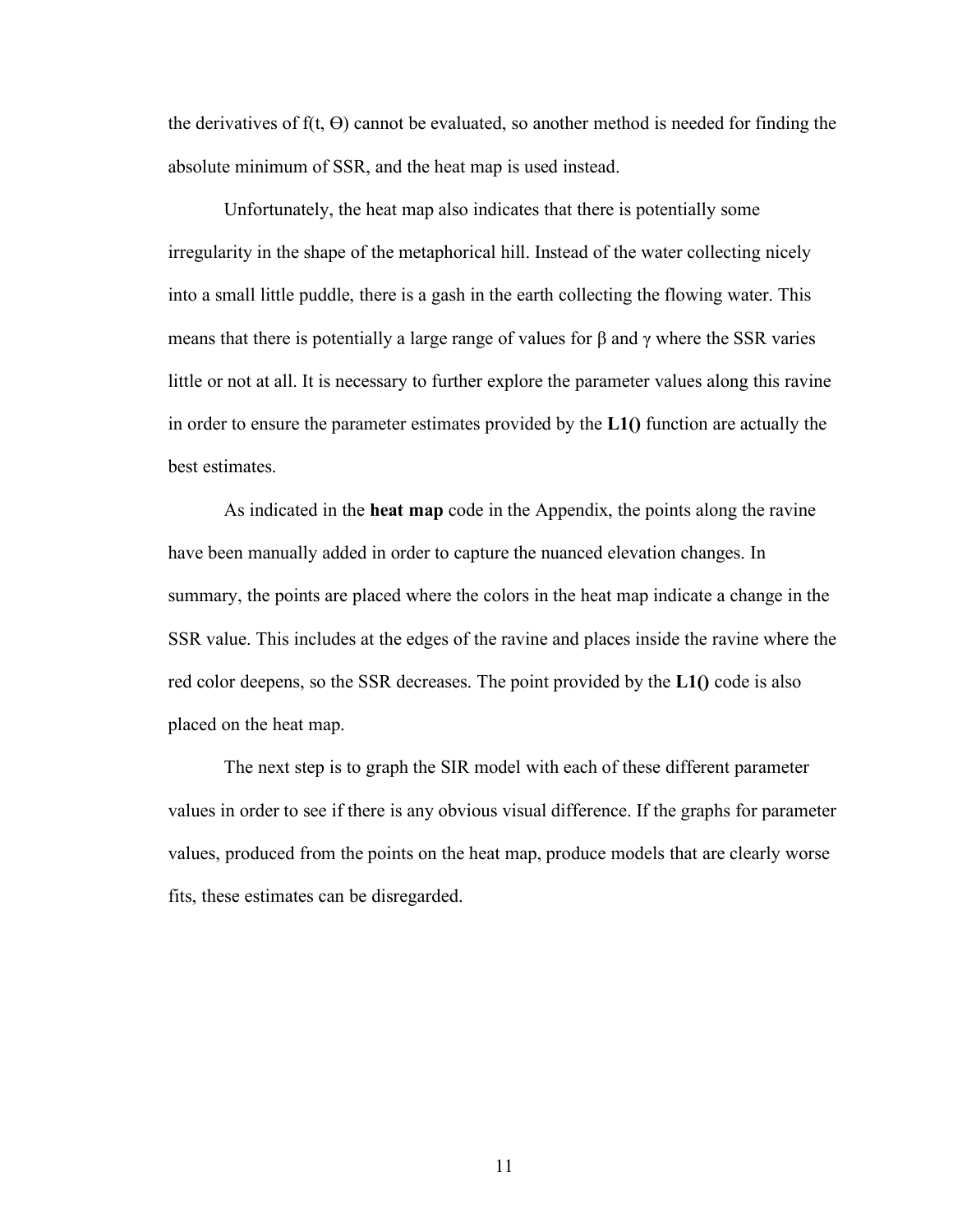

**Figure 4.** This shows six iterations of the same code with different parameter values. These are the parameter values that are the points of interest in Figure 3. The top left graph shows the iteration with the parameter values chosen by the code that optimizes the parameter estimates through minimizing the SSR. The y axis is the number of infected people. The first value in the legend is  $\beta$ , and the second value is γ. The SSR produced from these models are found at the top of each graph. The SSR values and close visual inspection show that the top left graph has the best fit for parameter values.

Figure 4 graphs the SIR models with different parameter estimates. Only the I group is shown in these graphs, as that is the group of the most interest. The line represents the model fit, while the circles are the actual data points. The numbers in the top right corner of each model graph are the β and γ values respectively.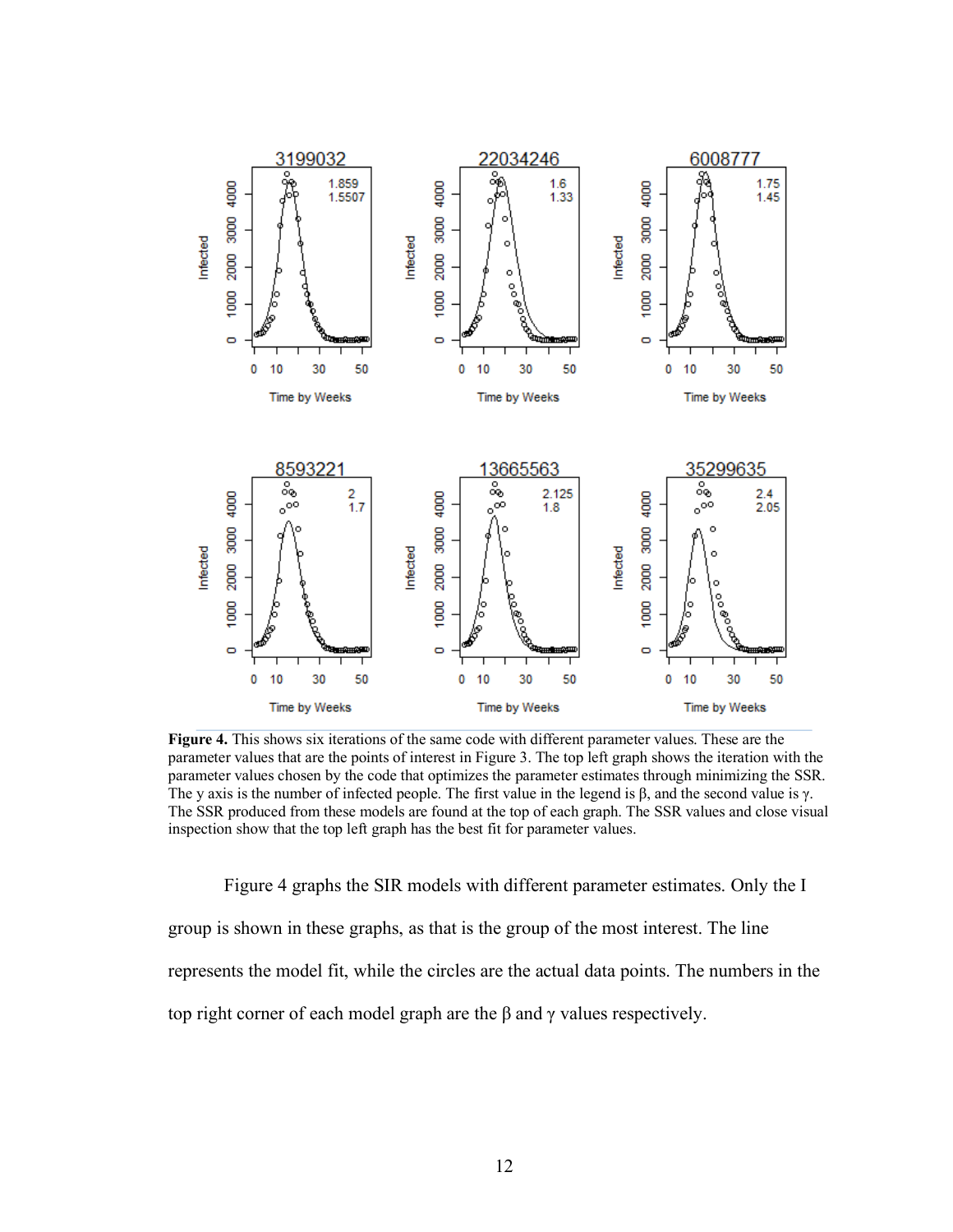The model on the top left of the image is produced using the parameter estimates provided by the **L1()** code. This image indicates that the bottom three models are clearly worse fits, and these parameter estimates can be ignored. The center top and right top models require a slightly closer look, but visual inspection still indicates that these parameter estimates do not provide the best model fit. Therefore, despite the potential irregularity shown on the heat map, the **L1()** function did indeed function as expected.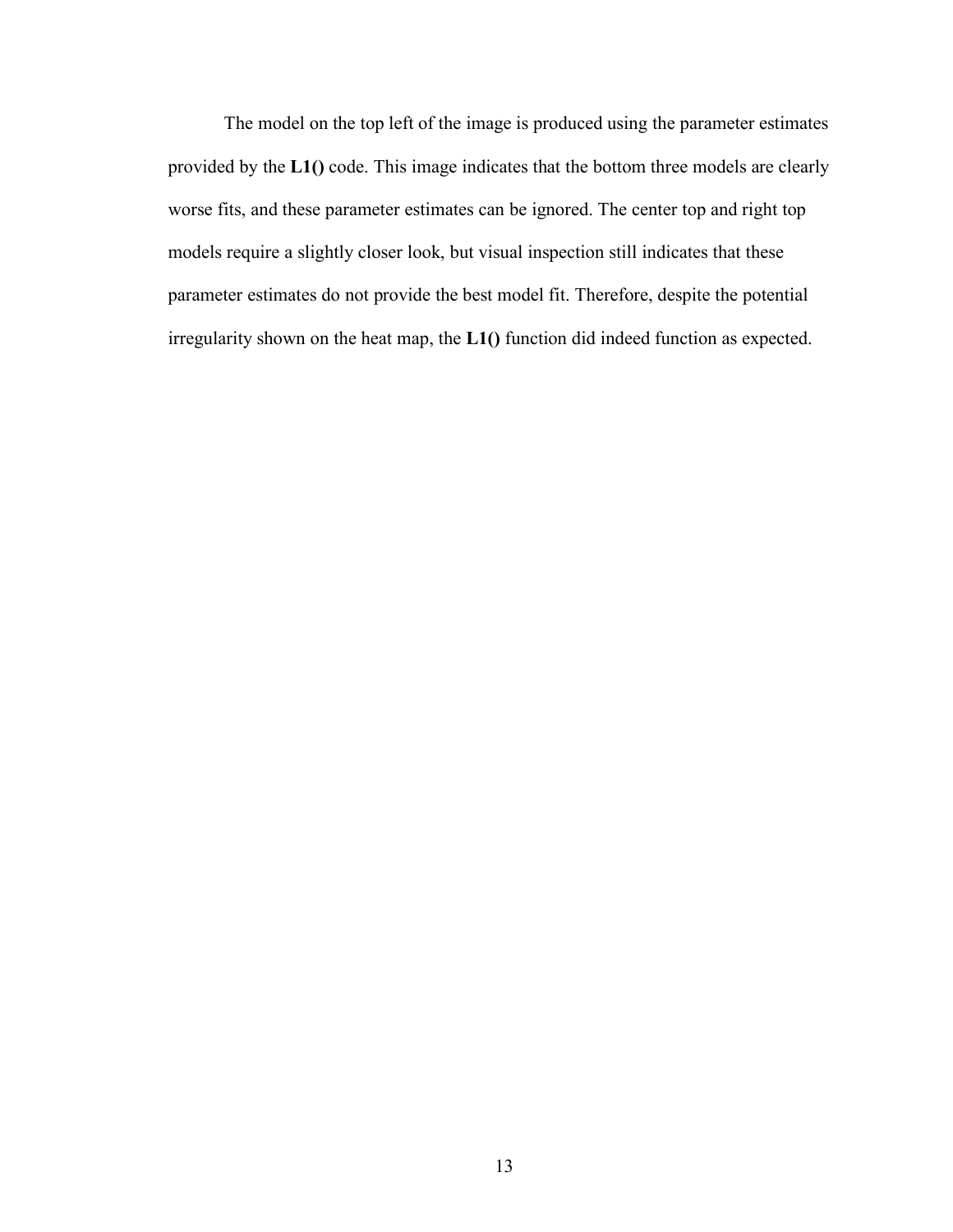#### V. UPDATING CODE AND CHECKING RELIABILITY

Now that the population size N has been estimated the code needs to be tweaked so that N is no longer a parameter. Reducing the number of parameters in a model has many benefits. This reduces the computational cost of the model, allowing the code to run faster. Reducing computational cost also helps minimize the complexity of the problem. However, in this particular case it can also be used to reaffirm that the code is working correctly.

It can sometimes be difficult to determine if complex code is executing correctly. Removing N as a parameter will help determine the if the code produces reliable results. In this context, reliable means that the results are consistent. The accuracy of the model is determined using the SSR (described in detail in Chapter III). An unreliable model will give different results even when the initial conditions remain unchanged. This alone is a problem because the SIR model is deterministic, not stochastic, so there should not be variation in the results when the initial conditions are the same. Unreliable results can lead to wrong interpretations and bad predictions. Therefore, it is important to ensure the code produces reliable results.

The code is adjusted by making some changes in the initial condition and parameter vectors fed into the code. The complete changes between this version of the code and the code from Chapter III are highlighted in the **sir.model.vacc()** code found in the Appendix. The **sir.model.vacc()** shows four iterations of coding for the SIR model with different parameters. As labeled, two of these iterations use the coding method from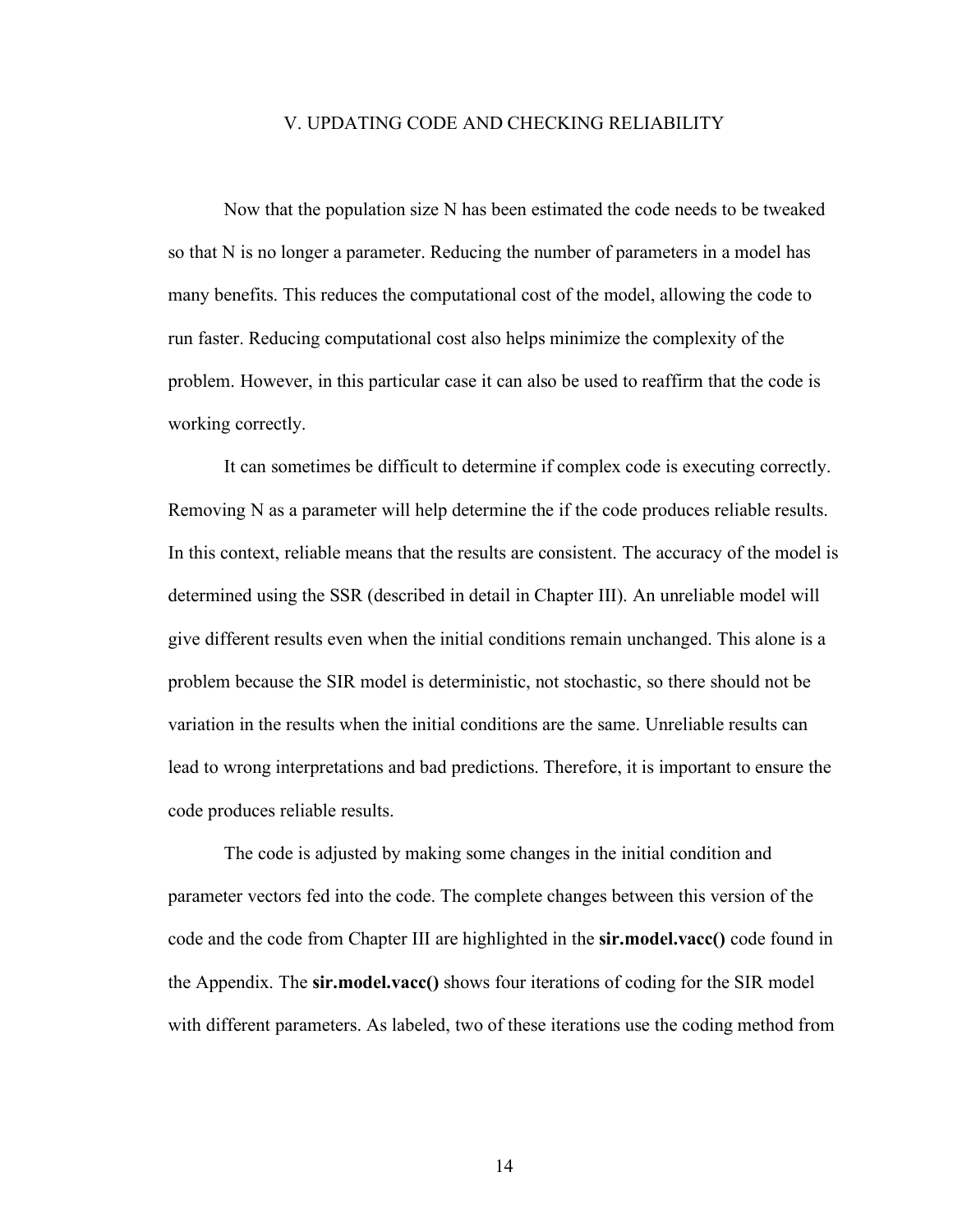Chapter III, and the other two use the method discussed in this chapter to remove N as a parameter.

By removing N as a parameter and running the code again, the results of the two models can be compared to determine reliability. In theory, removing N as a parameter and instead using the estimate for N within the initial conditions should produce the same results. That is the case with this code. Taking any of the three parameters (N, β, or γ) and fixing them will still produce the same results. Therefore, the code is reliable and the SSR determines its accuracy. This indicates that the modeling method described in this paper is appropriate for modeling influenza data.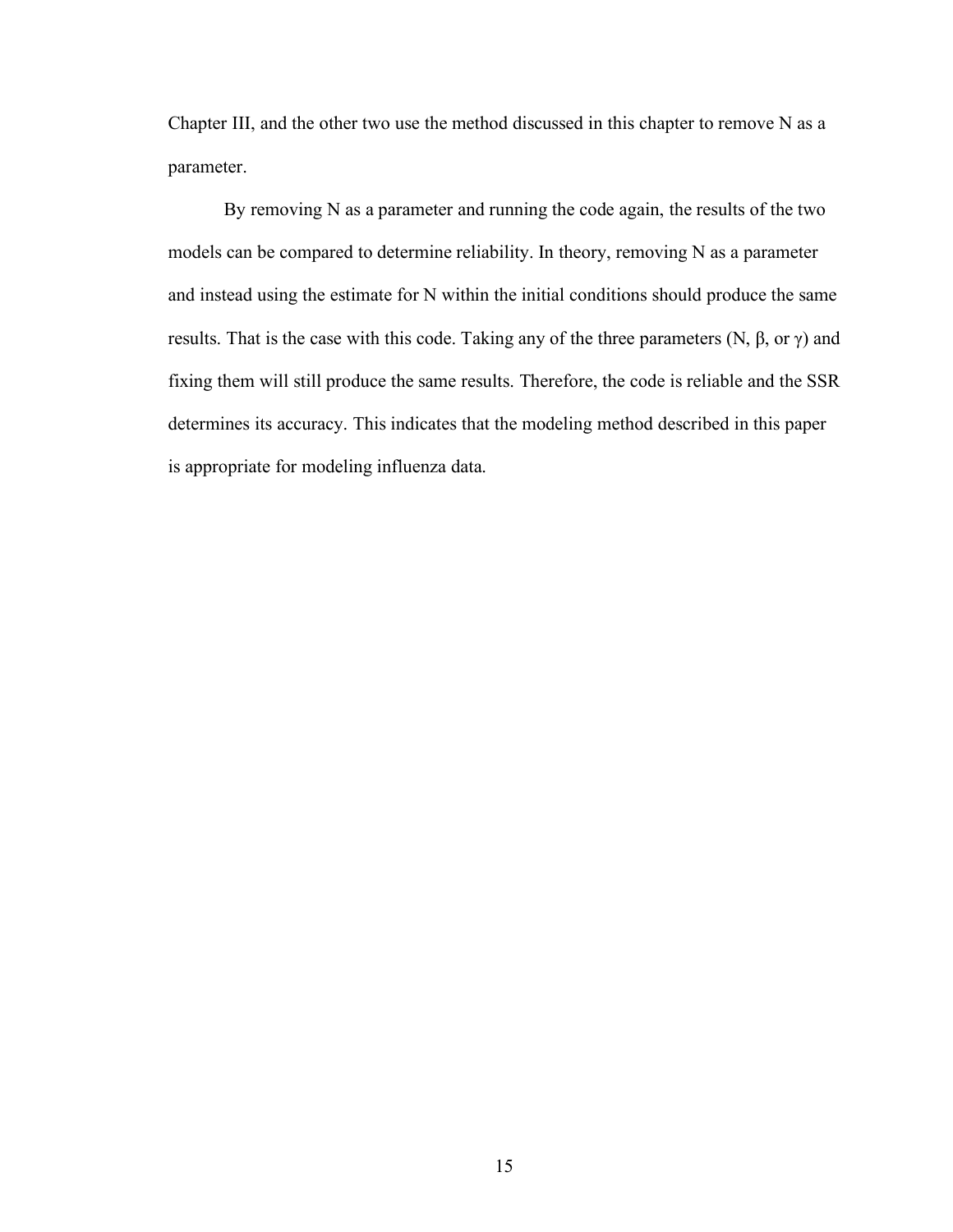#### VI. ACCOUNTING FOR VACCINATIONS

An area of great interest in studying and modeling flu data is the relationship between vaccination and the amount of people infected. Using the CDC website where the data come from, there is also information on the percent of adults and children vaccinated in a given year. In this section, the flu data for 2012 to 2013 is modeled. For this particular year, 41.5% of adults and 56.6% of children (people 17 or younger) received the flu vaccine.<sup>12</sup>

Starting with the more conservative vaccination percentage, the **sir.model()** code is adjusted to account for 41.5% of the S group actually starting within the R group. This requires using both rounds of model code done in Chapter III and V. For the unvaccinated version of the model, the methods used in these chapters is followed exactly. However, for the model that accounts for vaccination, there are some adjustments that need to be made.

For the model accounting for vaccination, the initial parameter values must be changed. Since vaccination provides immunity to a disease, people with vaccinations will actually begin in the R group. The model is run so that the value of N as a parameter is estimated while vaccination rate is accounted for. This means the estimated value of N differs whether vaccination rate is included in the model or not. This step cannot be skipped because it is possible that the estimated population size will differ based on this adjustment to the S and R groups. In the Appendix, full coding is shown for setting up the models and comparing them under **sir.model.vacc**. These changes focus on the initial S,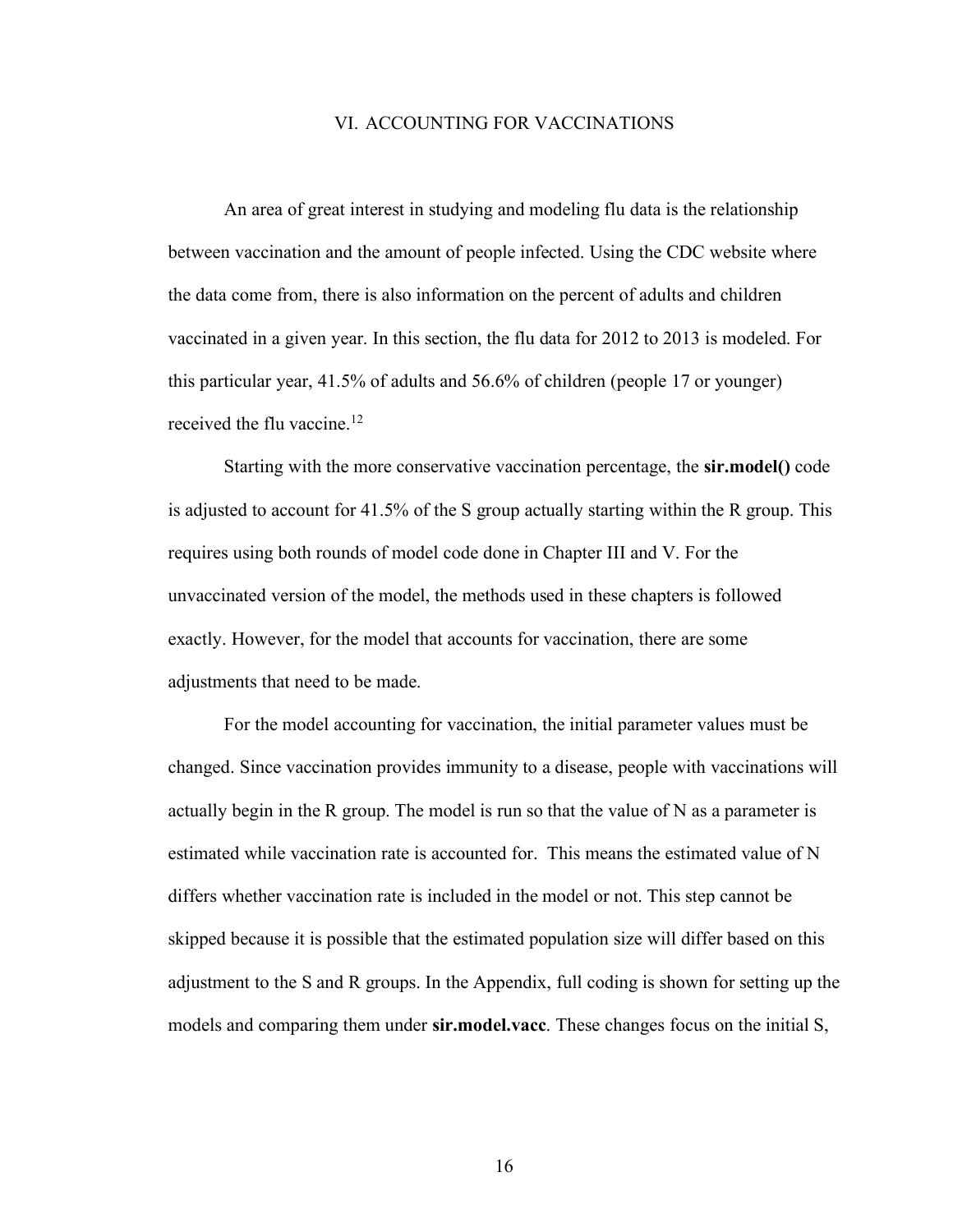I, and R values used, and the **sir.model()** code can be adjusted using the following two lines of code:

> init.v <- c(I=total.i[1],R= $(41.5/(100-41.5))$ \*total.s[1]) state.value <- c(I=total.i[1],R= $(41.5/(100-41.5))$ \*total.s[1])

Once this is done, the method in Chapter V can be used. This iteration of the model should be the version that accurately represents how accounting for vaccination changes the SIR model. Then, similar to the method explained in Chapter III, the residuals of the two models are compared in order to determine which model better fits the data.

Looking at the residuals shows that the models did not behave as initially expected. The SIR model that accounts for vaccinated individuals has a significantly larger residual, suggesting that this model is a worse fit than the model that does not account for vaccination. The **sir.model.vacc** code was run again using 56.6% vaccination rate, as that was the upper end of the vaccination range provided from the CDC website. Again, this results in the residuals indicating that the model accounting for vaccination is a poor fit compared to the other model.

These results are peculiar. A more likely result would be that there is no difference in residuals between the two models. If this occurred, it could be due to how the data was collected. Individuals who are vaccinated are not measured and differentiated from unvaccinated individuals. Lacking this variable in the data set would mean that the best  $\beta$  and  $\gamma$  values were chosen so that vaccination rate was implicitly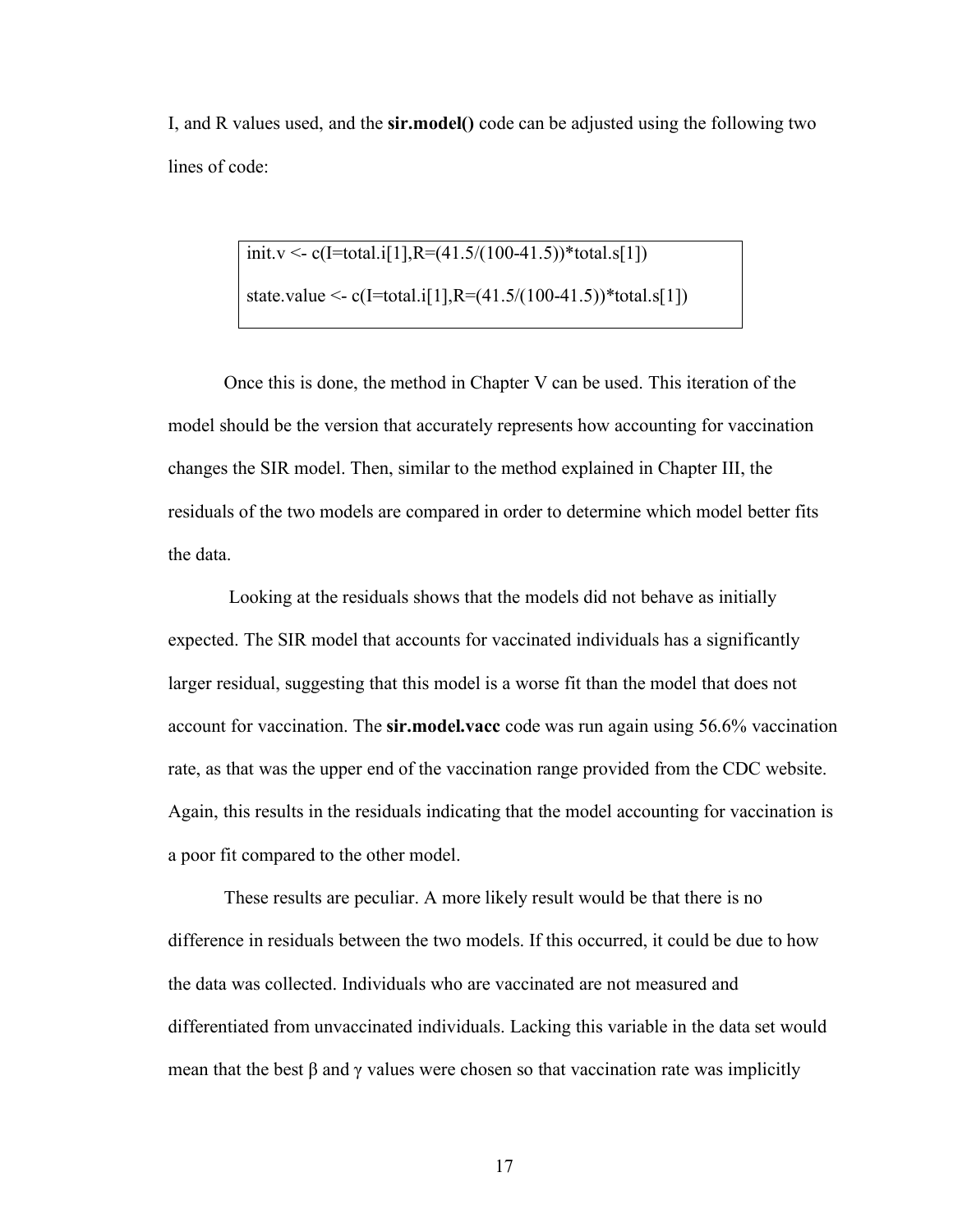accounted for with these values (meaning that the true β and γ values are different, but the values used best estimate the behavior of the data set). However, the residuals were not similar values, but instead the residual for the model accounting for vaccination had residuals that were nearly 100 times larger.

The discrepancy in the residuals prompted further exploration. As the vaccination rates from the CDC website did not appear to accurately capture the vaccination rate, a range of potential rates were considered. This involved inputting different vaccination rates into the code and observing if the discrepancy between the residuals decreased or increased. The difference between the residuals decreased as the proposed vaccination rate decreased. Eventually, a proposed vaccination rate for the model yielded a residual value smaller than the model that does not account for vaccination.

The residuals indicated that the behavior of the data is best captured with a 0.005% vaccination rate for the flu season over 2012 and 2013. This is illustrated in Figures 5 and 6. Figure 5 shows the model fit without accounting for vaccination, and Figure 6 shows the model fit when accounting for a vaccination rate of 0.005%. The residuals calculated are reported in these figures as well, and they are very similar numbers.

A possible explanation for this might stem from the set up of the model. It is possible that vaccination rate was accounted for when estimating N, with population size and vaccination rate acting as confounding variables. As such, the model cannot distinguish between N and vaccination rate, and they are both essentially represented by the parameter N. This would explain why a vaccination rate so close to zero would produce a relatively small SSR. A future model with ongoing vaccination rate, as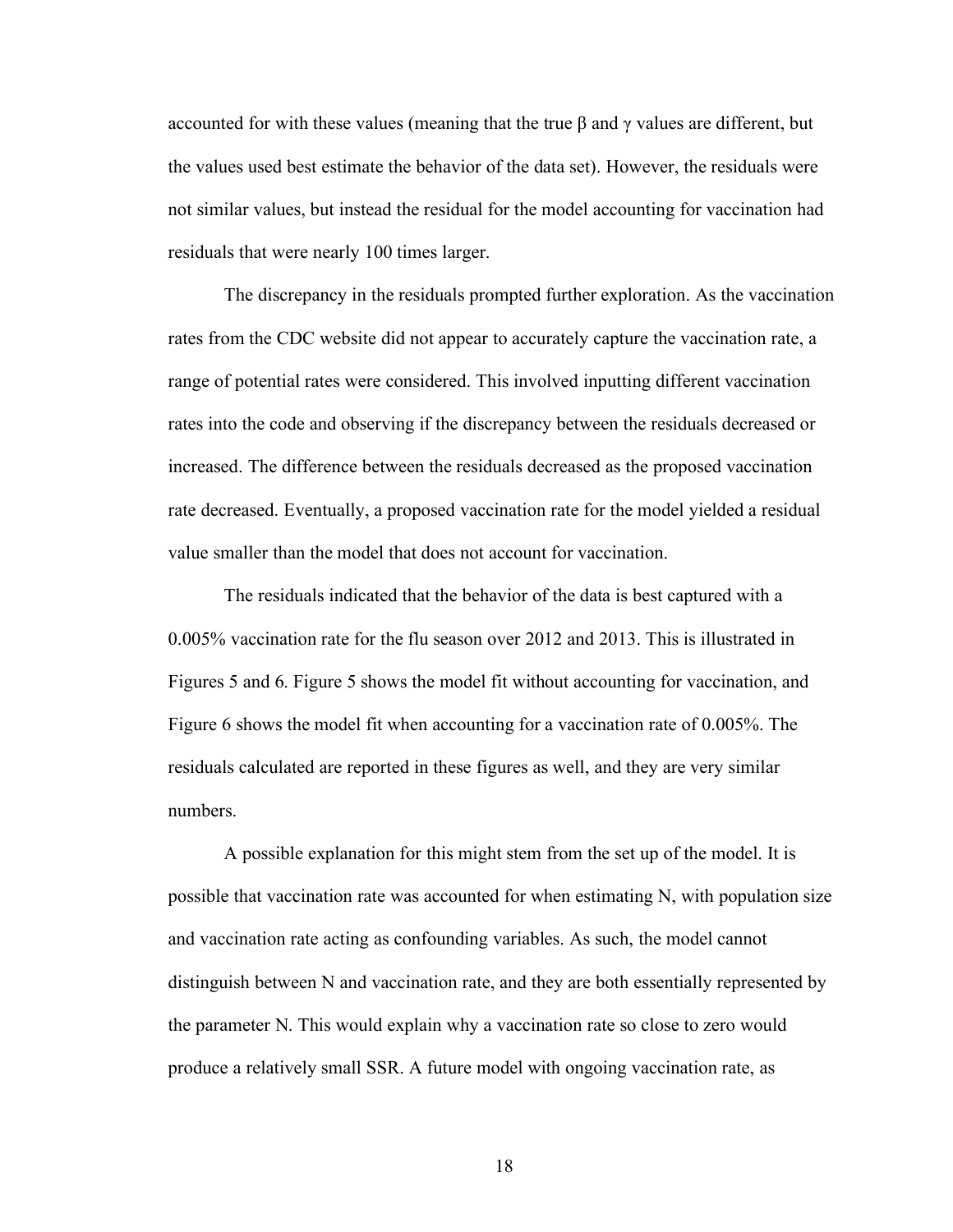opposed to the pulse vaccination rate used here, may perform better. However, setting up this future model would be dependent on having data available about ongoing vaccination rates.

A vaccination rate of 0.005% differs astronomically from the proposed vaccination rate or 41.5% for this flu season. There are a few potential reasons for this phenomenon outside of the scope of this project. The CDC states on their website that the data they have is incomplete. The data is collected from public health laboratories and clinics, requiring individuals to seek medical care in order to be considered in this data set.



**SIR Model Not Accounting for Vaccination**

**Figure 5.** This is the graph of the SIR model fitted to the 2012-2013 flu data without accounting for vaccination rate. The SSR calculated for this model is found in the legend.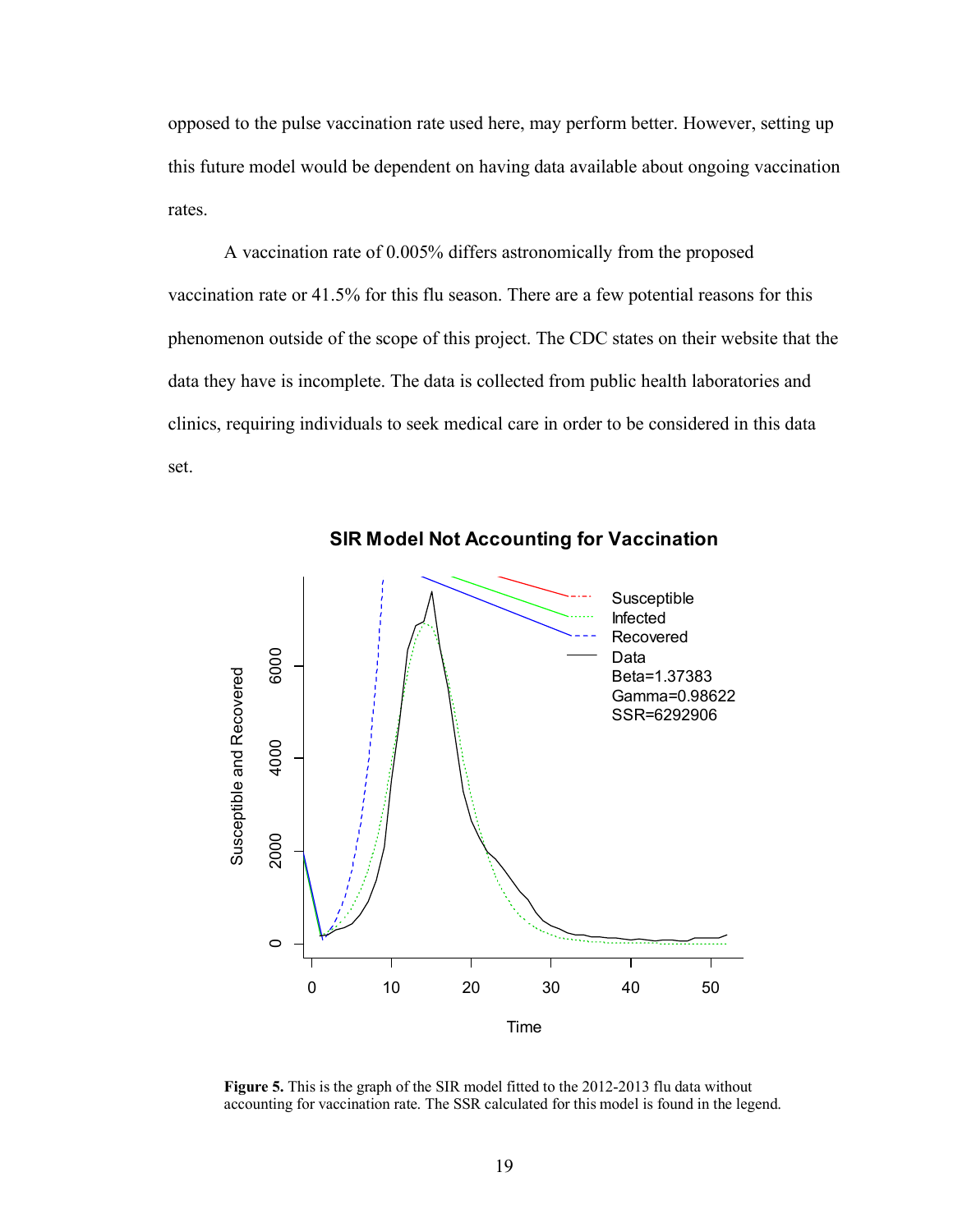

**Figure 6.** This is the graph of the SIR model fitted to the 2012-2013 flu data that accounts for a vaccination rate of 0.005%. The SSR calculated is in the legend.

Only including data where individuals had to choose to visit public labs or clinics for treatment introduces some problems to consider. People sometimes avoid seeking medical care even when necessary, for reasons such as dissatisfaction with previous medical care, the cost of care, time constraints, or because they suspect they will improve over time regardless.<sup>13</sup> Therefore, the data does not necessarily accurately express the I group in the SIR model. As symptoms of the flu are typical of a minor illness, such as coughing, fatigue, and fever,  $^{14}$  people likely do not seek medical care. They will most likely get better without seeking explicit medical care, and therefore do not pursue it for the reasons previously listed.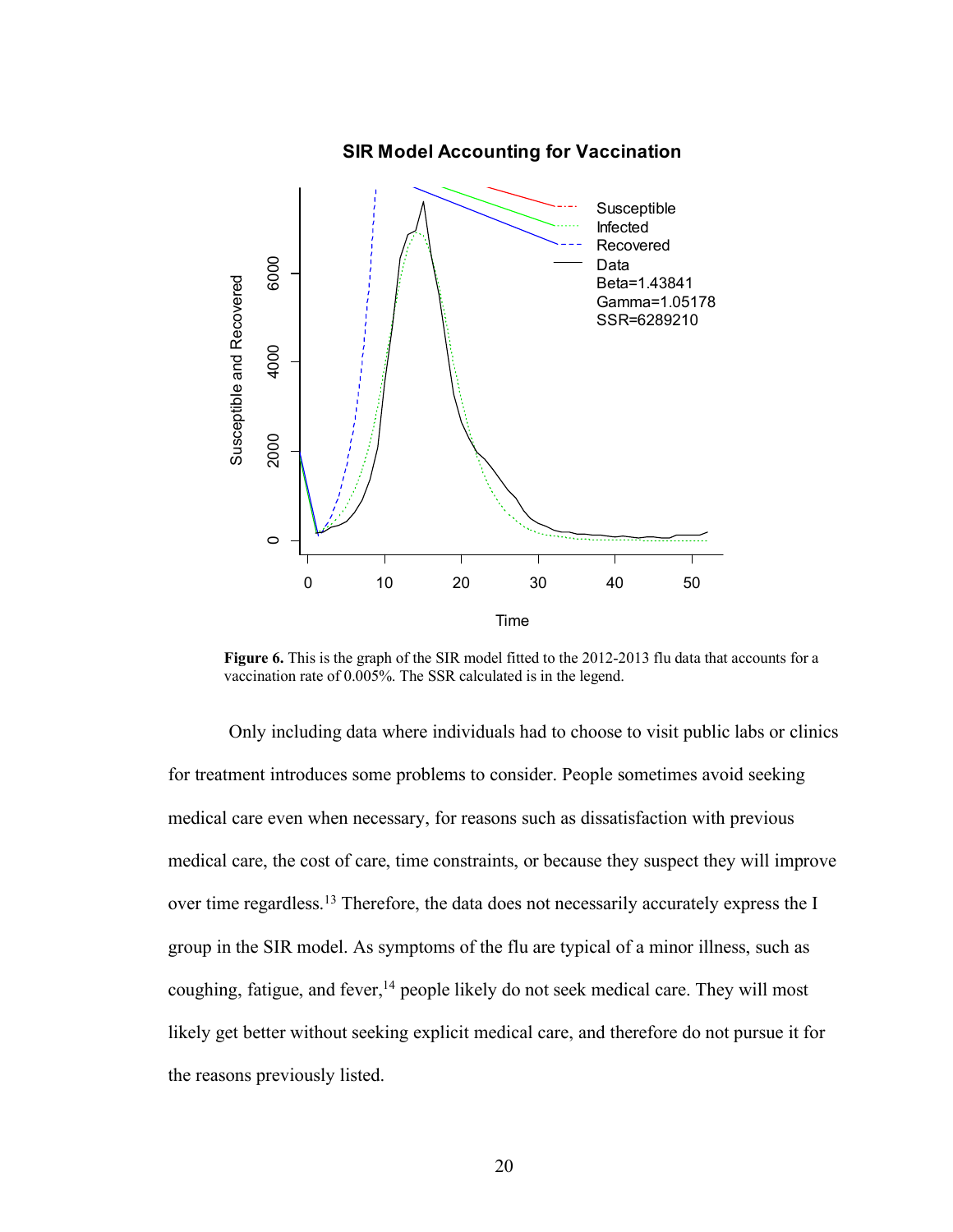However, aversion to seeking medical care could also mean that the data of vaccination rate also fails to be accurately documented. There is a particular aversion to vaccines, especially with parents being concerned with vaccinating their children. In a poll, around 77% of parents reported concern over at least one childhood vaccine.<sup>15</sup> These reasons are mainly due to religious concerns, personal beliefs (that building a natural immunity is superior to receiving a vaccine), safety concerns, and desire for more information on the vaccine before getting it.<sup>15</sup> Parental concern over vaccinations may influence the vaccination rate, making the true vaccination rate smaller than the CDC's estimation.

Another point of interest is that the CDC's vaccination rate was based on selfreport and that they are aware they overestimate the vaccination rate.<sup>16</sup> The CDC website indicates that they know their estimate is generous because the number of doses manufactured for the vaccine is smaller than the amount of people who claim to be vaccinated. In an attempt to further explore this, the number of doses manufactured can be compared to the US population size around the 2012-2013 flu season. For the 2012- 2013 flu season, 134.9 million flu vaccine doses were manufactured in the US.17 Vaccination doses were not considered past March 1st, 2013. The estimated total US population size on March 1st, 2013 was 315.4 million.18 Therefore, if every single dose made was administer to a person, this would give a vaccination rate of about 43% vaccination rate. This assumes all vaccines were used and none of the vaccines had any extraneous factor that caused their failure, such as delivery or storage problems. This is very close to the CDC's estimated 41.5% vaccination rate for adults. However, their estimate for children is 56.6% were vaccinated in the 2012-2013 season.<sup>16</sup> The US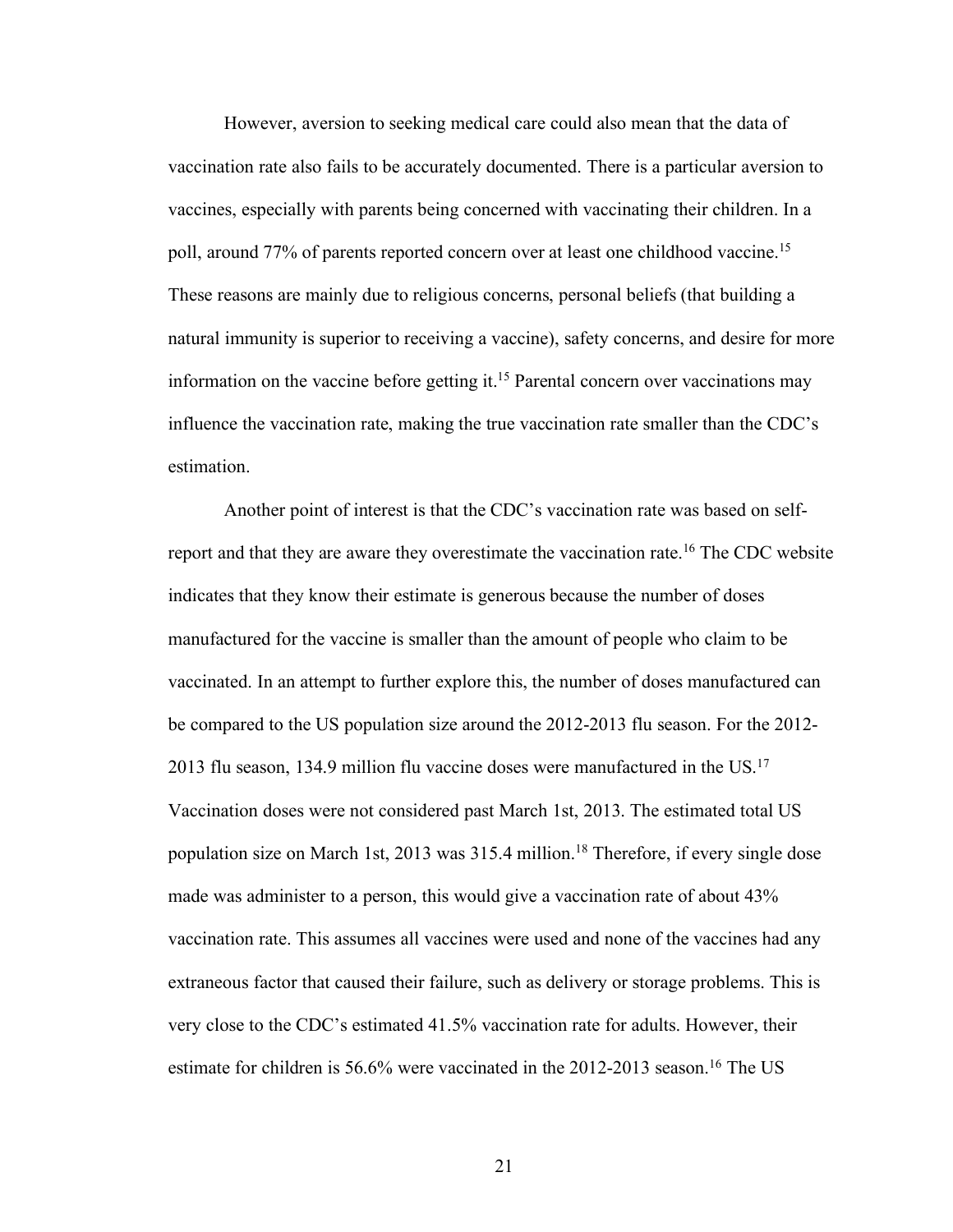Census Bureau does attempt to count children as well in the Decennial census and therefore total population size. In 2013, 23.3% of the US population was under the age of 18.19 Given this information, it can be deduced that there were around 241.9 million adults and 73.5 million children in the US. Using the CDC vaccination rate estimations, 100.4 million adults and 41.6 million children were vaccinated that flu season. This suggests that the vaccination rate for this season cannot be 56.6% for children, since only considering adult vaccination at 41.5% vaccination rate would allocate 100.4 million of the available doses. This would leave 34.5 million of the total 134.9 million doses available for children, making the highest possible vaccination rate 47% for children. Also, using the CDCs vaccination rate estimate and the population size for adults and children, 142 million people got vaccinated. This would be a total vaccination rate of 45% for the US population. Again, there were only 134.9 million doses available, not 142 million. That means these numbers must be an overestimation by at least 7 million. The information on both the adult and child vaccination rate and the number of doses manufactured came from the same source. Between this information and the nature of self-report studies, this indicates a large range in which the true vaccination rate might lie. This suggests that the true vaccination rate may be different from the estimates for it. In addition, there are still other factors to consider when determining vaccination rate.

Other sources that estimate the vaccination rate per year still estimate a much higher percentage than estimated by the SIR model in this paper. However, estimated vaccination rates become significantly lower when focusing research on specific groups of people. It is unclear whether this is due to behaviors common to these groups, or whether closer scrutiny reveals much lower vaccination rates in general. One group that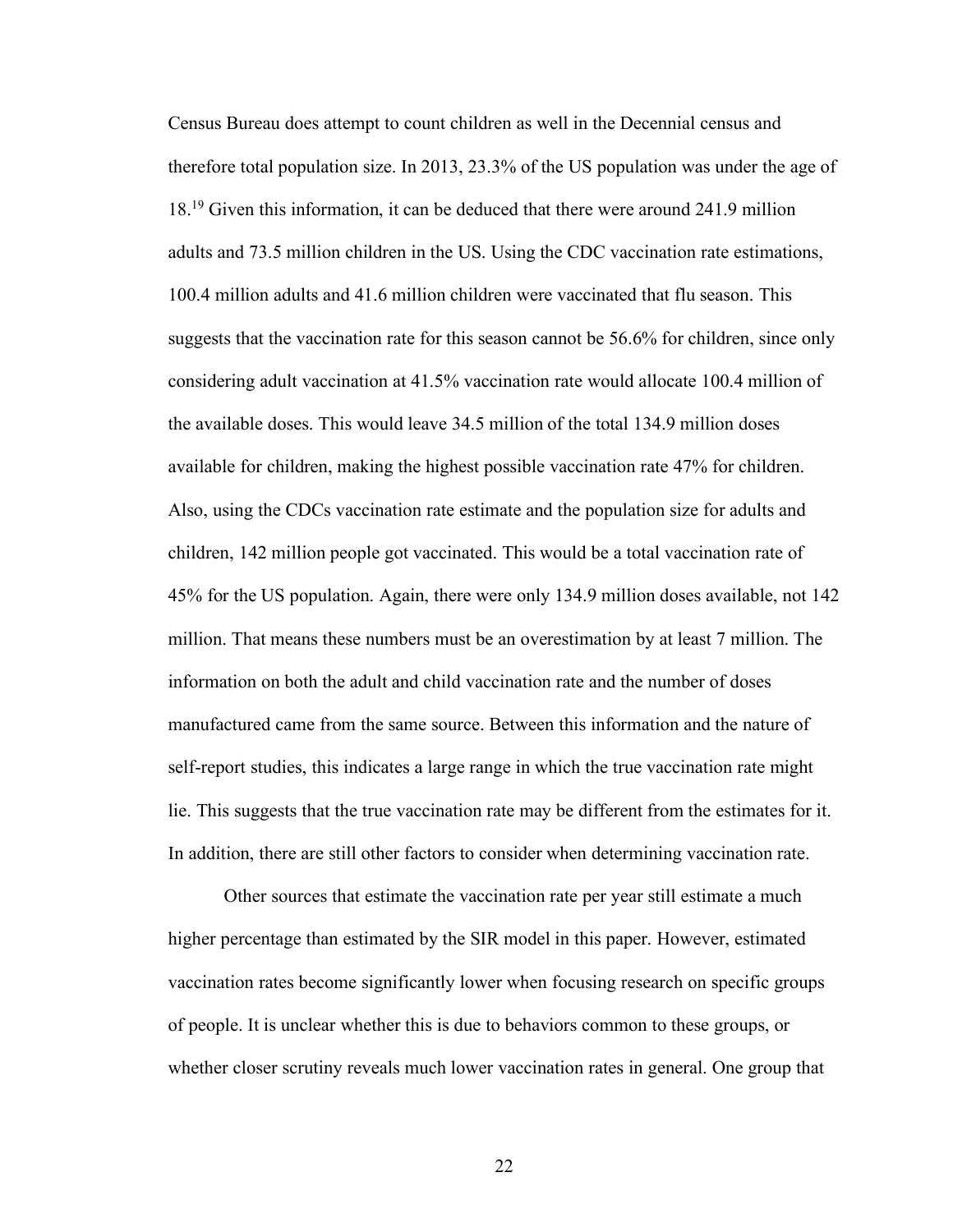has been studied in relation to flu vaccination rates is the homeless. This is a high-risk group for susceptibility to illness and aversion to seeking medical care. It is estimated that the flu vaccination rate is less than 25% for the homeless in New York City.20 Given the struggles commonly experienced by the homeless, a low vaccination rate is logical. However, even groups who have easy access to health care are found to have low flu vaccination rate when studied in detail. The CDC estimates that only 36% of healthcare workers chose to receive the flu vaccine. In a case study from the 1990s, only 10% of healthcare workers employed by a long-term care facility reported getting vaccinated for the flu $21$ 

To tie vaccination rate to a previous point of interest in this chapter, the residuals between the model accounting for vaccination (with a 0.005% vaccination rate) and the model not accounting for vaccination are very similar. While the model accounting for vaccination has the smaller residuals (and is therefore the better fit), the similar residuals indicate that there is not a huge difference in how well the two models predict the behavior of the data set. This was originally the expected result and indicates that vaccination rate is implicitly accounted for in the original data set.

In summary, previous research supports the idea that the true flu vaccination rate per year is generally overestimated. Given this information and the fact that the very small vaccination rate of 0.005% predicts the behavior of the data, it is not so far stretched to believe the true vaccination rate is much closer to 0.005% than the highest estimate of 56.6%. This is not to say 0.005% is the true vaccination rate, as that is very unlikely. However, these results do emphasize the need for further research. Further in-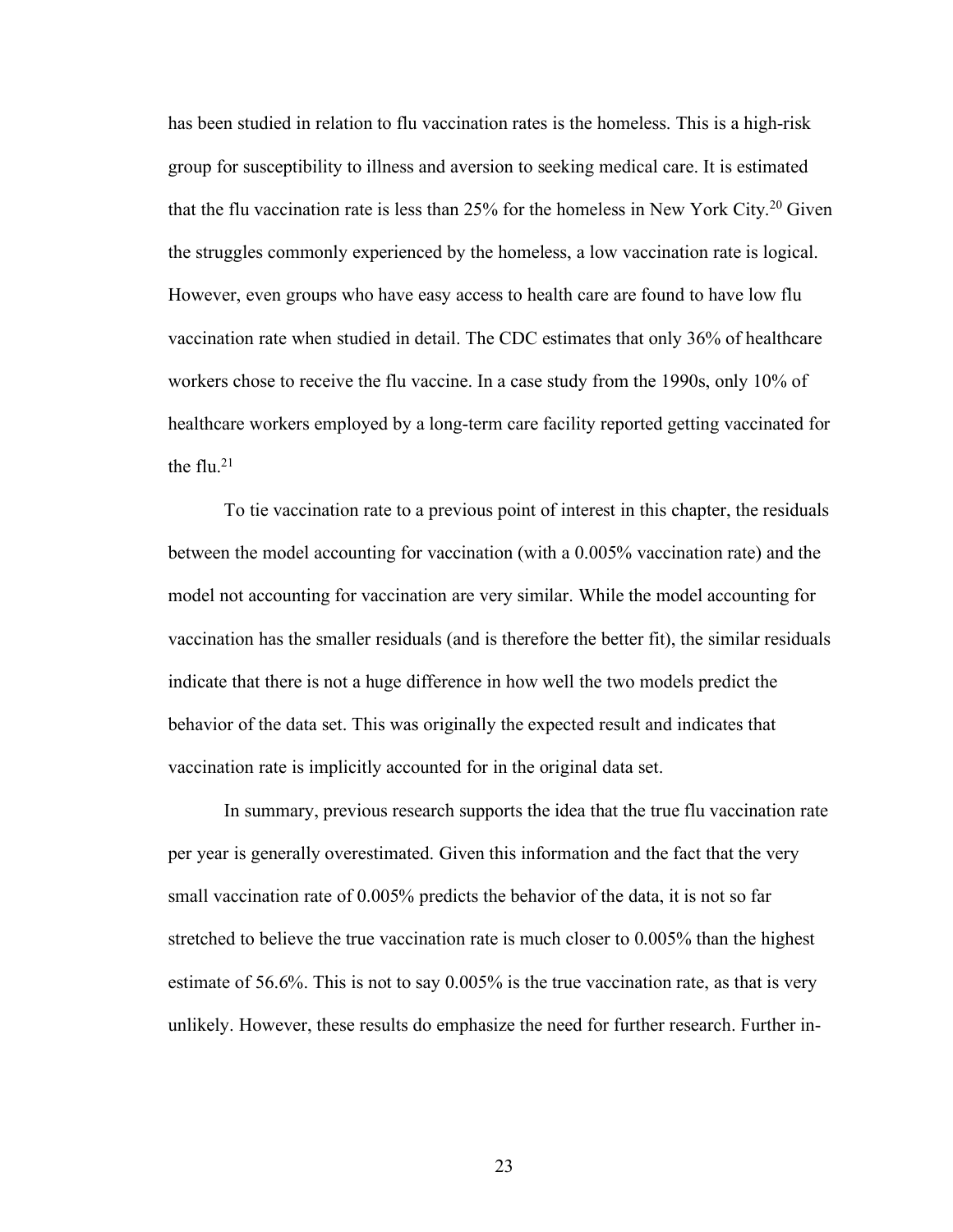depth research would need to be done where the infectious status of the population is better recorded. Given a more complete data set, the method of accounting for vaccinations using the SIR model described here could be used to estimate the true vaccination rate. This could then be used to both better model influenza data and to better direct preventative measures to decrease the spread and severity of influenza.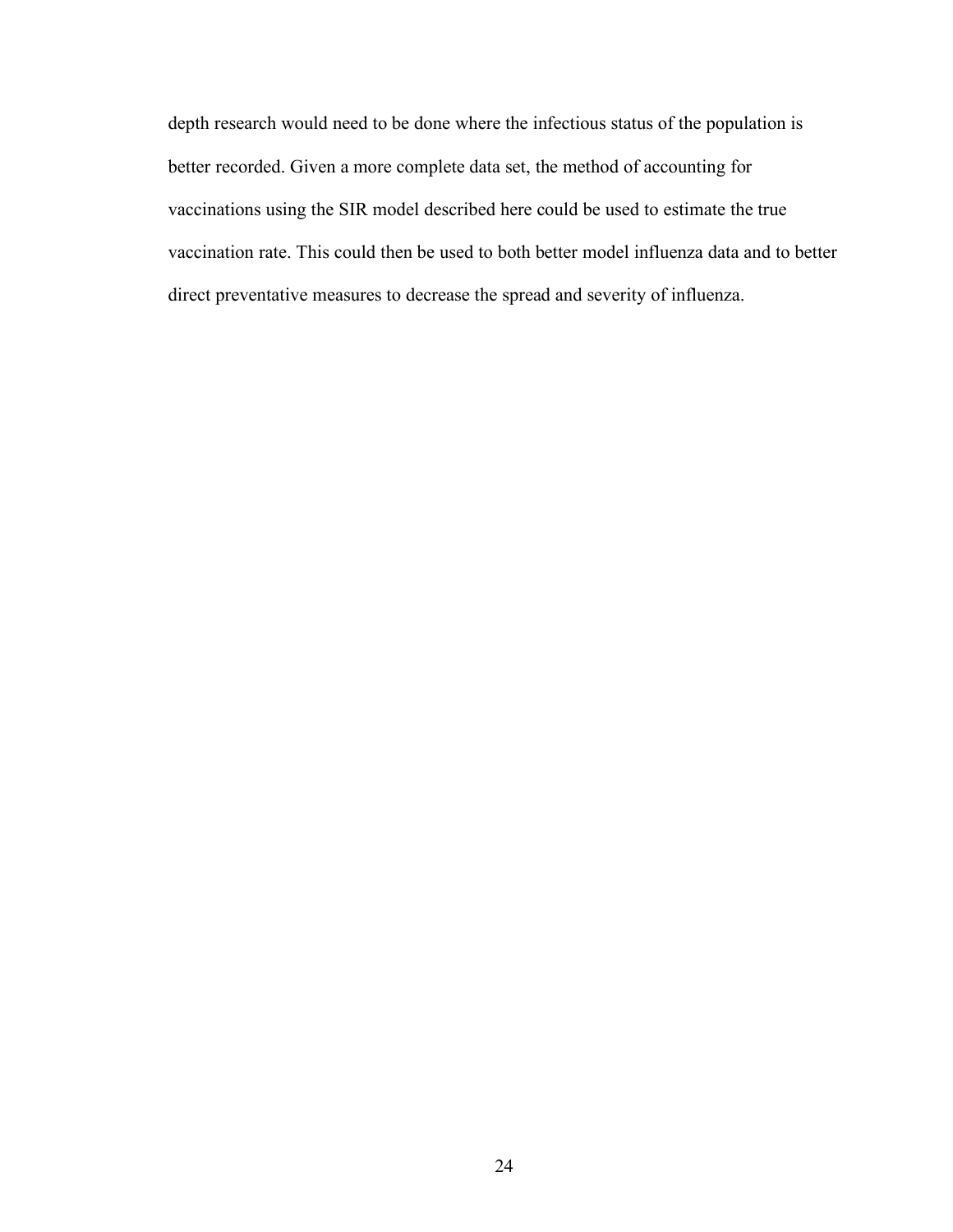#### VII. DISCUSSION

This paper aimed to apply the SIR epidemiological model to influenza data and defend its use in this context. It also serves to illustrate an area of research that needs to be further expanded upon. These findings defend the use of the SIR model for flu data. They also highlight the uncertainty of the flu vaccination rate for the US within current research. The ultimate goal of this paper was to provide thorough instructions for fitting the SIR model to flu data and to identify potential problems that may arise.

Use of the SIR model is defended in multiple methods throughout this paper. The influenza fits in with the assumptions of the models. Images and figures used show at a glance that the model can closely predict the behavior of the data. This is supported in a more mathematically rigorous manner as well through minimization of the sum of squared residuals (SSR). Using the parameters that produce a model with the smallest SSR ensure the model as accurate as possible. The use of the SIR model in this context is also defended by determining that the model is accurate. This is done by fixing parameter values, like N, and making sure the results of the model do not change. Therefore, the use of the SIR model in this context is shown to be sound.

Fitting the SIR model to flu data highlighted the trouble with accounting for vaccination rate. Estimates for flu vaccination rate in the US during the 2012-2013 flu season were used to show these problems. Firstly, most sources appeared to greatly overestimate the vaccination rate. This leads to the second problem, which is the lack of complete data. The overestimation of the vaccination rate is a product of multiple variables. There is the unreliability of self-report, such as with the CDC's estimates.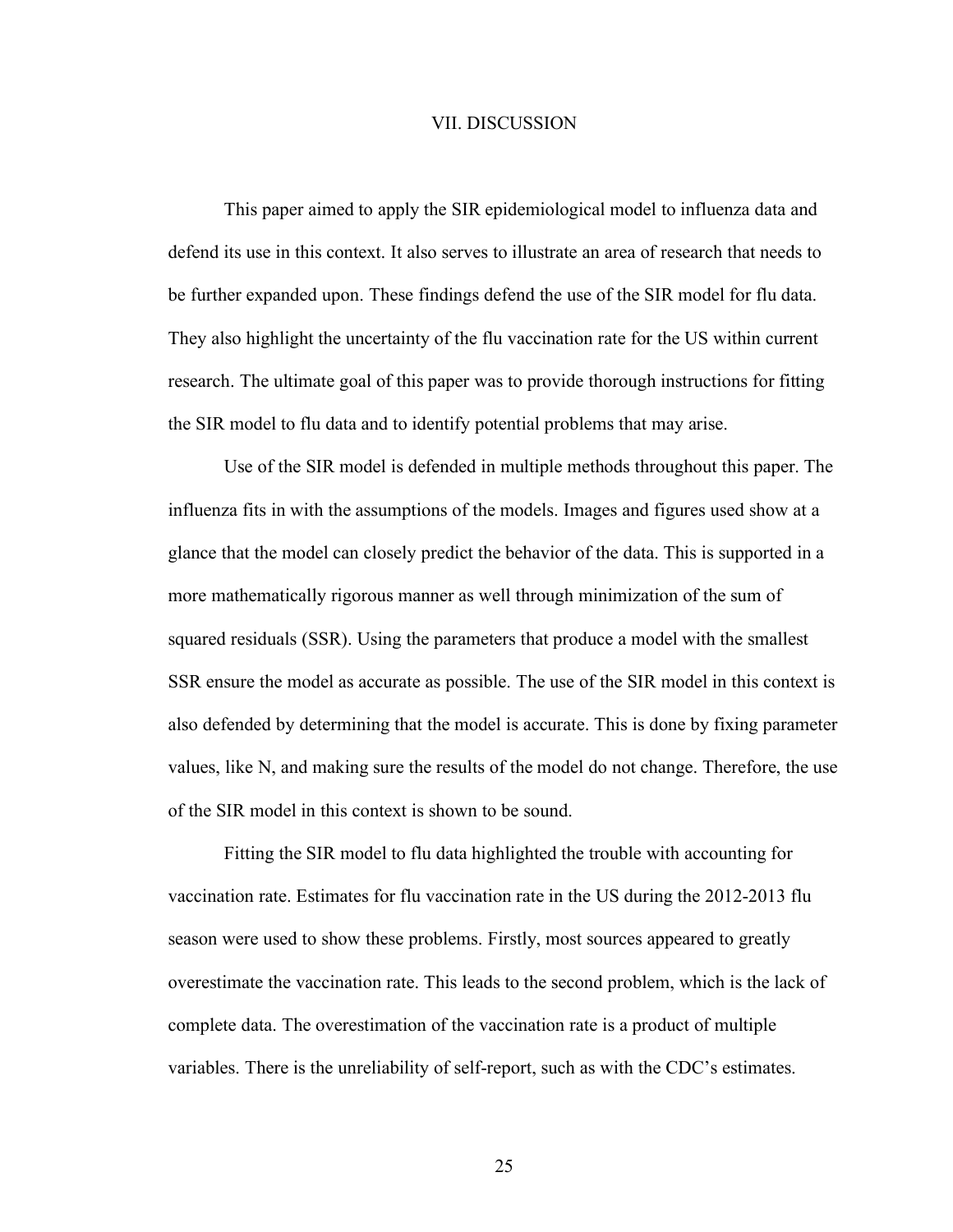There are also social, health, and educational influences that push parents to not vaccinate their children. The findings in this study for a very low vaccination rate are also found in previous case studies.<sup>20, 21</sup> It is also supported by self-acknowledged limitations within studies estimating the vaccination rate.

For these reasons, the vaccination rate of 0.005% found in this paper is likely to more accurately model reality. However, this vaccination rate is unlikely to be the true vaccination rate in 2012-2013. This would admittedly be a very small vaccination rate and would not make sense in conjunction with self-report studies previous done that suggest a larger rate. This paper does not propose that the true vaccination rate is 0.005% in 2012-2013. The SIR model is a deterministic model, which means it does not have inherent randomness. The world naturally has some inherent randomness. It is also much more complex than this model accounts for. It is also important to note that for these reasons, the best estimate for vaccination rate may not be the true vaccination rate. While 0.005% is very unlikely to be the true vaccination rate, it is the best estimate in this case. This also serves to bring up many questions. As such, this paper does not claim to know the true vaccination rate, but instead serves to show that more research needs to be done on what the true flu vaccination rate per year actually is in the US.

More research on vaccination rate would ideally be done through more modeling using more thorough and complete data. However, this type of data can be very hard to obtain. Therefore, in addition to collecting more complete data, this paper suggests using Bayesian statistics to better model the data and estimate the true parameter values.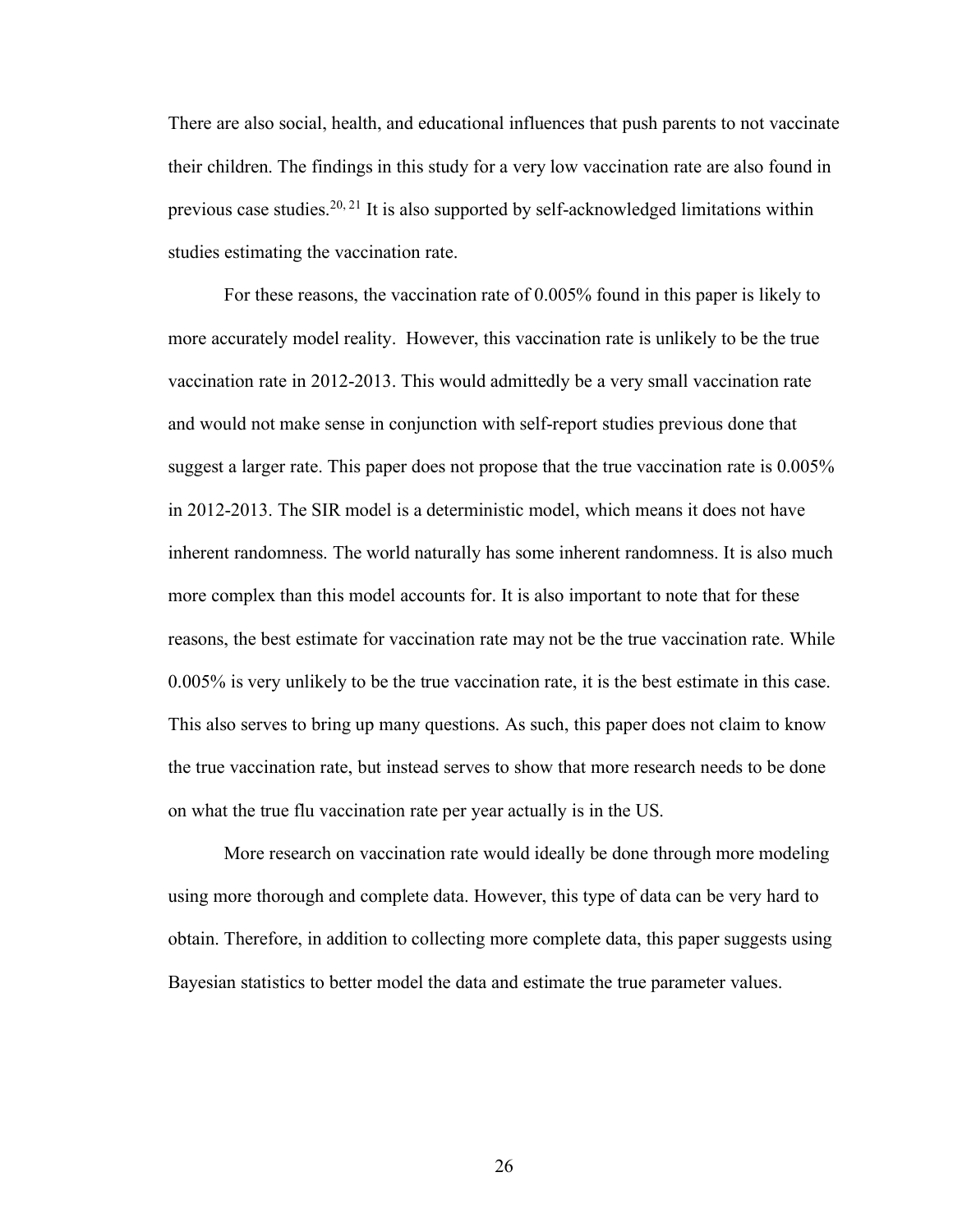#### VIII: FUTURE RESEARCH SUGGESTION: BAYESIAN STATISTICS

Bayesian Statistics is a data analysis method that could be applied to the influenza data sets. This method is based off Bayes' theorem, which is an equation to calculate conditional probability (how likely a certain event is to occur, while accounting for conditions that may be related to the event) and given in **Equation 3**. When the prior conditions are indeed related to the event of interest, this theorem allows for calculating a more accurate probability that the event will occur. Bayesian statistics is an extension of Bayes' theorem, where prior conditions and information are accounted for when analyzing data.

#### **Equation 3.**

$$
P(A|B) = \frac{P(B|A)P(A)}{P(B)}
$$

Bayesian inference has a general format that it follows. There needs to be a prior distribution, a likelihood function, and a posterior distribution. The prior probability distribution is chosen by the statistician and is the expected distribution of the data. If nothing is known about the data and a distribution cannot be reliably chosen, Jeffreys prior is used (which is a non-informative prior, in order to not affect the results). The likelihood function is based off the data collected, which is conditional to its parameters. The posterior distribution is the distribution of the parameters after taking the observed data into consideration. This differs considerably to the more commonly used Frequentist methods of data analysis.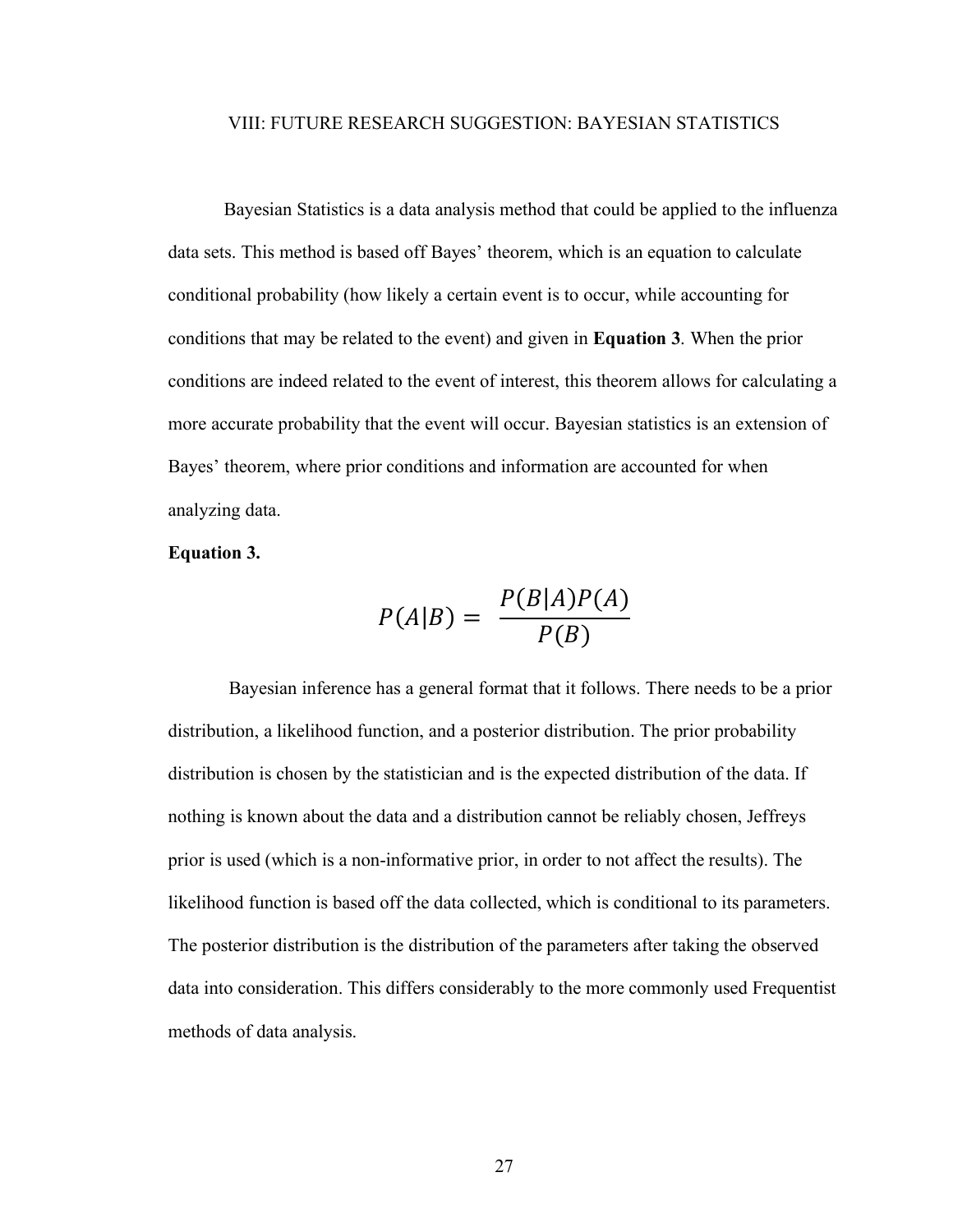Bayesian statistics and Frequentist statistics contrast in multiple ways. Frequentist statistics never account for the probability of the hypothesis. The probability of rejecting the null hypothesis compared to the probability of failing to reject the null hypothesis is not considered. Bayesian statistics is also able to better accommodate for latent variables. These are variables that are "hidden" in the data set, and not explicitly observed. For example, vaccination rate is a hidden variable in the flu data sets used. Bayesian is also more resilient to outliers and abnormalities in the data. Another point of interest is that Bayesian models can account for incomplete and missing data.

There are different types of missing data. Some is missed randomly, meaning that there is no relation between the missing data and the observed values. However, some data is missing not at random (MNAR). This is a type of missing data where there is a relationship between the value observed and its likelihood to be missed. For example, people who only experience mild flu symptoms are less likely to go to the doctor and will therefore be less likely to be counted into the data set. Bayesian statistics can accommodate for this by using two different prior probability distributions depending on the likelihood of a participant to be counted in the data set.<sup>22</sup> Next, using Bayesian statistics method, data is simulated. The simulated data can then be used to make better inferences and predictions. Simulated data allows for this because it provides a range of possible data behavior. The data gathered from one season is just one possible way it could potentially behave. This is in part due to the natural variation and stochastic nature of the world. Using Bayesian statistics and simulated data could provide a range of parameter values and their credible intervals, which would better account for inherent randomness.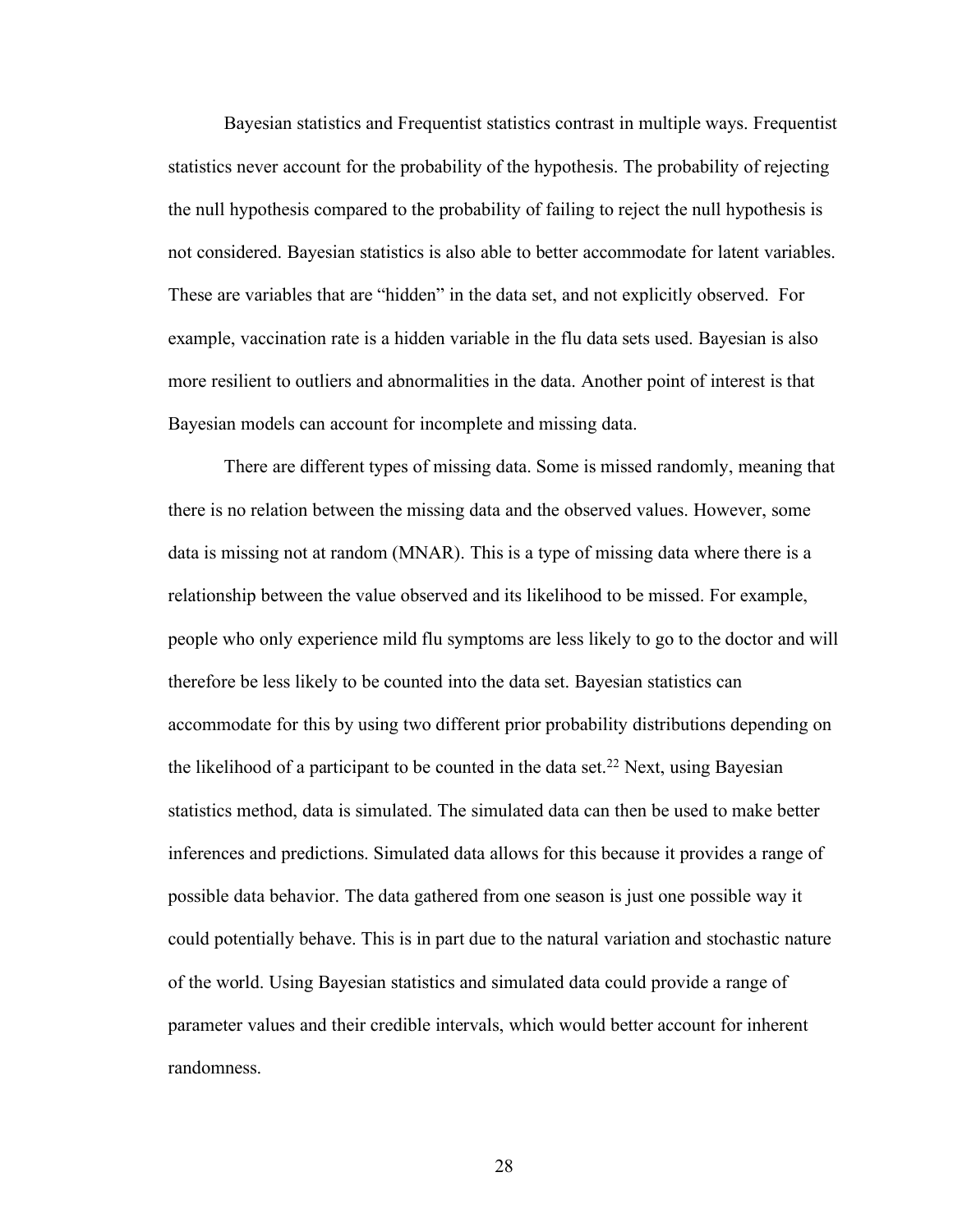There has been some previous research done on applying Bayesian statistics to the SIR model. One study analyzed the prevalence of Foot and Mouth disease in cow and sheep farms in England.<sup>23, 24</sup> However, this study was more focused on the infection period for the disease, instead of the infection rate. As a result, their data simulation was based around analyzing the variance in time, rather than around analyzing the amount of farm animals infected. Another study looked at respiratory syncytial virus in Spain using the SIRS model.25 This model is comparable to the SIR model, but people who have recovered from the disease will eventually become susceptible to it again. Their simulated data used a discrete time measurement. They focused their simulation to further analyze the amount of weekly hospital visits, which is a discrete time model. This is similar to how the influenza data sets would need to be simulated. A binomial distribution was used as the prior probability distribution, with the number of infections at a given time and the likelihood of hospitalization as the parameter values. The number of infections was also modeled with a binomial distribution, with the amount of susceptible people and the infection rate as the parameters. This information was then plugged into the SIRS model and the authors used Markov chain Monte Carlo simulation techniques in order to simulate the data. This allows for more accurately predicting the timing and magnitude of respiratory syncytial virus epidemics, as well as better inference by quantifying the uncertainty surround the SIRS parameters.

The use of Bayesian statistics to model the respiratory syncytial virus is a similar application to the SIR model application suggested by this paper. Right now, there is not very much research done on applying Bayesian statistics to the SIR model, particularly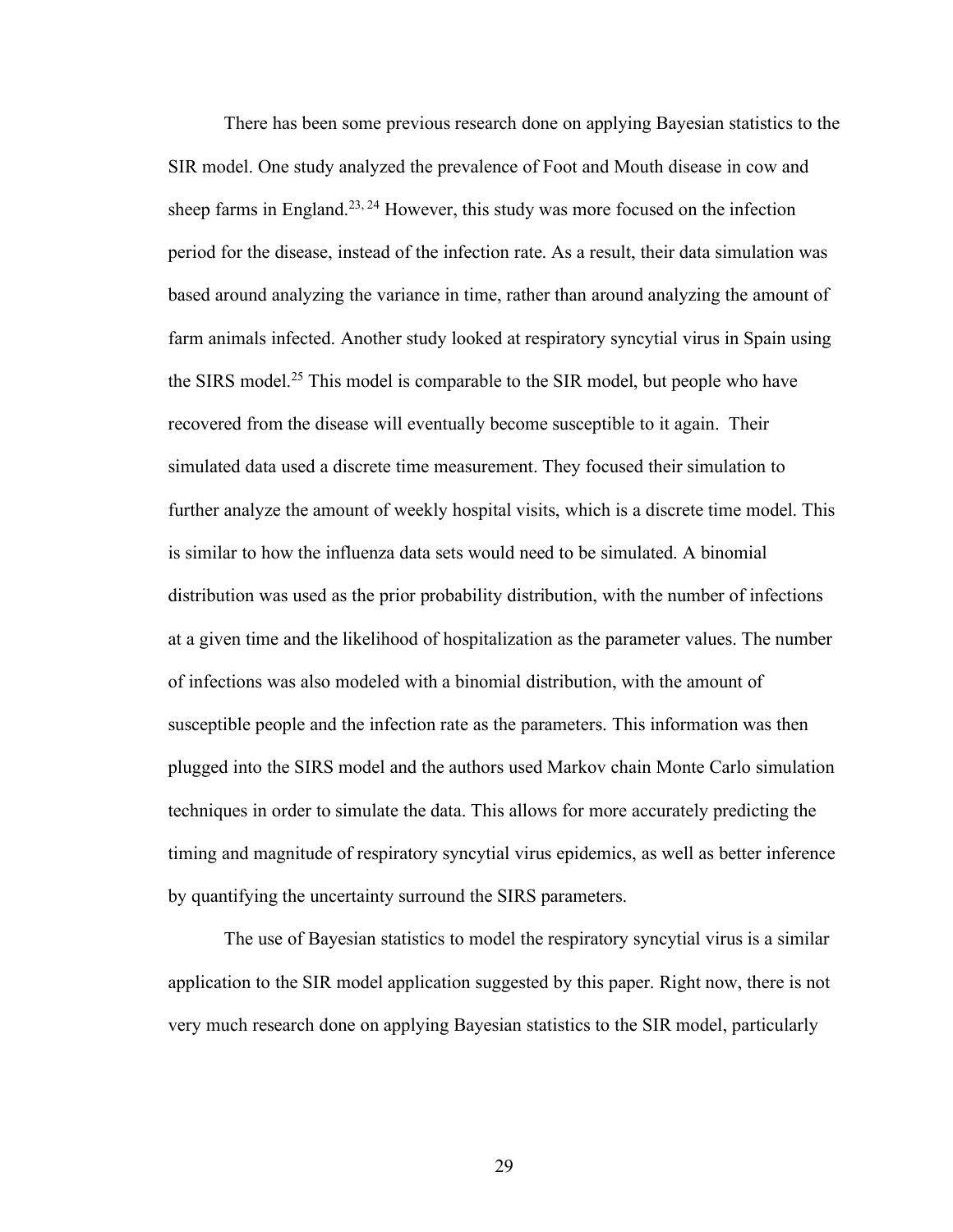not in conjunction to analyzing influenza data from the US. This would be an important next step because a better understanding of influenza data can allow for more effective preventative measures to be taken. This would in turn result in better general health and reduce the socio-economic effects the influenza has on the US each year.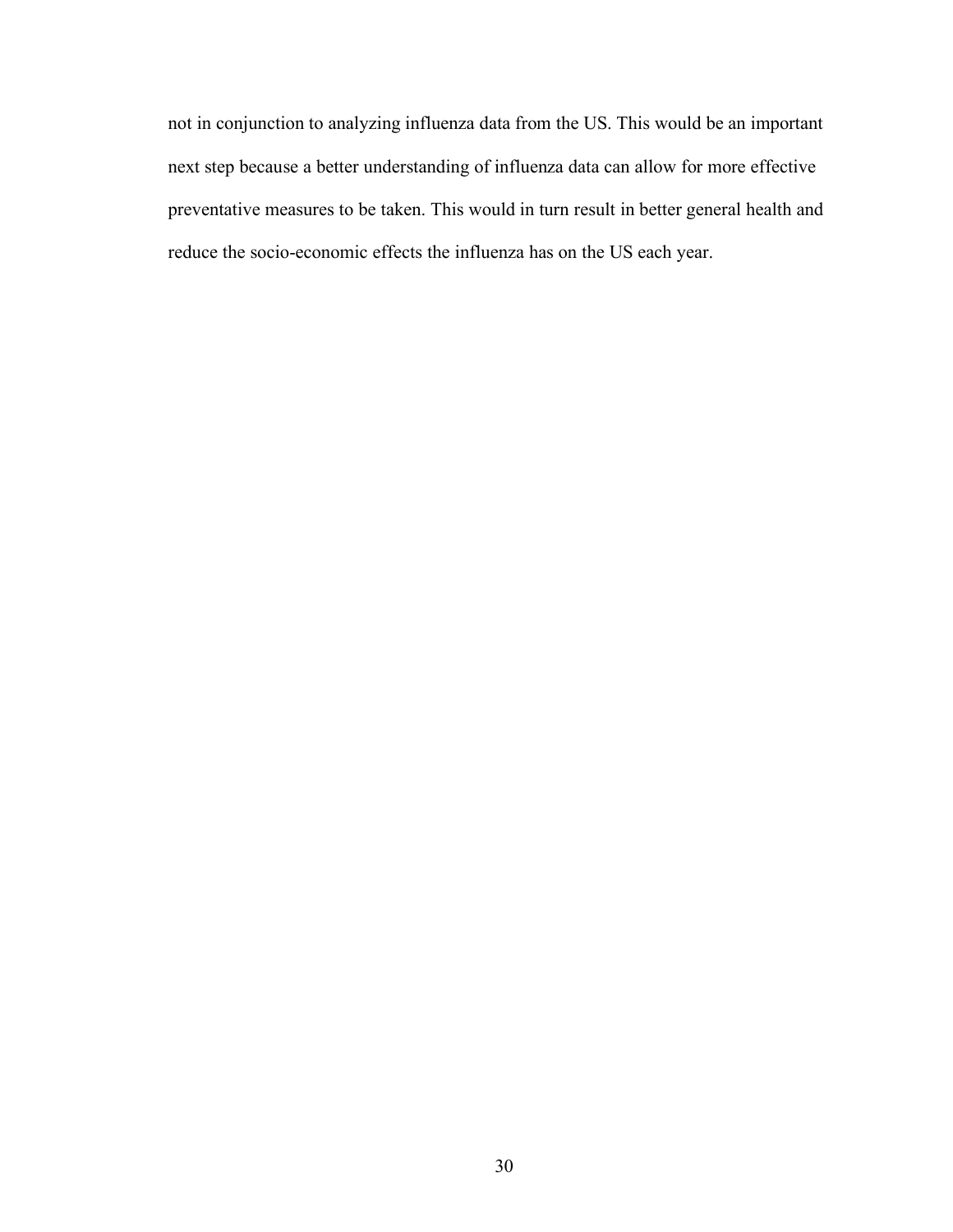#### **REFERENCES**

- 1. Durand, L. O., Cheng, P., Palekar, R., Clara, W., Jara, J., Cerpa, M., Balmaseda, A. (2016). Timing of influenza epidemics and vaccines in the American tropics, 2002-2008, 2011-2014. Influenza & Other Respiratory Viruses, 10(3), 170–175. https://doi-org.prxy4.ursus.maine.edu/10.1111/irv.12371
- 2. Reed, C., Chaves, S. S., Kirley, P. D., Emerson, R., Aragon, D., Hancock, E. B., Finelli, L. (2015, March 4). Estimating Influenza Disease Burden from Population-Based Surveillance Data in the United States. Retrieved from https://journals.plos.org/plosone/article?id=10.1371/journal.pone.0118369
- 3. Mao, L., Yang, Y., Qiu, Y., & Yang, Y. (2012, May 17). Annual economic impacts of seasonal influenza on US counties: Spatial heterogeneity and patterns. Retrieved from https://www.ncbi.nlm.nih.gov/pmc/articles/PMC3479051/#B3
- 4. Smith, D., & Moore, L. (2004). The SIR Model for Spread of Disease The Differential Equation Model. Retrieved from https://www.maa.org/press/periodicals/loci/joma/the-sir-model-for-spread-ofdisease-the-differential-equation-model
- 5. Jones, J. H. (2007, May 1). Notes on R0. Retrieved from https://web.stanford.edu/~jhj1/teachingdocs/Jones-on-R0.pdf
- 6. Kock, K. D., Tavares, E. G., Traebert, J. L., & Maurici, R. (2017, January 17). Calculation of reproducibility rates (R0) by simplification of SIR model applied to Influenza A epidemic (H1N1) in Brazil occurred in 2009. Retrieved from https://doaj.org/article/d84cb7c0be044a189535722834b3a4d9
- 7. O'Regan, S.M., Kelly, T.C., Korobeinikov, A. et al. J. Math. Biol. (2013) 67: 293. https://doi-org.prxy4.ursus.maine.edu/10.1007/s00285-012-0550-9
- 8. Sambaturu, N., Mukherjee, S., López-García, M., Molina-París, C., Menon, G. I., & Chandra, N. (2018, March 18). Role of genetic heterogeneity in determining the epidemiological severity of H1N1 influenza. Retrieved from https://journals.plos.org/ploscompbiol/article?id=10.1371/journal.pcbi.1006069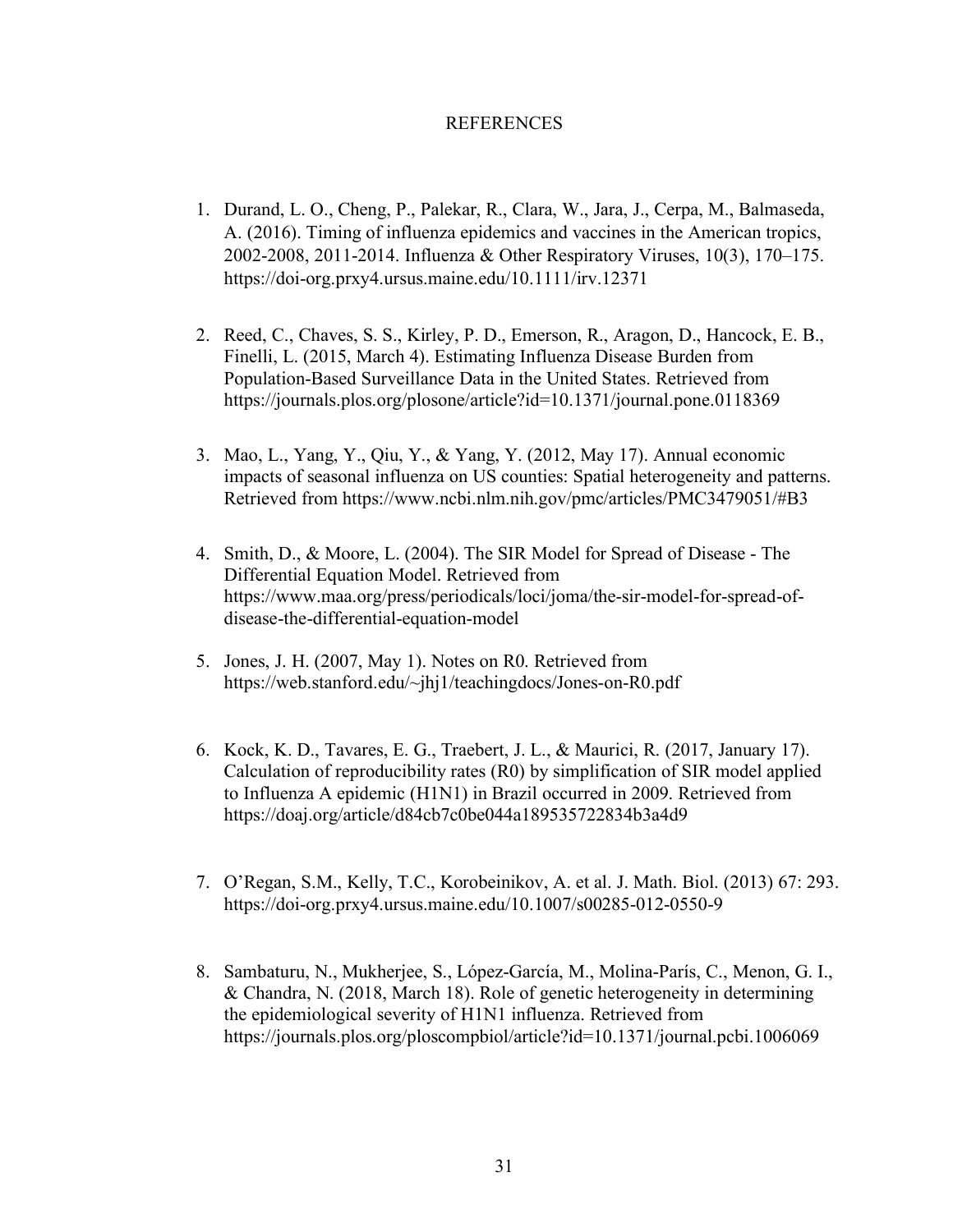- 9. National, Regional, and State Level Outpatient Illness and Viral Surveillance. (n.d.). Retrieved from https://gis.cdc.gov/grasp/fluview/fluportaldashboard.html
- 10. Hhs.gov. (2018, November 14). Attachment B: Considerations and Recommendations concerning. Retrieved from https://www.hhs.gov/ohrp/sachrpcommittee/recommendations/2013-may-20-letter-attachment-b/index.html
- 11. University of Maine. (2019, January 25). Policies and Procedures for the Protection of Human Subjects of Research. Retrieved from https://umaine.edu/research-compliance/human-subjects/guidance-policy/
- 12. Cdc.gov. (2017, November 01). Influenza (Flu). Retrieved from https://www.cdc.gov/flu/fluvaxview/coverage-1516estimates.htm
- 13. Taber, J. M., Leyva, B., & Persoskie, A. (2014). Why do people avoid medical care? A qualitative study using national data. *Journal of general internal medicine*, *30*(3), 290–297. doi:10.1007/s11606-014-3089-1
- 14. Cdc.gov. (2019, March 15). Influenza (Flu). Retrieved from https://www.cdc.gov/flu/consumer/symptoms.htm
- 15. McKee, C., & Bohannon, K. (2016). Exploring the Reasons Behind Parental Refusal of Vaccines. *The journal of pediatric pharmacology and therapeutics: JPPT: the official journal of PPAG*, *21*(2), 104–109. doi:10.5863/1551-6776- 21.2.104
- 16. Cdc.gov. (2016, June 23). Influenza (Flu). Retrieved from https://www.cdc.gov/flu/fluvaxview/coverage-1415estimates.htm#data
- 17. Cdc.gov. (2018, August 23). Influenza (Flu). Retrieved from https://www.cdc.gov/flu/professionals/vaccination/vaccinesupply.htm
- 18. Census.gov. (n.d.). U.S. and World Population Clock. Retrieved from https://www.census.gov/popclock/
- 19. Hrsa.gov. (n.d.). Population of Children. Retrieved from https://mchb.hrsa.gov/chusa14/population-characteristics/populationchildren.html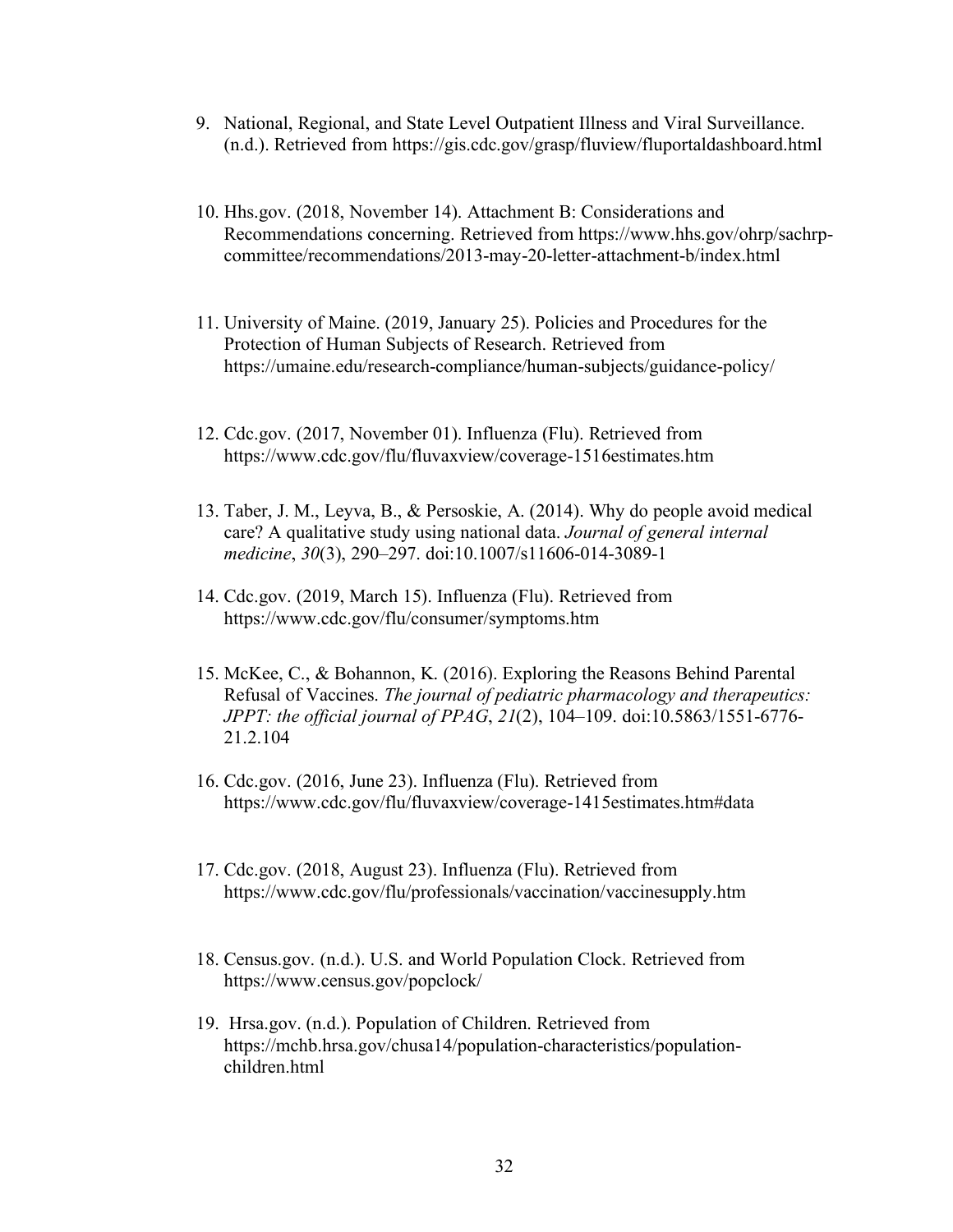- 20. Buchner, S., Brickner, P., & Vincent, R.(2006). Influenza illness among homeless persons. *Emerging Infectious Diseases*, 12(7), 1162–1163.
- 21. Nelson, R. (2004). AJN Reports: Health Care Workers: Few Feel the Flu Shot. *The American Journal of Nursing, 104*(10), 24-25. Retrieved from http://www.jstor.org.prxy4.ursus.maine.edu/stable/29746157
- 22. Kopra, J., Karvanen, J., & Tommi Harkanen, T. (2017, June 20). Bayesian models for data missing not at random in health examination surveys. Retrieved from https://arxiv.org/pdf/1610.03687.pdf
- 23. Peck, R. (2015). Efficient and Adaptive MCMC and Simulation Based Methods for Spatial Epidemics.
- 24. Peck, R. (2015). *Bayesian Inference for a SIR Epidemic Model*.
- 25. Corberán-Vallet, A., & Santonja, F. J. (2014, August 4). A Bayesian SIRS model for the analysis of respiratory syncytial virus in the region of Valencia, Spain. Retrieved from https://onlinelibrary-wileycom.prxy4.ursus.maine.edu/doi/full/10.1002/bimj.201300194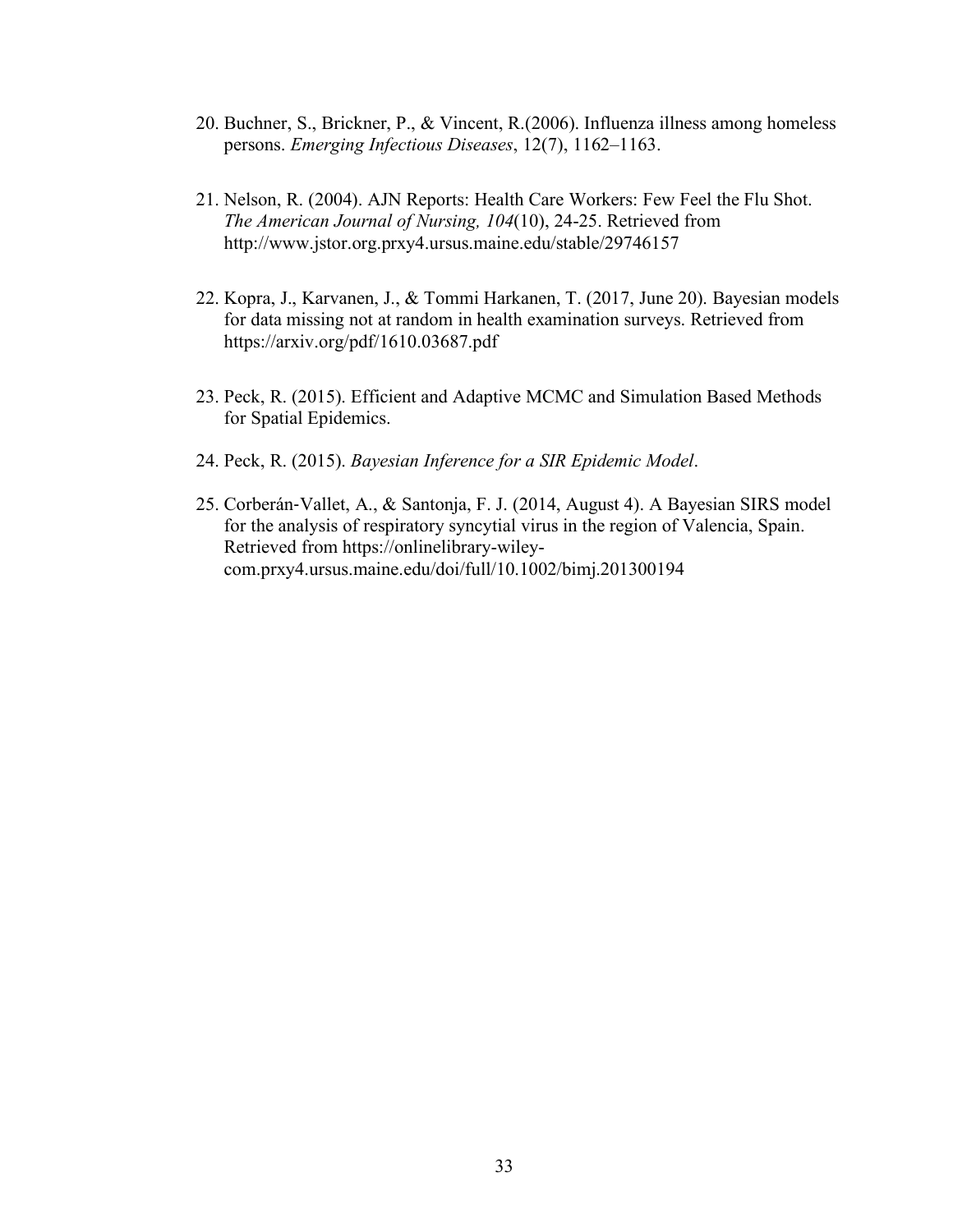### APPENDIX

# **sir.model():**

```
setwd("C:/Users/…")
library(deSolve)
data<-read.csv("2017-18 public health lab.csv")
data$Notes<-NULL
total.people <- c(data$TOTAL.SPECIMENS[1:52])
total.i <- c(data$Total.Infected[1:52])
total.s <- total.people-total.i
#start of I and R at start
init.v <- c(I=total.i[1],R=0)state.value \leq c(I=total.i[1],R=0)# Time frame
t <- length(data$WEEK)
data$Time <- 1:t
time.v <- data$Time[1:52]
##Start of function
sir.model <- function(parms.v=c(1, 0.1, total.s[1]), init=init.v, times=time.v,
```

```
label.t="SIR Model 2017-2018"){
```

```
#SIR function EQUATIONS
sir.equation <- function(times=time.v, state.value=state.value, parms=parms.v) {
```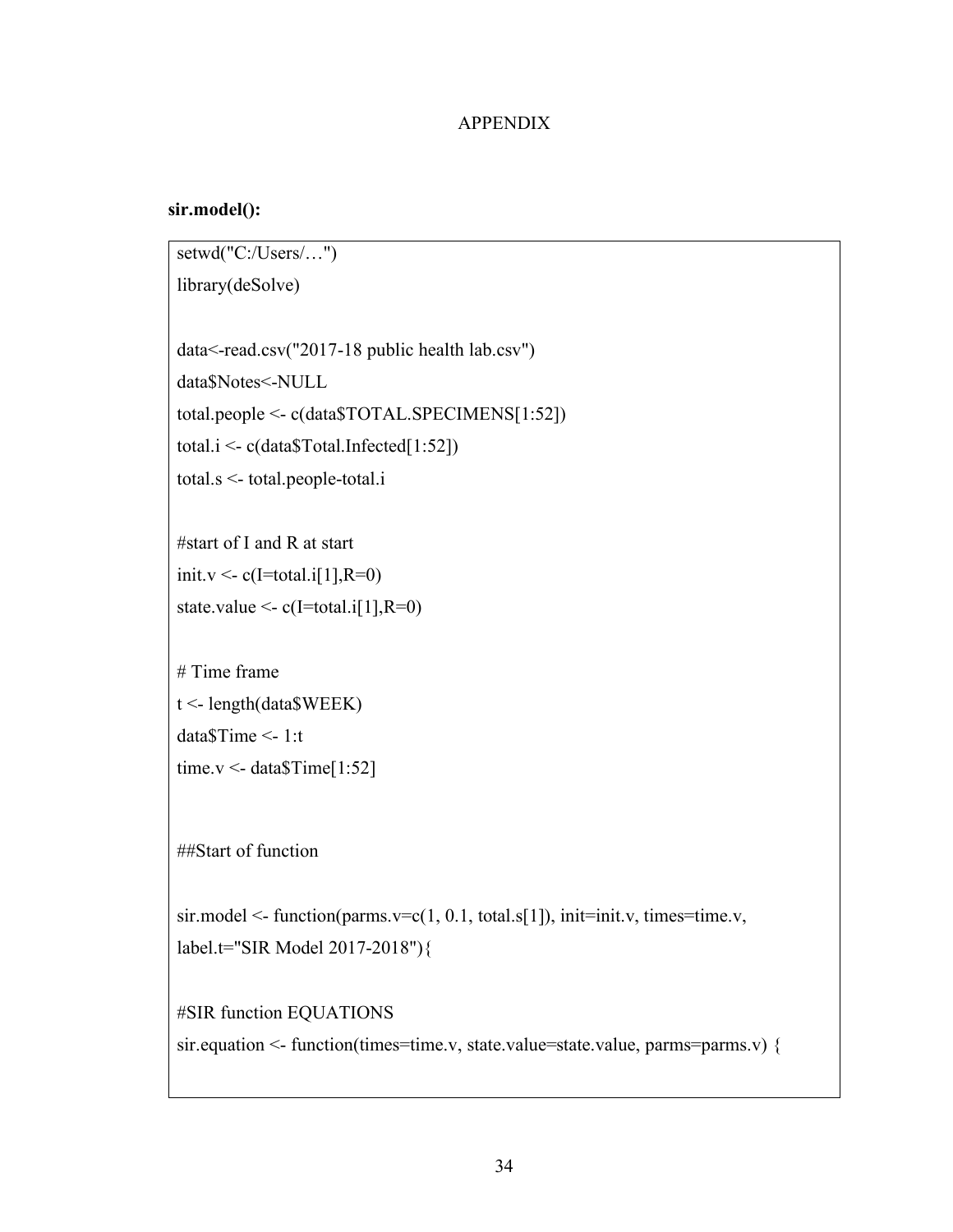```
\beta <- parms[1]
γ <- parms[2]
S <- state.value[1]
I <- state.value[2]
R <- state.value[3]
 with(as.list(c(state.value, parms)), {
#β is transmission rate
#γ is recovery rate
       N < S+I+RdS <- -β*(S*I)/N)dI <- (β*((S*I)/N))-(γ*I)
       dR <- γ*I
       return(list(c(dS, dI, dR)))
 })
}
## Solve using ode (General Solver for Ordinary Differential Equations)
out \leq ode(y = c(parms.v[3],init.v), times = time.v, func = sir.equation,
params=c(params.v[1], parms.v[2]))out <- as.data.frame(out)
# Delete time variable
out$time <- NULL
# Show data
head(out, 10)
```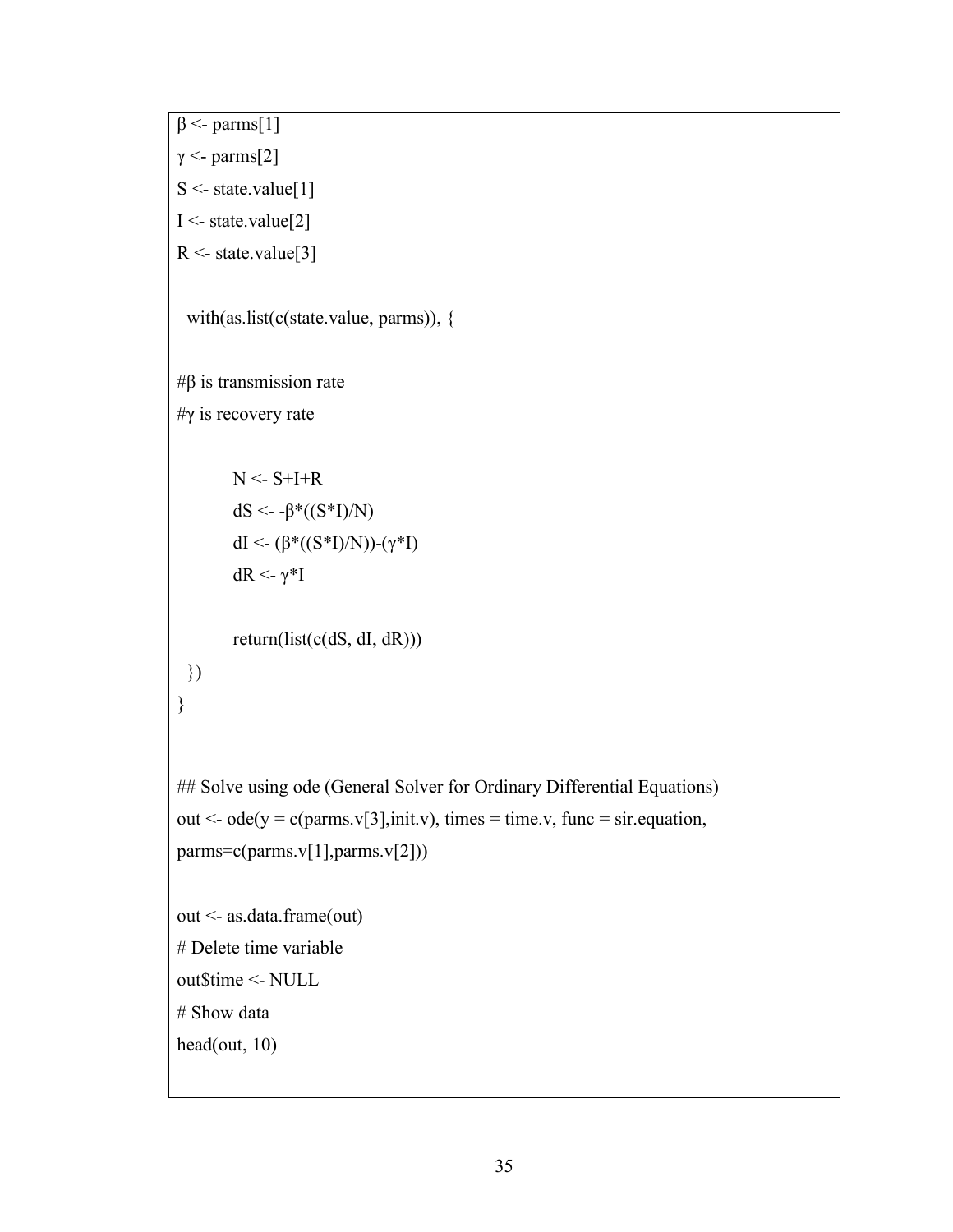out\$N <- NULL

```
#Plot
```
i.v  $\leq$  c(data\$Total.Infected[1:52]) #actual data

```
matplot(x = time.v, y = out, type = "l", xlab = "Time by Weeks", ylab = "Number of
Individuals", main = label.t, lwd = 1, lty = c(4,3,2), bty = "l", col = c(2:4, "black"),
ylim=c(0,max(i.v)), xlim=c(0,52)legend("topright", c("Susceptible", "Infected", "Recovered", "Data", "Beta = 
1.85896","Gamma = 1.55068","Initial S = 287181.6"), col = c(2:4, "black"), bty = "n",
lty = c(4,3,2,1,0,0,0)lines(y=i.v, x=time.v, col="black")return(out)
}
```
## The below line of code uses the SIR equations to produce results, ## which are estimates of how the data acts over time # Solve using ode (General Solver for Ordinary Differential Equations) out  $\leq$  ode(y = init, times = time.v, func = sir. equation, parms=parms.v)

```
out <- as.data.frame(out)
# Delete time variable
out$time <- NULL
# Show data
head(out, 10)
```
#Plot i.v <- total.i #actual data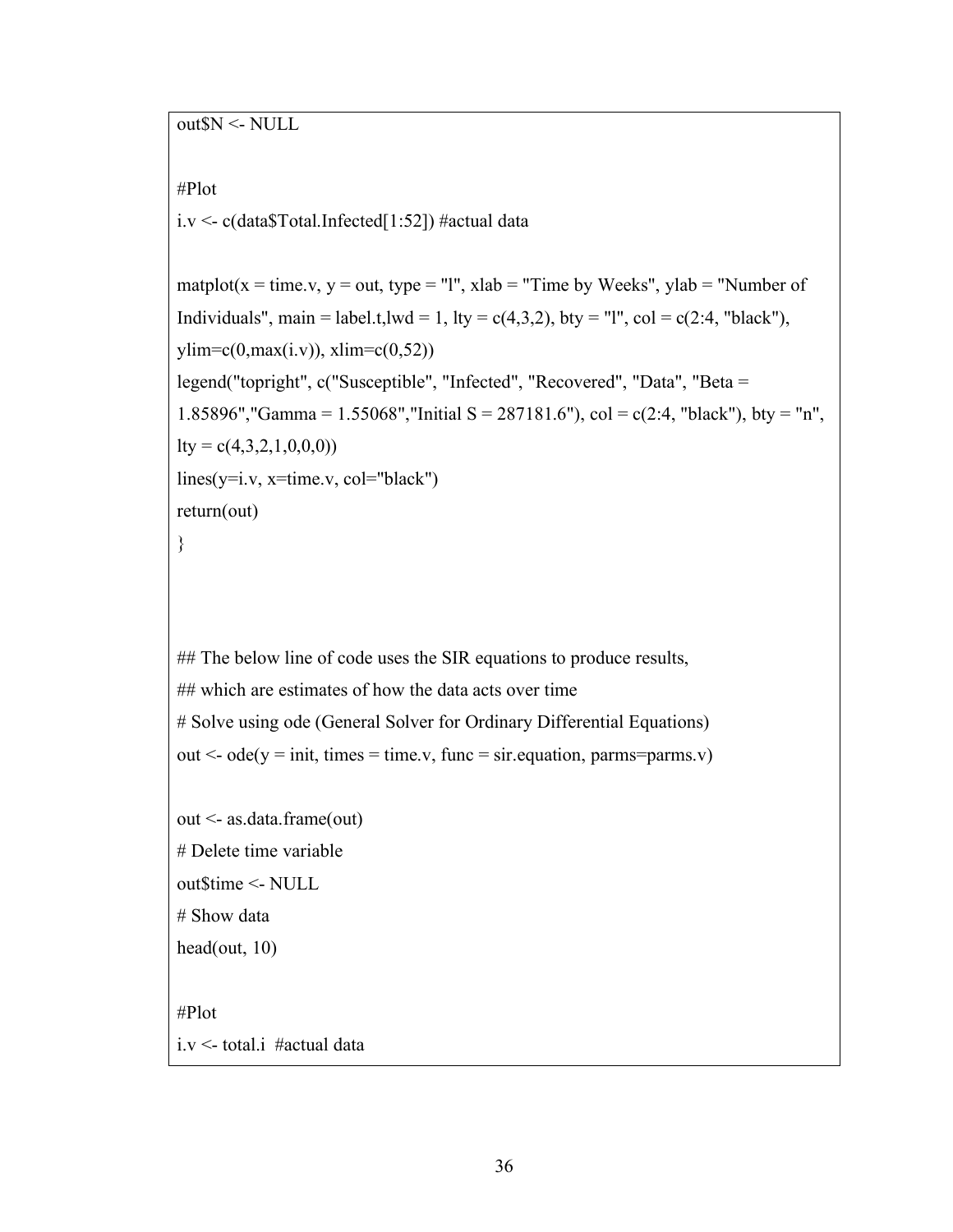```
matplot(x = time.v, y = out, type = "l", xlab = "Time", ylab = "Susceptible andRecovered", main = "SIR Model", |wd = 1, |ty = 1, by = "1", col = 2:4, ylim = c(0,3500)legend(40, 0.7, c("Susceptible", "Infected", "Recovered"), pch = 1, col = 2:4, bty = "n")
lines(y=i.v, x=time.v)return(out)
}
sir.model()
```
## **L1():**

##This needs the same setup before the function as the **sir.model()**, however that is omitted ##here to avoid excessive repetition

#Call our **sir.model()** function in order to use it in our **L1()** function source("C:\\...\\sir model.R")

L1 <- function(parms.v=c(0.3,0.1,total.people[1]), times=time.v, I.v=i.v, init=init.v) {

```
β <- parms.v[1]
γ <- parms.v[2]
N <- parms.v[3]
```
#Retrieving the estimate I values over time out <- sir.model(parms.v, init, time.v) odeI.v <- out\$I

#Calculating the SSR res. $v <$ - I.v - odeI.v return(sum(res.v^2))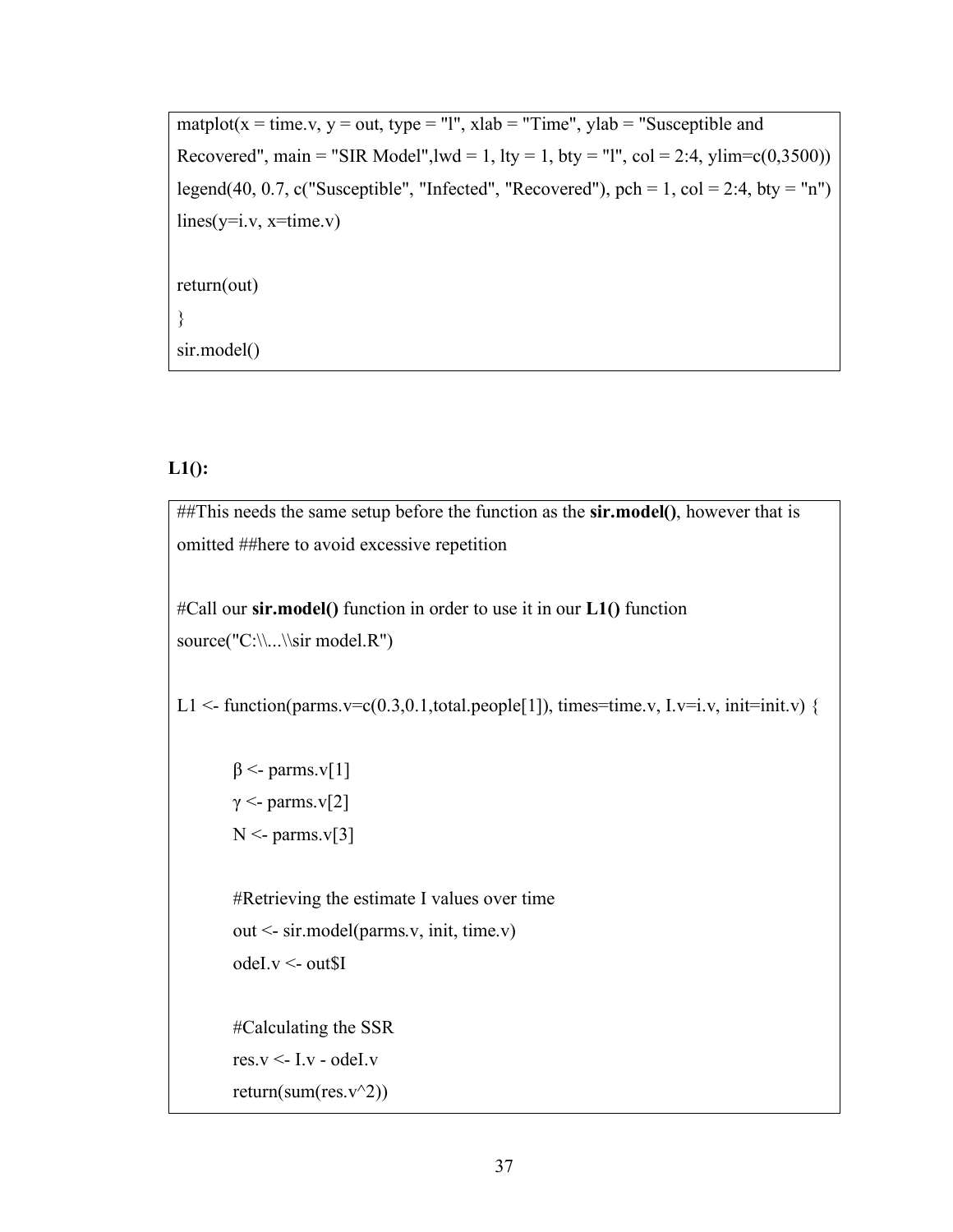```
#Finding the best parameter values
par.v=optim(c(.3,0.1,1139),fn=L1, times=time.v, I.v=i.v, init=init.v)$par
print(par.v)
#Best Β estimate
p1 \leq- par.v[1]
#Best Γ estimate
p2 <- par.v[2]
#Best N estimate
p3 < par.v[3]
```
### **Heat Map:**

}

```
#call our L1() function in order to use it within this code
source("C:\\.\.\.\.\resolution = 100\beta.v = seq(0, 4, len=resolution)
\gamma.v = seq(0, 4, len=resolution)
# rows are β, cols are γ
A.m = matrix(NA, nrow=resolution, ncol=resolution)for (βIndex in 1:resolution) {
 β = β.v[βIndex]for (γIndex in 1:resolution) {
 γ = γ.v[γIndex]A.m[βIndex,γIndex] = L1(c(\beta, \gamma, S=2.871816e+05)), time.v, i.v, init.v)
 }
}
x <- seq(min(\beta.v), max(\beta.v), length=nrow(A.m))
```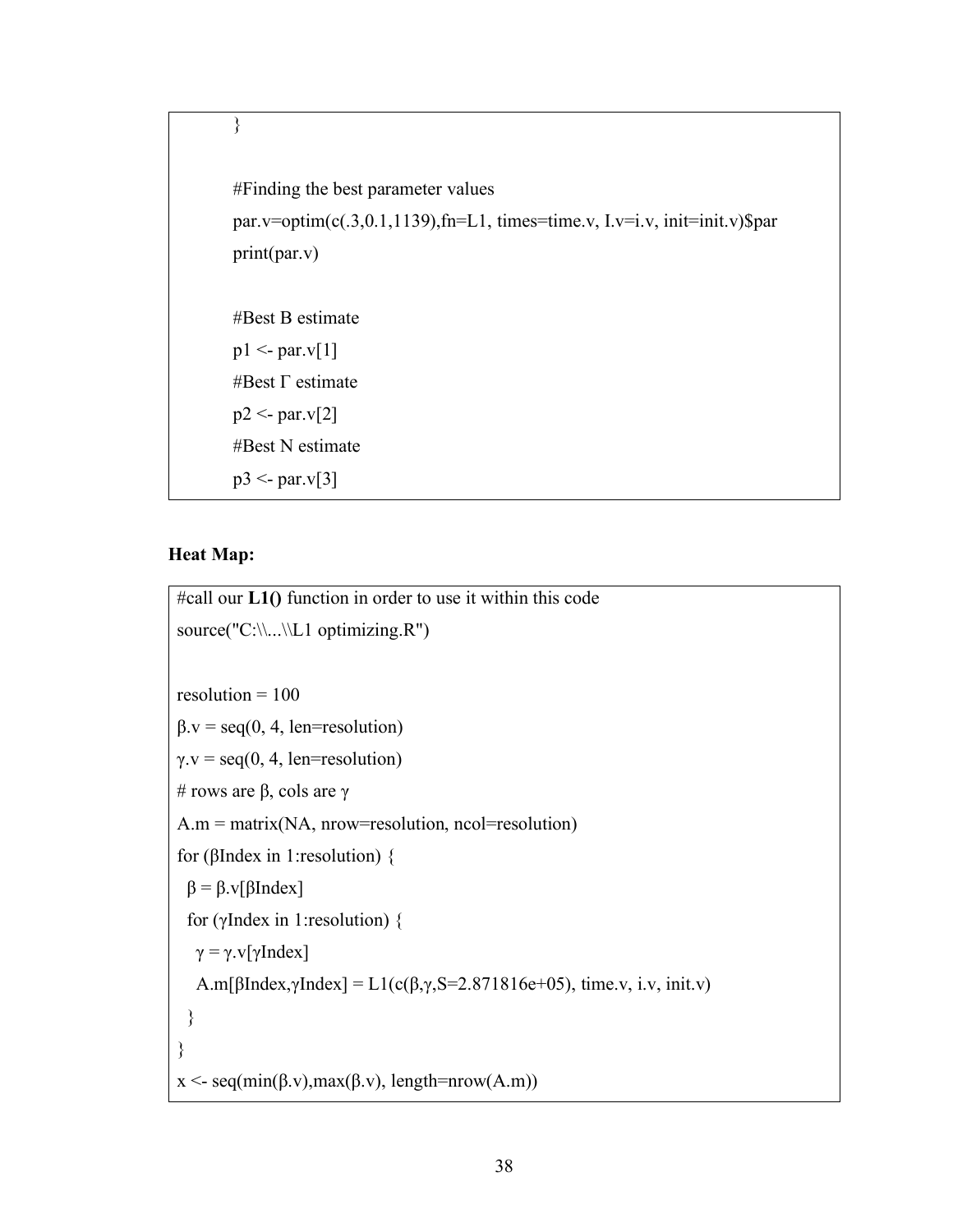```
y <- seq(min(γ.v),max(γ.v),length=ncol(A.m))
image(log(A.m),col=rainbow(500), x=x, y=y, xlim=c(0,4), ylim=c(0,4))
grid(col="black")
points(1.85896, 1.55068, pch=8)
points(2, 1.7)
points(2.4, 2.05)
points(2.125, 1.8)
points(1.6,1.33)
points(1.75, 1.45)
library(lattice)
xlim <- list(at=seq(min(\beta.v),max(\beta.v),by=0.5))
ylim <- list(at=seq(min(γ.v),max(γ.v),by=0.5))
levelplot(log(A.m), row.values=β.v, column.values=γ.v, aspect="fill", xlab="β", 
ylab="γ", scales=list(x=xlim, y=ylim))
```
# **sir.model.vacc**

| ##Chapter III method                         |
|----------------------------------------------|
| library(deSolve)                             |
| $data <$ -read.csv("2012-13.csv")            |
| total.people $\leq$ c(data\$TOTAL.SPECIMENS) |
| total. $i <$ - c(data\$Total.Infected)       |
| total.s $\le$ -total.people-total.i          |
| $i.v \leq c(data$Total. Infected)$           |
| $#$ Time frame                               |
| $t <$ - length(data\$WEEK)                   |
|                                              |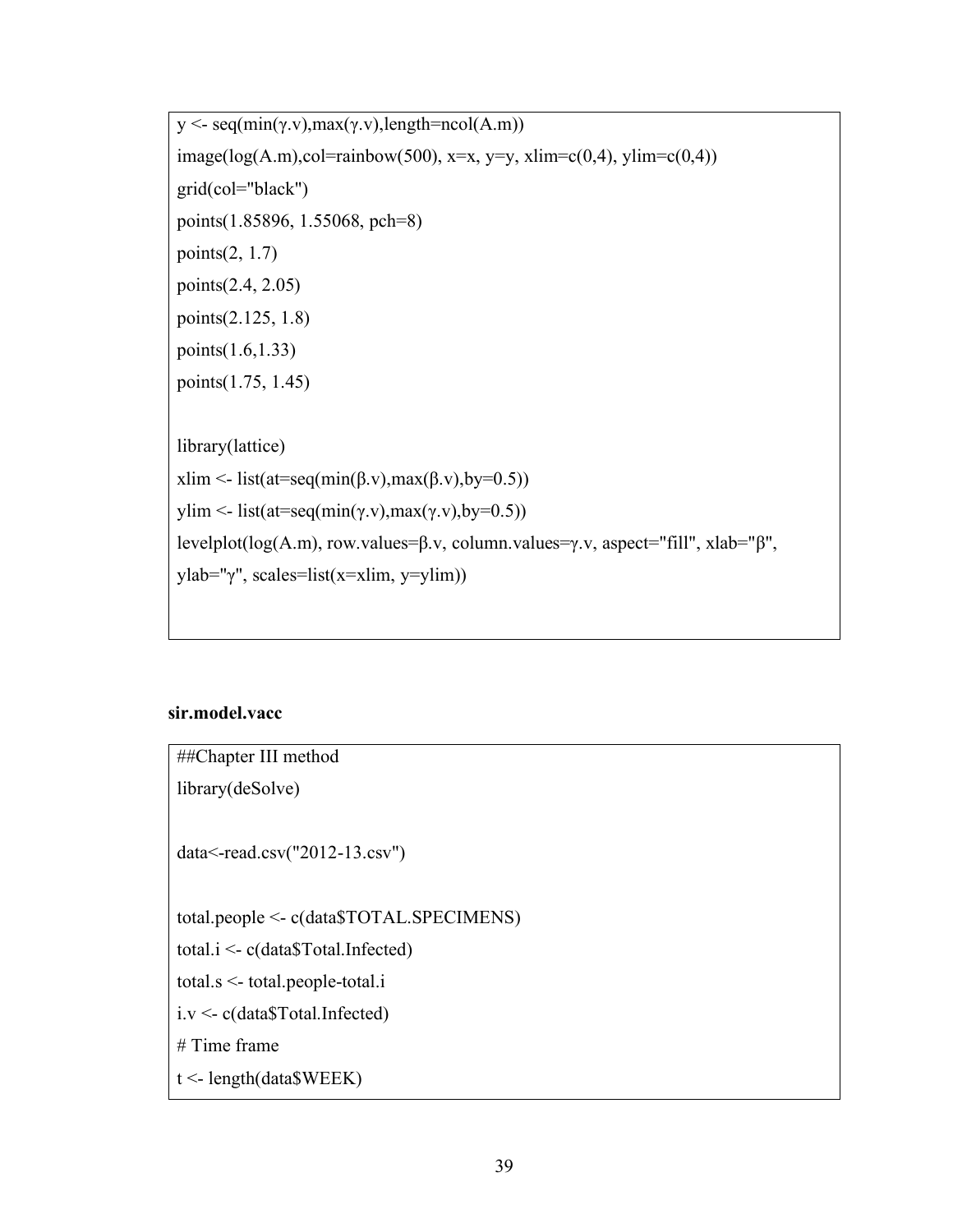```
data$Time <- 1:t
time.v <- data$Time
```
vacc.percent <- 0.005

```
#start of I and R at start
init.vU1 \leq c(I=total.i[1],R=0)
state.valueU1 <- c(I=total.i[1],R=0)
```
###SIR FUNCTION TO FIND S VALUE UNVACC

```
sir.model.U1 <- function(parms.v=c(1, 0.1, total.s[1]), init=init.vU1, times=time.v){
```
#SIR function EQUATIONS

sir.equation <- function(times=time.v, state.value=state.valueU1, parms=parms.v) {

```
β <- parms[1]
```
 $γ <$ - parms[2]

```
S <- state.value[1]
```
 $I <$ - state.value[2]

 $R <$ - state.value[3]

with(as.list(c(state.value, parms)), {

#β is transmission rate #γ is recovery rate

> $N < S+I+R$ dS <- -β\*((S\*I)/N) dI <- (β\*((S\*I)/N))-(γ\*I) dR <- γ<sup>\*</sup>I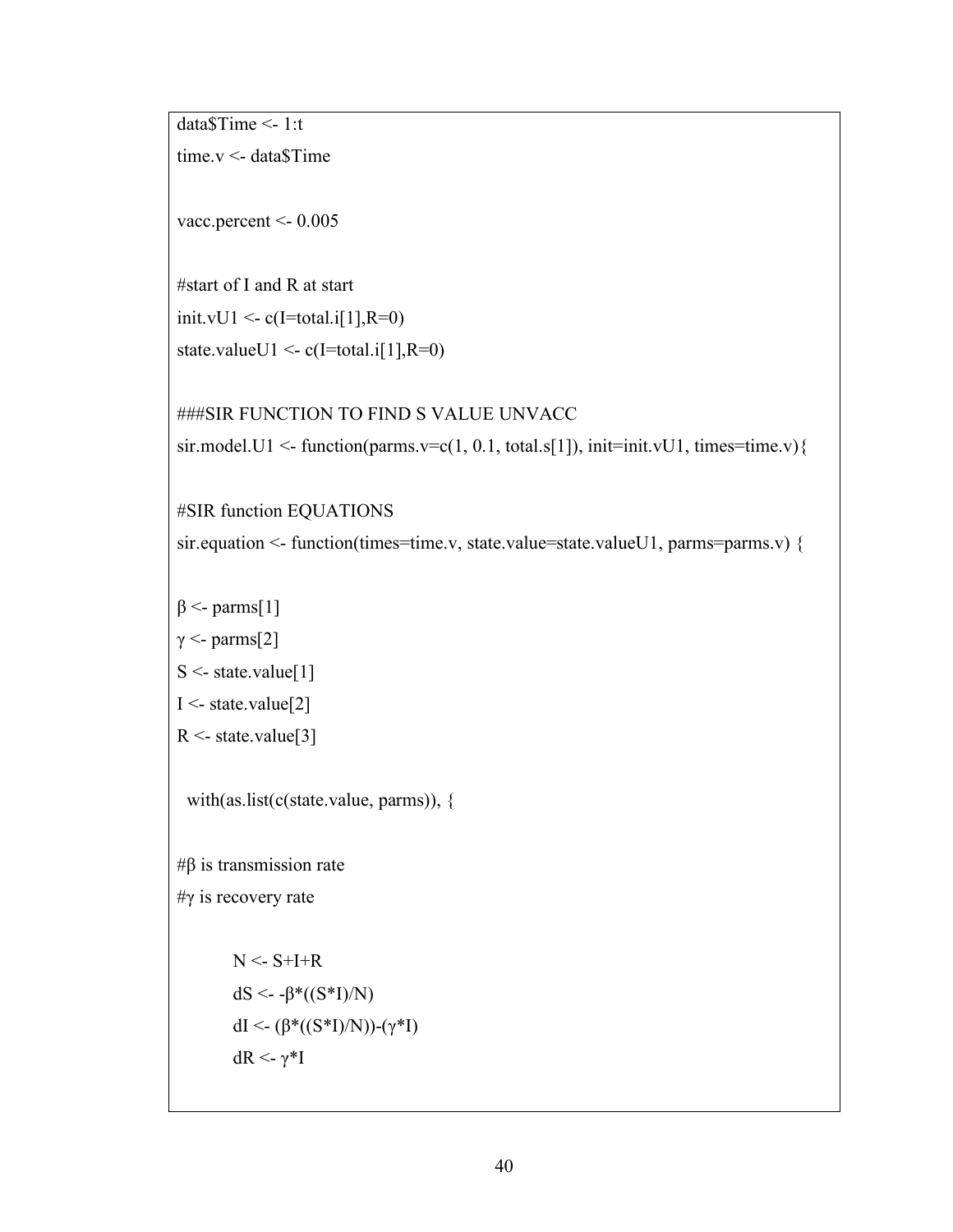```
return(list(c(dS, dI, dR)))
```

```
## Solve using ode (General Solver for Ordinary Differential Equations)
out \leq ode(y = c(parms.v[3],init.vU1), times = time.v, func = sir.equation,
params=c(params.v[1], parms.v[2]))
```

```
out <- as.data.frame(out)
out$time <- NULL
head(out, 10)
out$N <- NULL
```

```
#Plot
```
})

}

```
i.v <- c(data$Total.Infected) #actual data
matplot(x = time.v, y = out, type = "l", xlab = "Time", ylab = "Susceptible and
Recovered", main = "SIR Model",lwd = 1, lty = 1, bty = "l", col = 2:4,
ylim=c(0,max(data$Total.Infected)))
legend("topright", c("Susceptible", "Infected", "Recovered", parms.v), pch = 1, col = 
2:4, bty = "n")lines(y=i.v, x=time.v)return(out)
}
###L1 FUNCTION 1
L1.U1 \le function(parms.v=c(1, 0.1, total.s[1]), times=time.v, I.v=i.v, init=init.vU1) {
β <- parms.v[1]
γ <- parms.v[2]
```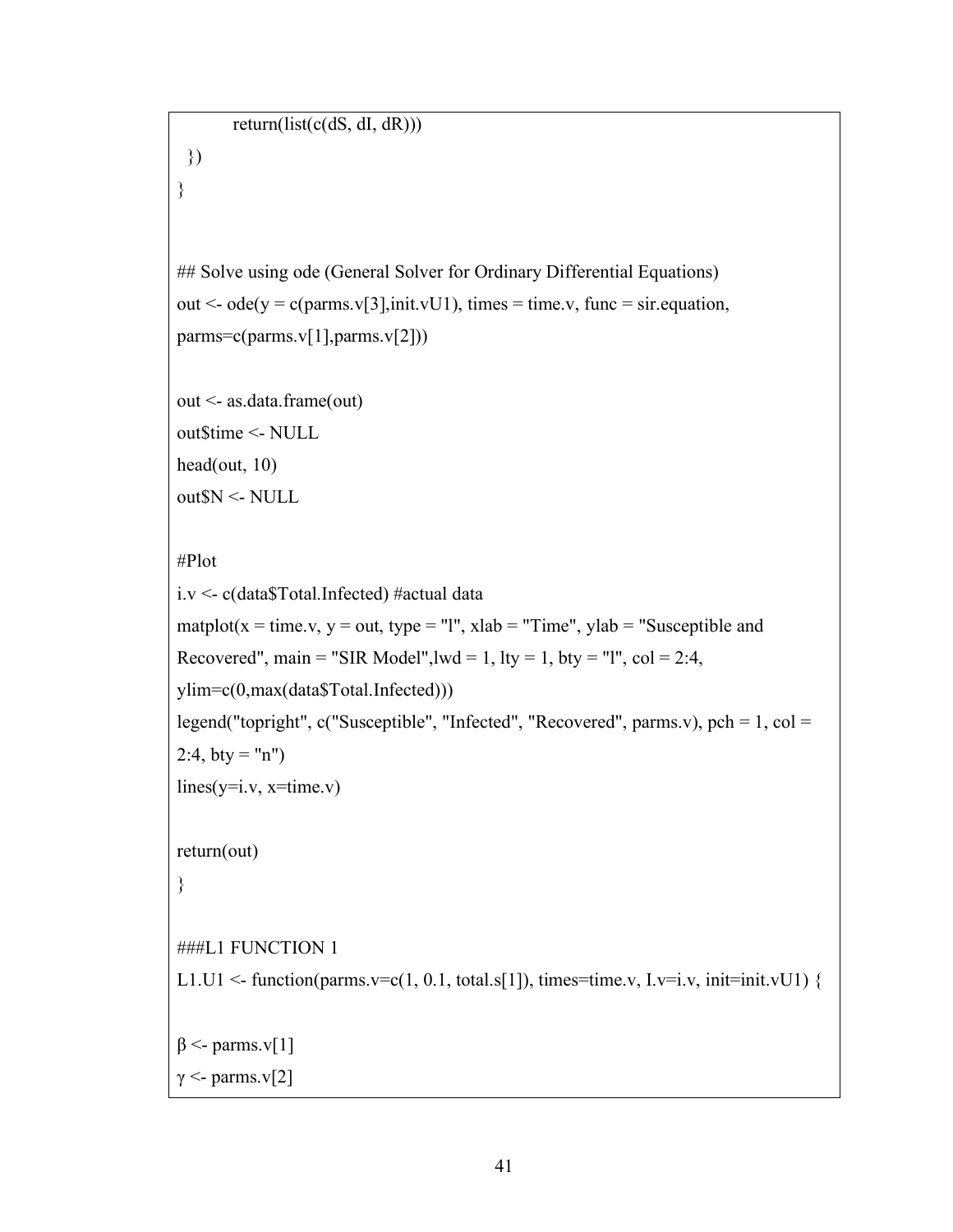```
S \leq parms. v[3]out <- sir.model.U1(parms.v, init, time.v)
odeI.v <- out$I
res.v < I.v - odd.
return(sum(res.v^2))
}
par.vU1=optim(c(1, 0.1, total.s[1]),fn=L1.U1, times=time.v, I.v=i.v, init=init.vU1,
upper=c(20,20,1000000), lower=c(0,0,0), method="L-BFGS-B")$par
#print("Parms for Unvacc SIR model to Find Init S")
#print(par.vU1)R2.U1 \leq L1.U1(parms.v=c(1, 0.1, total.s[1]), times=time.v, Lv=i.v, init=init.vU1)#print("Sum of R^2")
#print(R2.U1)
##Chapter V method
### SIR MODEL UNVACC WITH UPDATED S
#start of S I and R at start
#S is average of optim S values
init.vU2 < c(S=par.vU1[3], I=total.i[1], R=0)state.valueU2 <- c(S=par.vU1[3], I=total.i[1], R=0)sir.model.U2 <- function(parms.v=c(par.vU1[1], par.vU1[2]), init=init.vU2,
times = time.v}{
#SIR function EQUATIONS
sir.equation <- function(times=time.v, state.value=state.valueU2, parms=parms.v) {
β <- parms[1]
γ <- parms[2]
```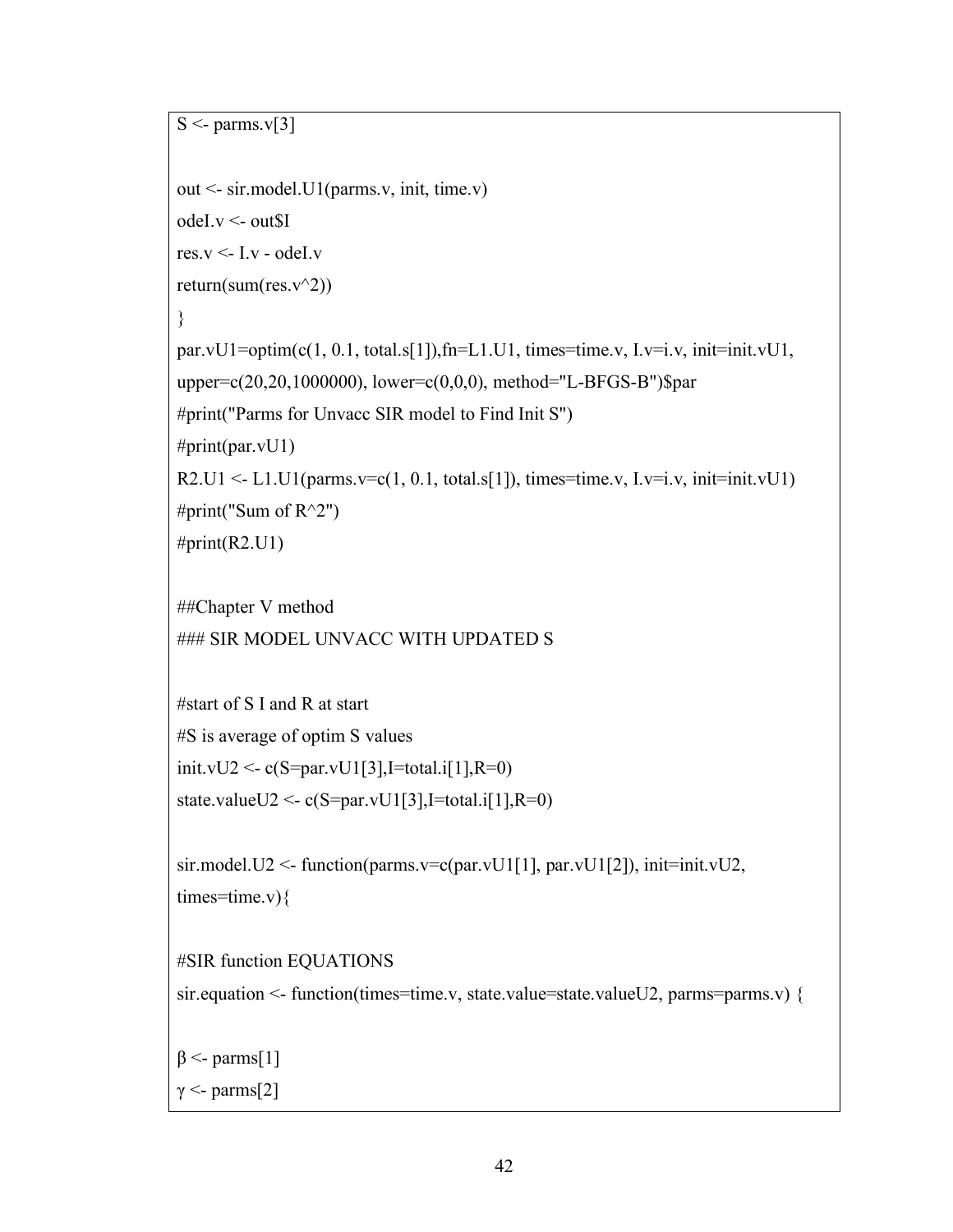```
S \leq state.value[1]I < - state.value[2]
R <- state.value[3]
 with(as.list(c(state.value, parms)), {
#β is transmission rate
#γ is recovery rate
       N \leq S+I+RdS <- -β*(S*I)/N)dI <- (β*(S*I)/N))-(γ*I)dR <- γ*I
       return(list(c(dS, dI, dR)))})
}
## Solve using ode (General Solver for Ordinary Differential Equations)
out \leq ode(y = init.vU2, times = time.v, func = sir.equation, parms=parms.v)
out <- as.data.frame(out)
out$time <- NULL
head(out, 10)
out$N <- NULL
#Plot
i.v <- c(data$Total.Infected) #actual data
matplot(x = time.v, y = out, type = "l", xlab = "Time", ylab = "Susceptible and
Recovered", main = "SIR Model Not Accounting for Vacciantion", lwd = 1, lty = 1, bty
= "l", col = 2:4, ylim=c(0,max(data$Total.Infected)))
```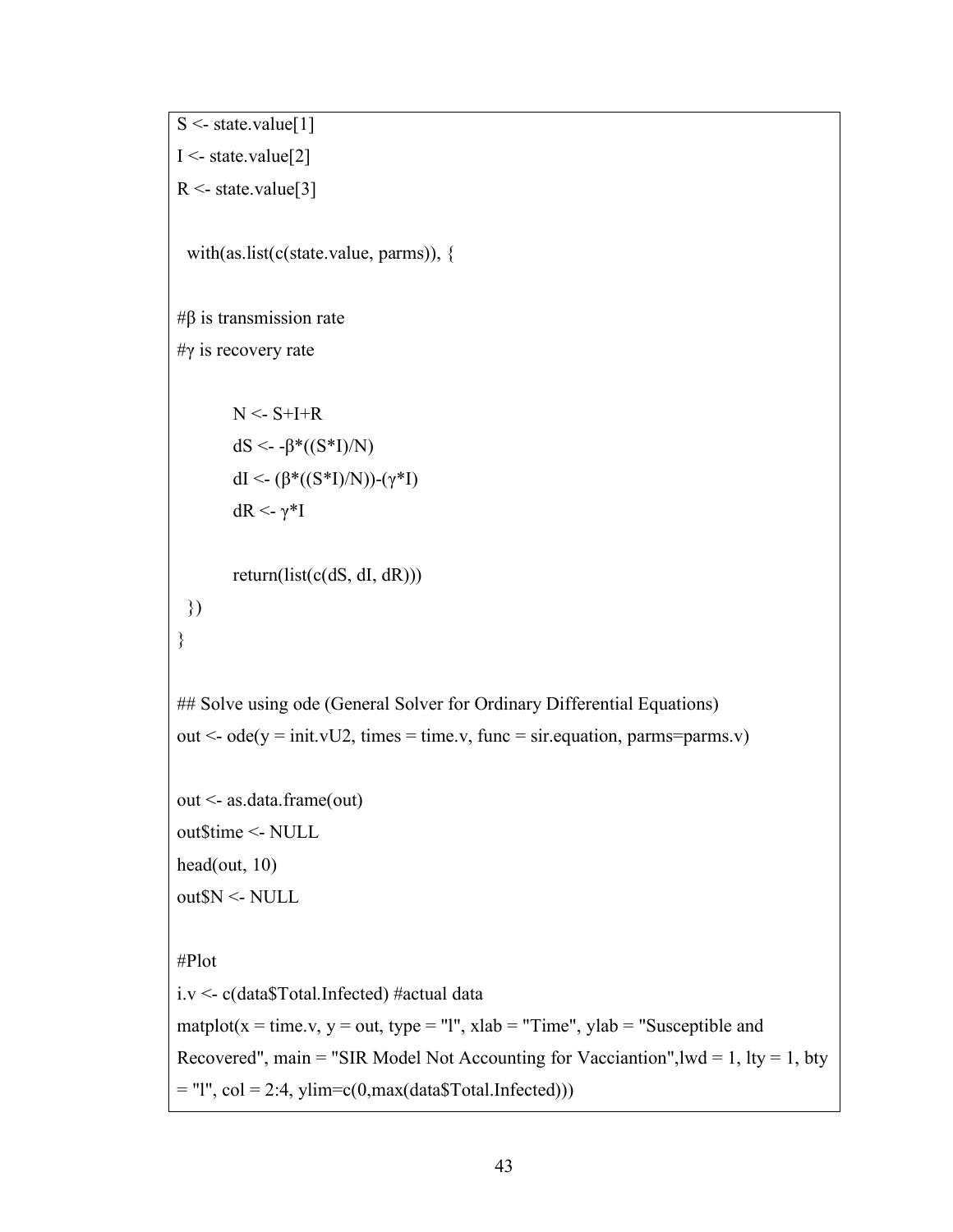```
legend("topright", c("Susceptible", "Infected", "Recovered", parms.v), pch = 1, col = 
2:4, bty = "n")lines(v=i.v, x=time.v)return(out)
}
###L1 2
L1.U2 <- function(parms.v=c(par.vU1[1], par.vU1[2]), times=time.v, I.v=i.v,
init = init.vU2}
β <- parms.v[1]
γ <- parms.v[2]
out <- sir.model.U2(parms.v, init, time.v)
odeI.v <- out$I
res.v < I.v - odeI.vreturn(sum(res.v^2))
}
par.vU2=optim(c(par.vU1[1], par.vU1[2]),fn=L1.U2, times=time.v, I.v=i.v, 
init=init.vU2, upper=c(20,20,1000000), lower=c(0,0,0), method="L-BFGS-B")$par
#print("Parms for Unvacc SIR Model Updated Init S")
#print(par.vU2)
R2.U2 \leq L1.U2(parms.v=c(par.vU1[1],par.vU1[2]), times=time.v, I.v=i.v,init=init.vU2)
#print("Sum of R^2")
#print(R2.U2)##Chapter III method
### SIR TO FIND S VALUE VACC
```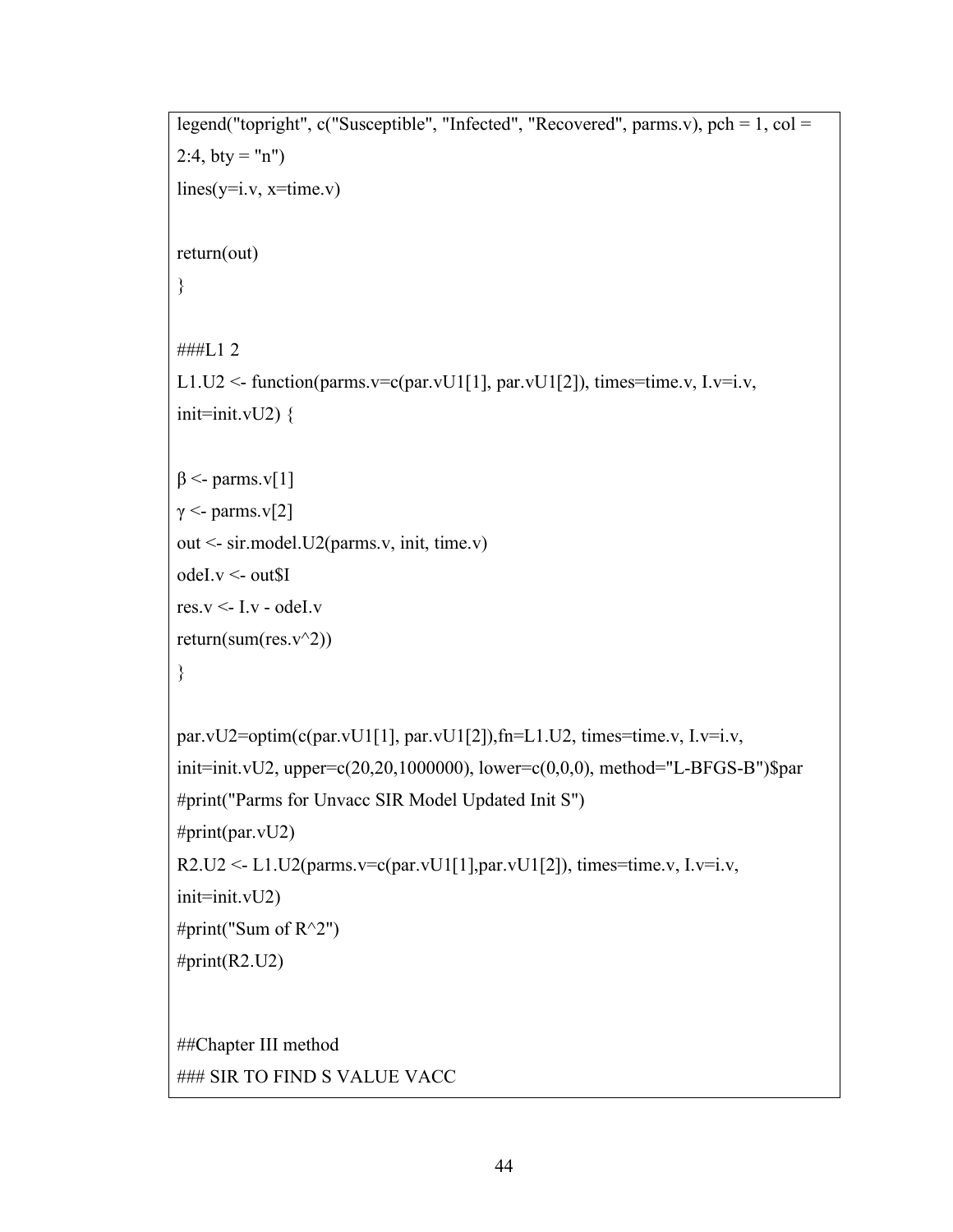```
#start of I and R at start
```

```
init.vV1 \leq c(I=total.i[1],R=(vacc.percent/(100-vacc.percent))*total.s[1])state.valueV1 <- c(I=total.i[1],R=(vacc.percent/(100-vacc.percent))*total.s[1])
```
###SIR MODEL VACC TO FIND S

```
sir.model.V1 <- function(parms.v=c(1, 0.1, total.s[1]), init=init.vV1, times=time.v,
label.t="SIR Model 2012-13"){
```
#SIR function EQUATIONS

sir.equation <- function(times=time.v, state.value=state.valueV1, parms=parms.v) {

 $β$  <- parms[1]

 $γ <$ - parms[2]

```
S \leq state.value[1]
```

```
I <- state.value[2]
```

```
R <- state.value[3]
```
with(as.list(c(state.value, parms)), {

 $#β$  is transmission rate

#γ is recovery rate

 $N < S+I+R$ dS <- -β\*((S\*I)/N) dI <- (β\*((S\*I)/N))-(γ\*I) dR <- γ<sup>\*</sup>I return(list(c(dS, dI, dR)))

})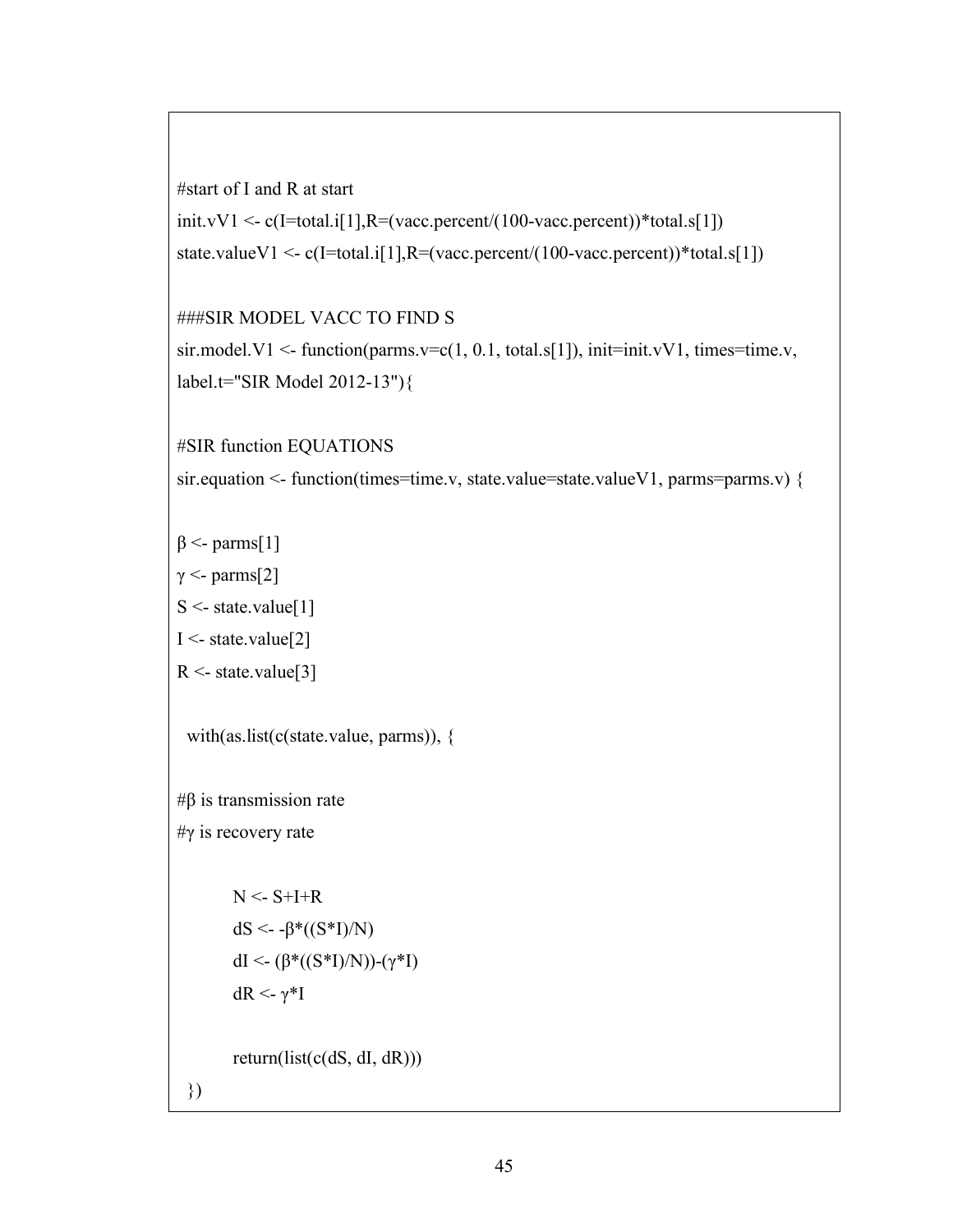# }

```
## Solve using ode (General Solver for Ordinary Differential Equations)
out \leq ode(y = c(parms.v[3],init.vV1), times = time.v, func = sir.equation,
params=c(params.v[1], parms.v[2]))
```

```
out <- as.data.frame(out)
out$time <- NULL
head(out, 10)
out$N <- NULL
```
## #Plot

```
i.v <- c(data$Total.Infected) #actual data
matplot(x = time.v, y = out, type = "l", xlab = "Time", ylab = "Susceptible and
Recovered", main = label.t,lwd = 1, lty = 1, bty = "l", col = 2:4,
ylim=c(0,max(data$Total.Infected)), xlim=c(1,52)legend("topright", c("Susceptible", "Infected", "Recovered", parms.v), pch = 1, col = 
2:4, bty = "n")
lines(y=i.v, x=time.v)return(out)
}
L1.V1 <- function(parms.v=c(1, 0.1, total.s[1]), times=time.v, I.v=i.v, init=init.vV1) {
β <- parms.v[1]
γ <- parms.v[2]
S \leq parms. v[3]out <- sir.model.V1(parms.v, init, time.v)
odeI.v <- out$I
res.v < I.v - odd.
return(sum(res.v^2))
```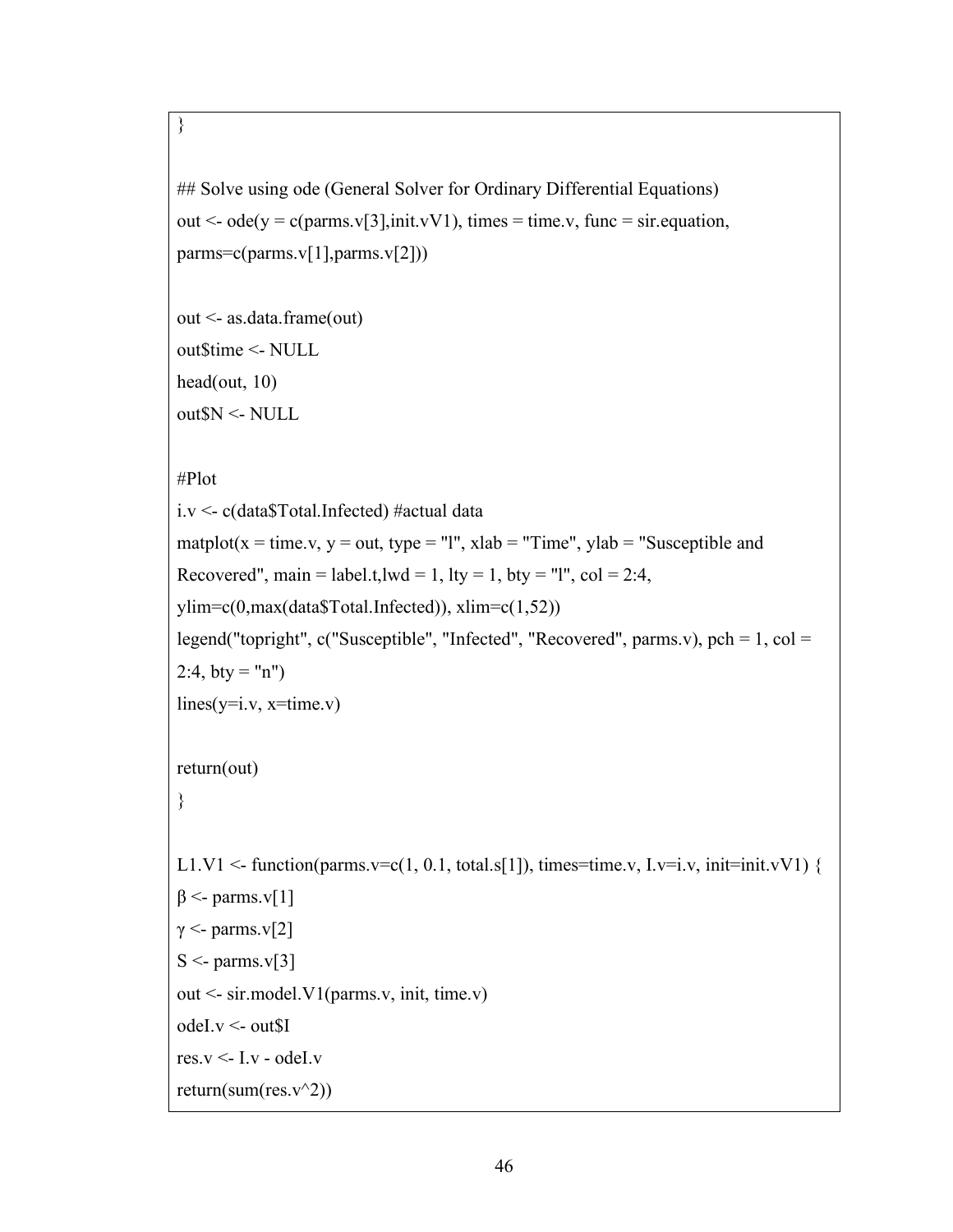```
par.vV1=optim(c(1, 0.1, total.s[1]),fn=L1.V1, times=time.v, I.v=i.v, init=init.vV1,
upper=c(20,20,1000000), lower=c(0,0,0), method="L-BFGS-B")$par
#print("Parms for Vacc SIR Model to Find Init S")
#print(par.vV1)R2.V1 \le L1.V1(parms.v=c(1, 0.1, total.s[1]), times=time.v, Lv=i.v, init=init.vV1)#print("Sum of R^2")
#print(R2.V1)
```
##Chapter V method ###SIR MODEL VACC WITH UPDATED S

#start of S I and R at start

}

#S is average of optim S values

#adjust s by 41.5% b/c thats the vaccination estimate per adults

init.vV2 <- c(S=(par.vV1[3]\*(1-

 $(0.01*vacc.percent))$ , I=total.i[1], R=(par.vV1[3]\*(0.01\*vacc.percent)))

state.valueV2 <- c(S=par.vV1[3]\*(1-

 $(0.01*vac.percent)$ ,I=total.i[1],R=(par.vV1[3] $*(0.01*vac.percent)$ )

#https://www.cdc.gov/flu/fluvaxview/coverage-1516estimates.htm

###SIR VACC UPDATED S

sir.model.V2 <- function(parms.v=c(par.vV1[1], par.vV1[2]), init=init.vV2, times=time.v) $\{$ 

#SIR function EQUATIONS

sir.equation <- function(times=time.v, state.value=state.valueV2, parms=parms.v) {

 $β$  <- parms[1]

 $γ <$ - parms[2]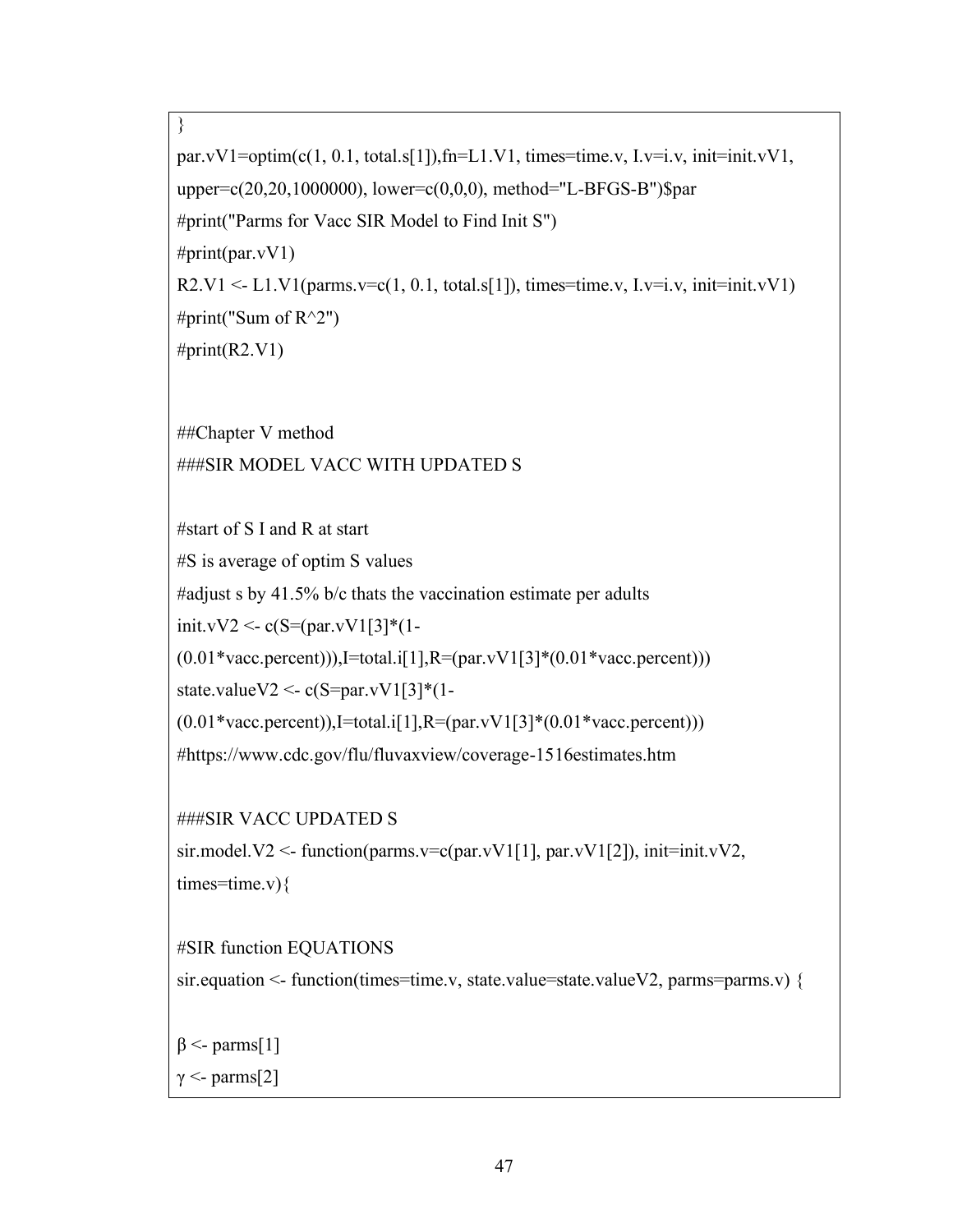```
N <- state.value[1]
I < - state.value[2]
R <- state.value[3]
S \leq (1-(0.01*\varepsilon) \cdot \varepsilon)with(as.list(c(state.value, parms)), {
#β is transmission rate
#γ is recovery rate
       N \leq S+I+RdS <- -β*(S*I)/N)dI <- (β*(S*I)/N))-(γ*I)dR <- (γ*Ι)
       return(list(c(dS, dI, dR)))})
}
## Solve using ode (General Solver for Ordinary Differential Equations)
out \leq ode(y = init.vV2, times = time.v, func = sir.equation, parms=parms.v)
out <- as.data.frame(out)
out$time <- NULL
head(out, 10)
out$N <- NULL
#Plot
i.v <- c(data$Total.Infected) #actual data
matplot(x = time.v, y = out, type = "l", xlab = "Time", ylab = "Susceptible and
Recovered", main = "SIR Model Accounting for Vaccination", lwd = 1, lty = 1, bty =
"l", col = 2:4, ylim = c(0, max(data\$Total.Infected))
```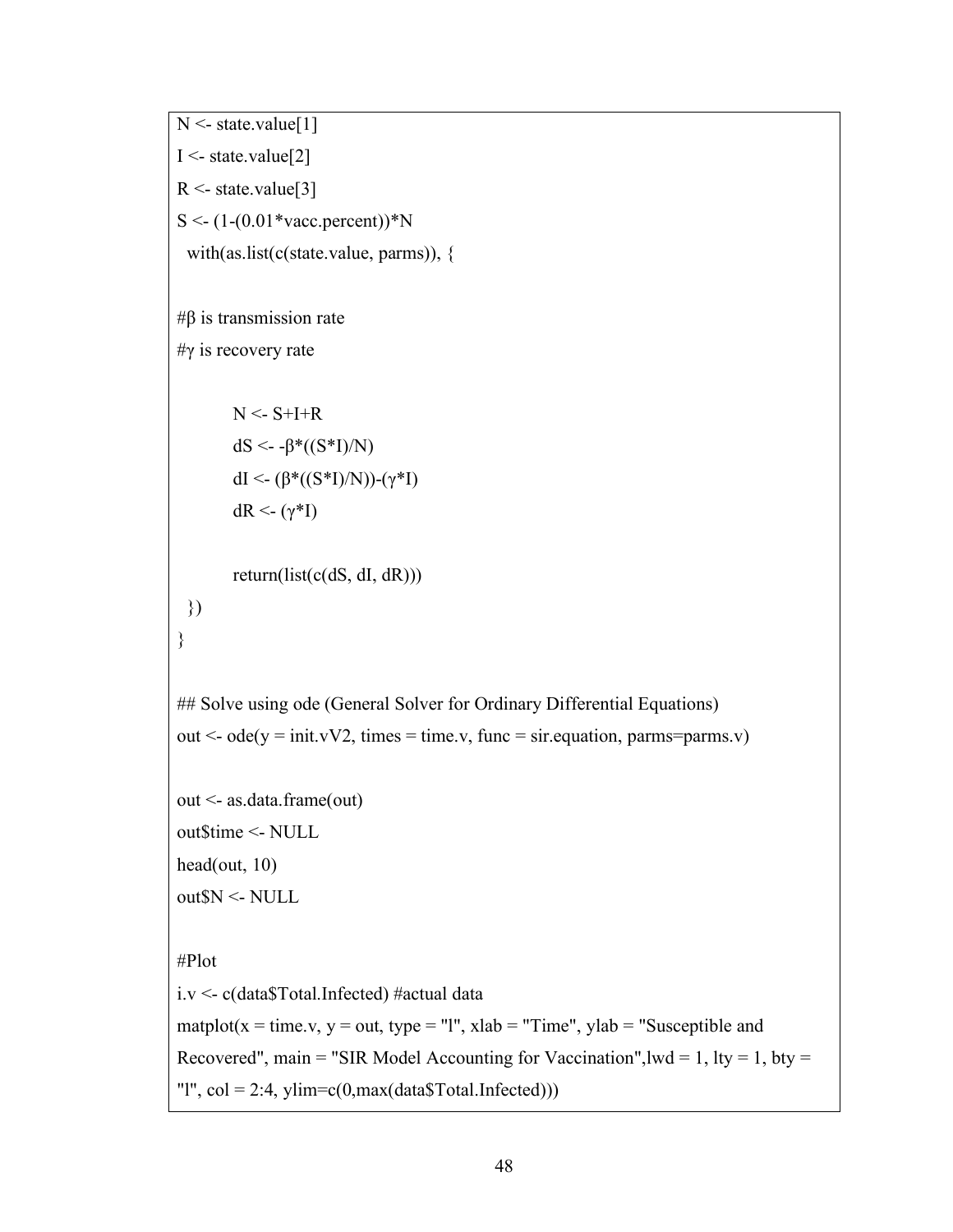```
legend("topright", c("Susceptible", "Infected", "Recovered", parms.v), pch = 1, col = 
2:4, bty = "n")lines(v=i.v, x=time.v)return(out)
}
L1.V2 <- function(parms.v=c(par.vV1[1], par.vV1[2]), times=time.v, I.v=i.v,
init=init.vV2}
β <- parms.v[1]
γ <- parms.v[2]
out <- sir.model.V2(parms.v, init, time.v)
odeI.v <- out$I
res.v \leq- I.v - odeI.v
return(sum(res.v^2))
}
par.vV2=optim(c(par.vV1[1], par.vV1[2]),fn=L1.V2, times=time.v, I.v=i.v,
init=init.vV2, upper=c(20,20), lower=c(0,0), method="L-BFGS-B")$par
#print("Parms for Vacc SIR Model Updated Init S")
#print(par.vV2)R2.V2 <- L1.V2(parms.v=c(par.vV1[1], par.vV1[2]), times=time.v, I.v=i.v,
init = init.vV2)#print("Sum of R^2")
#print(R2.V2)#########################
##The section of code below will give the R^2 results
```
## in a quick and easy to read format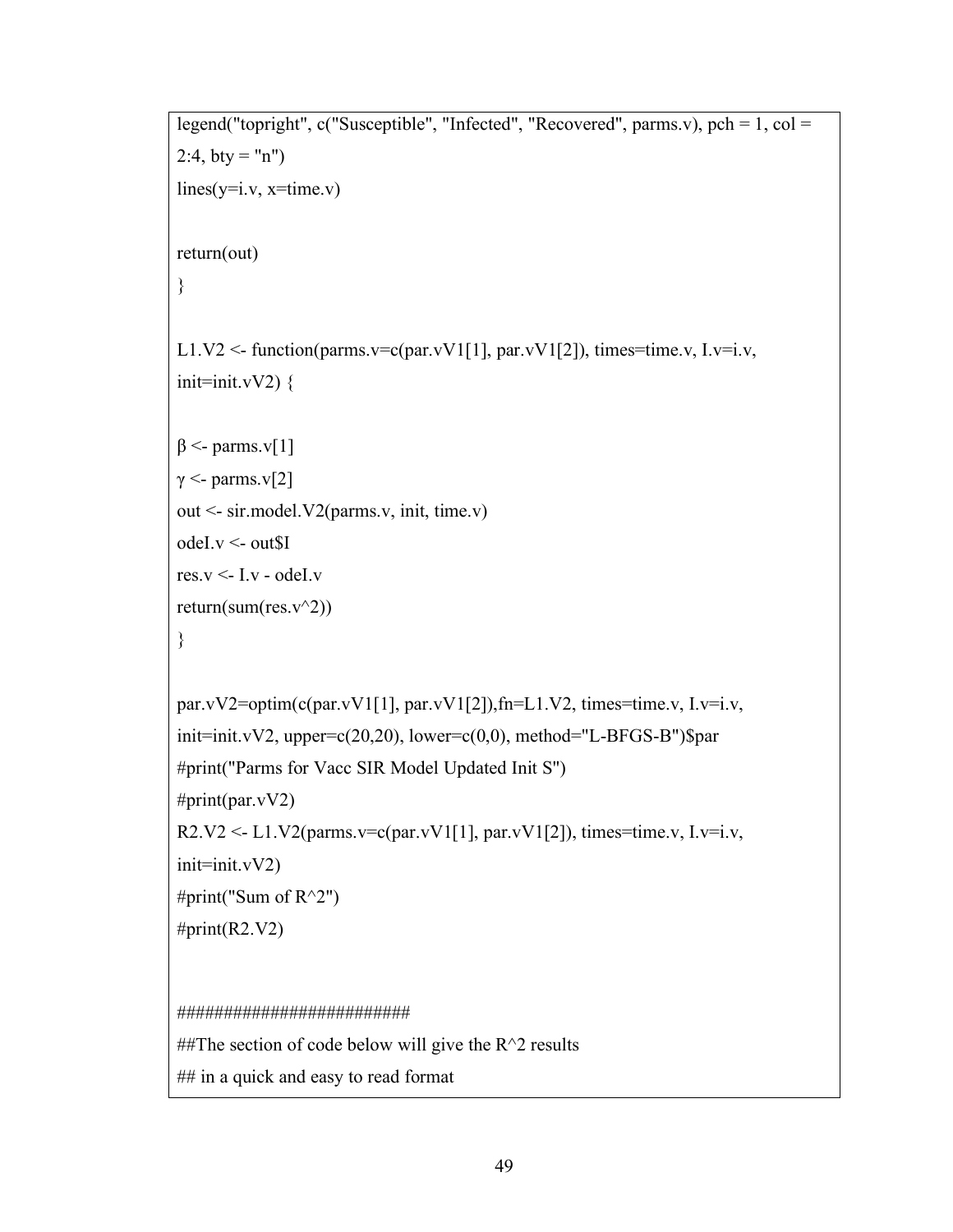```
if (R2.U2 < R2.V2) {
```
print("UnVacc model has a smaller sum $(R^2)$ ") print("UnVacc") print(R2.U2) print("Vacc") print(R2.V2)

} else if (R2.U2 > R2.V2) {

print("Vacc model has smaller sum(R^2)") print("UnVacc sum $(R^2)$ ") print(R2.U2) print("Vacc sum $(R^2)$ ") print(R2.V2)

}

print(R2.V2-R2.U2)